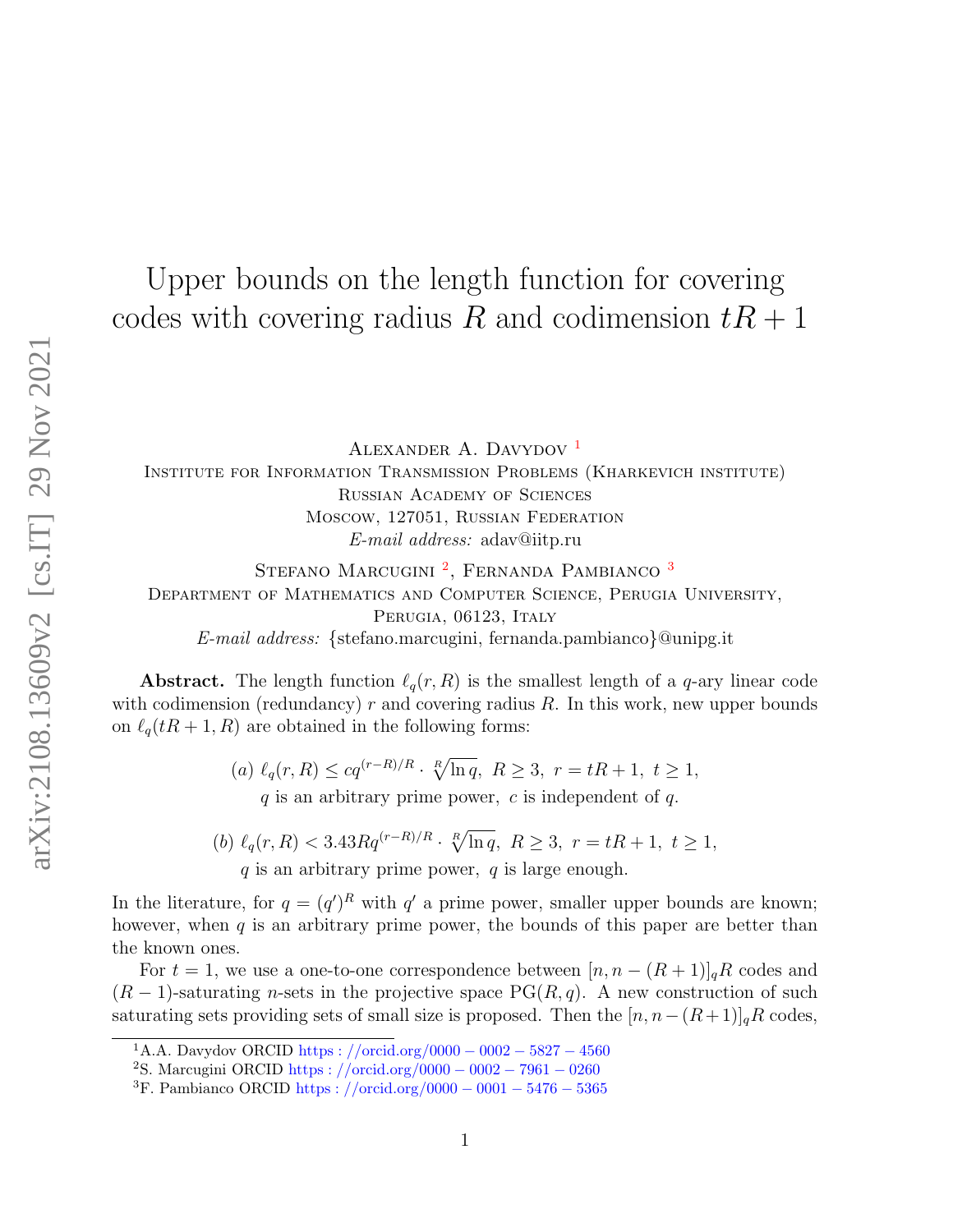obtained by geometrical methods, are taken as the starting ones in the lift-constructions (so-called " $q^m$ -concatenating constructions") for covering codes to obtain infinite families of codes with growing codimension  $r = tR + 1, t \ge 1$ .

Keywords: Covering codes, The length function, Saturating sets in projective spaces Mathematics Subject Classification (2010). 94B05, 51E21, 51E22

### 1 Introduction

Let  $\mathbb{F}_q$  be the Galois field with q elements. Let  $\mathbb{F}_q^n$  be the *n*-dimensional vector space over  $\mathbb{F}_q$ . Denote by  $[n, n-r, d]_q$  a q-ary linear code of length n, codimension (redundancy) r, and minimum distance  $d$ . Usually,  $d$  is omitted when not relevant. For an introduction to coding theory, see  $[7, 41, 50, 53]$  $[7, 41, 50, 53]$  $[7, 41, 50, 53]$  $[7, 41, 50, 53]$  $[7, 41, 50, 53]$  $[7, 41, 50, 53]$ .

The sphere of radius R with center c in  $F_q^n$  is the set  $\{v : v \in F_q^n, d(v, c) \leq R\}$  where  $d(v, c)$  is the Hamming distance between the vectors v and c.

<span id="page-1-0"></span>**Definition 1.1.** A linear  $[n, n-r, d]_q$  code has *covering radius R* and is denoted as an  $[n, n-r, d]_qR$  code if any of the following equivalent properties holds:

(i) The value R is the smallest integer such that the space  $\mathbb{F}_q^n$  is covered by the spheres of radius R centered at the codewords.

(ii) Every vector in  $\mathbb{F}_q^r$  is equal to a linear combination of at most R columns of a parity check matrix of the code, and  $R$  is the smallest value with this property.

The covering density  $\mu$  of an  $[n, n-r, d]_qR$ -code is defined as the ratio of the total volume of all spheres of radius R centered at the codewords to the volume of the space  $\mathbb{F}_q^n$ . By Definition [1.1\(](#page-1-0)i), we have  $\mu \geq 1$ . The covering quality of a code is better if its covering density is smaller. For the fixed parameters q, r, R, the covering density  $\mu$  of an  $[n, n-r]_qR$ code decreases with decreasing n.

The covering problem for codes is that of finding codes with small covering radius with respect to their lengths and dimensions. Codes investigated from the point of view of the covering problem are usually called covering codes (in contrast to error-correcting codes). If covering radius and codimension are fixed then the covering problem for codes is that of finding codes with small length and/or obtaining good upper bounds for the length.

**Definition 1.2.** The length function  $\ell_q(r, R)$  is the smallest length of a q-ary linear code with codimension (redundancy)  $r$  and covering radius  $R$ .

For an introduction to coverings of vector Hamming spaces over finite fields and covering codes, see [\[11,](#page-26-1) [13,](#page-26-2) [18,](#page-27-0) [33\]](#page-28-0), the references therein, and the online bibliography [\[49\]](#page-29-2).

Studying covering codes is a classical combinatorial problem. Covering codes are connected with many areas of theory and practice, for example, with decoding errors and erasures, data compression, write-once memories, football pools, Caley graphs, and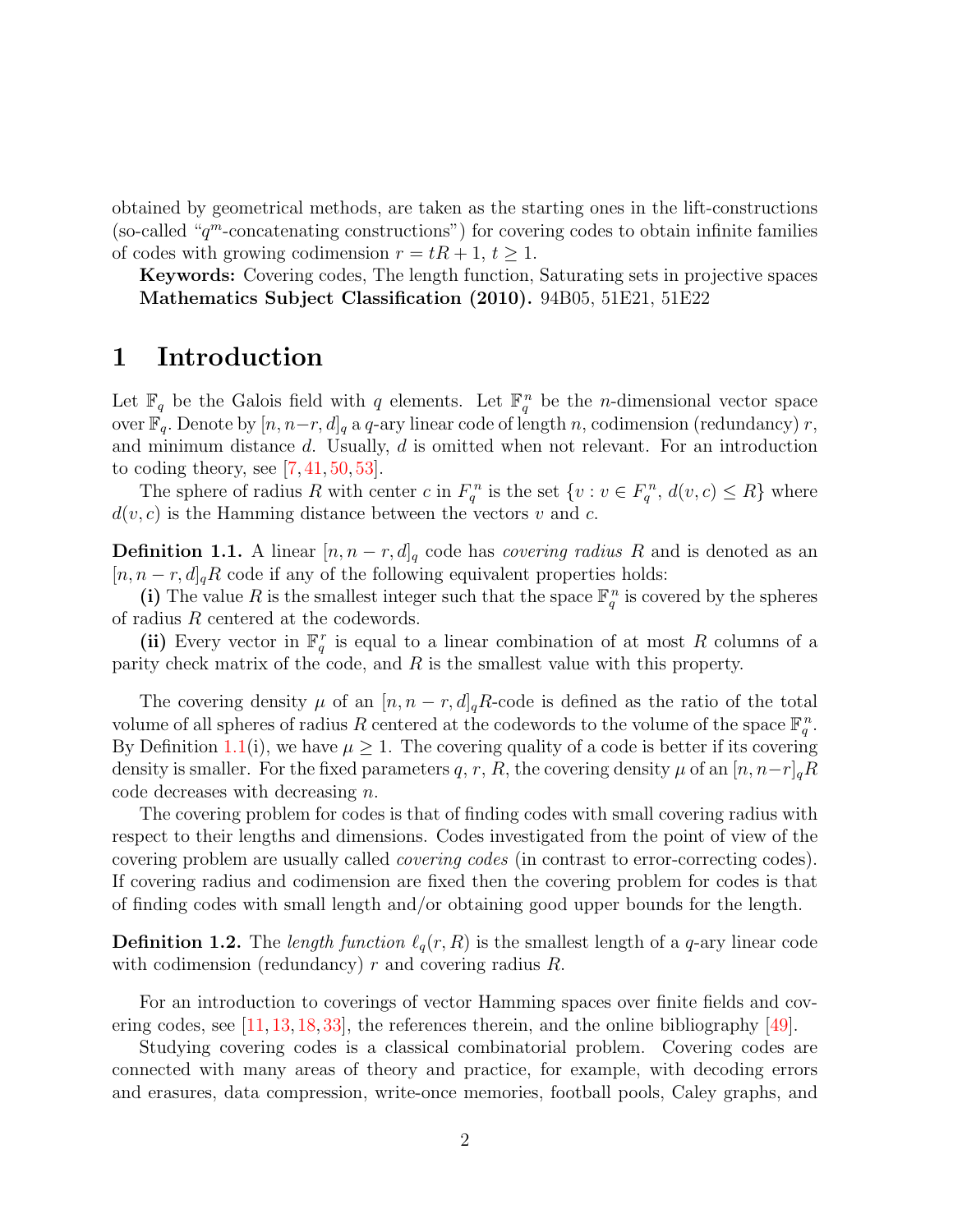Berlekamp-Gale games, see [\[13,](#page-26-2) Section 1.2]. Codes of covering radius 2 and codimension 3 are relevant for the degree/diameter problem in graph theory [\[31,](#page-28-1) [42\]](#page-29-3) and defining sets of block designs [\[9\]](#page-26-3). Covering codes can also be used in steganography [\[7,](#page-26-0) Chapter 14], [\[8,](#page-26-4) [29,](#page-28-2) [30\]](#page-28-3), in databases [\[40\]](#page-29-4), in constructions of identifying codes [\[28,](#page-28-4) [46\]](#page-29-5), for solving the so-called learning parity with noise (LPN)  $[34]$ , in an analysis of blocking switches  $[44]$ , in reduced representations of logic functions [\[2\]](#page-25-0), in the list decoding of error correcting codes [\[12\]](#page-26-5), in cryptography [\[51\]](#page-30-1). There are connections between covering codes and a popular game puzzle, called "Hats-on-a-line" [\[1,](#page-25-1) [48\]](#page-29-7).

Let PG(N, q) be the N-dimensional projective space over the Galois field  $\mathbb{F}_q$ . We will say "N-space" (or "M-subspace") when the value of q is clear by the context.

We say that M points of  $PG(N, q)$  are in general position if they are not contained in an  $(M-2)$ -subspace. In particular,  $N+1$  points of PG( $(N, q)$ ) are in general positions if and only if they do not belong to the same hyperplane. A point of  $PG(N, q)$  in homogeneous coordinates can be considered as a vector of  $\mathbb{F}_q^{N+1}$ . In this case, points in general position correspond to linear independent vectors.

Effective methods to obtain upper bounds on the length function  $\ell_q(r, R)$  are connected with saturating sets in  $PG(N, q)$ .

<span id="page-2-0"></span>**Definition 1.3.** A point set  $S \subseteq PG(N, q)$  is  $\rho$ -saturating if any of the following equivalent properties holds:

(i) For any point  $A \in PG(N, q)$  there exists a value  $\overline{\rho} \leq \rho$  such that in S there are  $\bar{\rho}+1$  points in general position generating a  $\bar{\rho}$ -subspace of PG(N, q) in which A lies, and  $\rho$  is the smallest value with this property.

(ii) Every point  $A \in PG(N, q)$  can be written as a linear combination of at most  $\rho + 1$ points of S, and  $\rho$  is the smallest value with this property (cf. Definition [1.1\(](#page-1-0)ii)).

In the literature, saturating sets are also called "saturated sets", "spanning sets", and "dense sets".

Let  $s_q(N, \rho)$  be the smallest size of a  $\rho$ -saturating set in PG $(N, q)$ .

If q-ary positions of a column of an  $r \times n$  parity check matrix of an  $[n, n - r]_qR$  code are treated as homogeneous coordinates of a point in  $PG(r-1, q)$  then this parity check matrix defines an  $(R-1)$ -saturating set of size n in PG $(r-1, q)$ , and vice versa. So, there is a one-to-one correspondence between  $[n, n-r]_qR$  codes and  $(R-1)$ -saturating n-sets in  $PG(r-1, q)$ . Therefore,

$$
\ell_q(r, R) = s_q(r - 1, R - 1). \tag{1.1}
$$

For an introduction to the projective geometry over finite fields and its connection with coding theory, see [\[18,](#page-27-0) [27,](#page-27-1) [32,](#page-28-6) [36](#page-28-7)[–39,](#page-29-8) [43,](#page-29-9) [47\]](#page-29-10) and the references therein. Note also that in the papers [\[3–](#page-25-2)[6,](#page-26-6)[15–](#page-26-7)[26](#page-27-2)[,32,](#page-28-6)[33,](#page-28-0)[35,](#page-28-8)[52,](#page-30-2)[55\]](#page-30-3), distinct aspects of covering codes and saturating sets, including their joint investigations, are considered.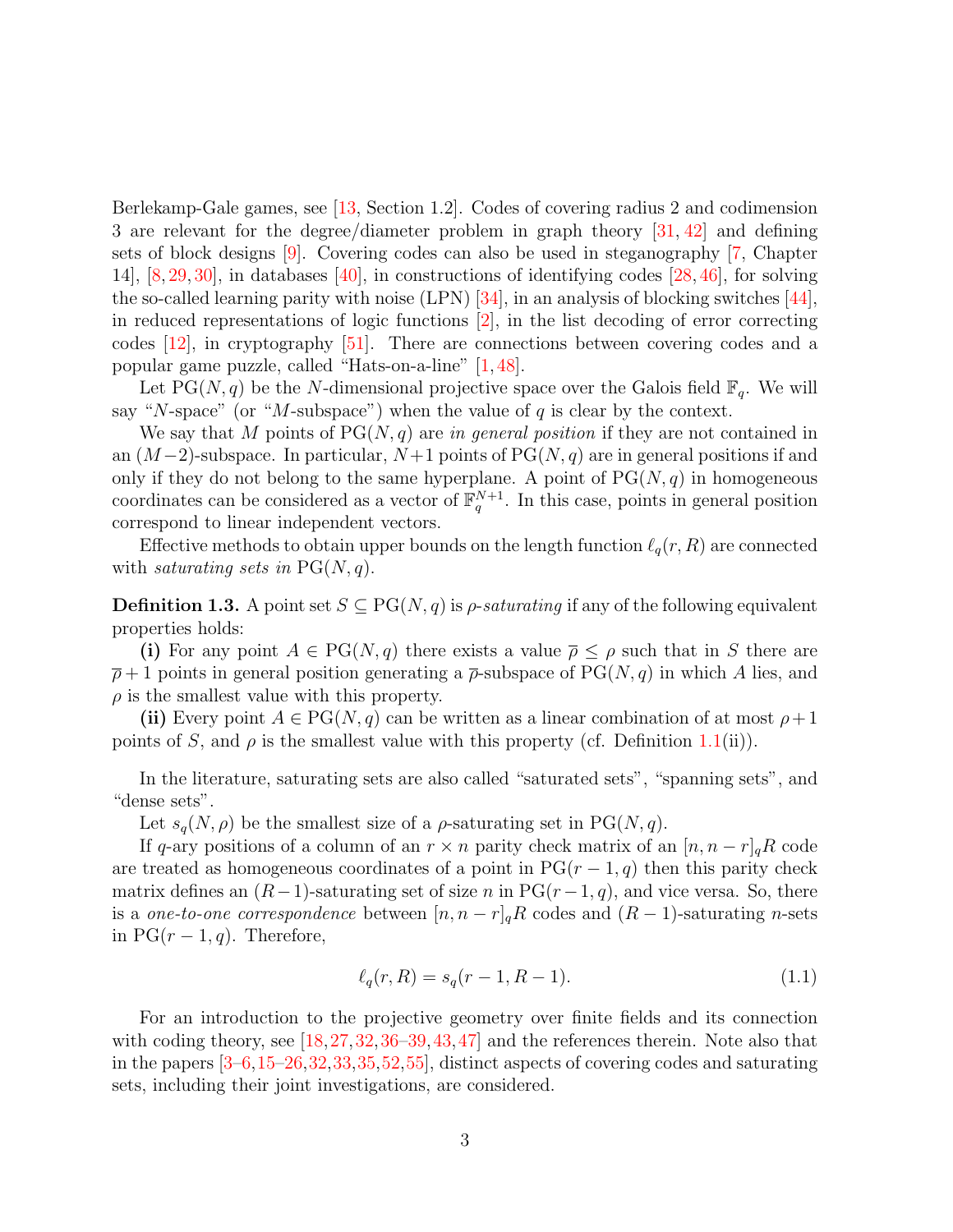Throughout the paper, c and  $c_i$  are constants independent of q but it is possible that c and  $c_i$  are dependent on r and R.

In [\[5,](#page-25-3) [20\]](#page-27-3), [\[25,](#page-27-4) Proposition 4.2.1], see also the references therein, the following lower bound is considered:

<span id="page-3-0"></span>
$$
\ell_q(r, R) = s_q(r - 1, R - 1) \geq cq^{(r - R)/R}, R \text{ and } r \text{ fixed.}
$$
 (1.2)

In  $[17,18]$  $[17,18]$ , see also the references therein, the bound  $(1.2)$  is given in another (asymptotic) form.

Let  $t, s$  be integer. Let  $q'$  be a prime power. In the literature, it is proved that in the following cases, the bound  $(1.2)$  is achieved:

$$
r \neq tR, \ q = (q')^R, \ [17, 18, 25, 26, 35, 42];
$$
  
\n
$$
R = sR', \ r = tR + s, \ q = (q')^{R'}, \ [17, 18];
$$
  
\n
$$
r = tR, \ q \ \text{is an arbitrary prime power}, \ [16-19, 22, 23].
$$
\n
$$
(1.3)
$$

In the general case, for arbitrary r, R, q, in particular when  $r \neq tR$  and q is an arbitrary prime power, the problem of achieving the bound  $(1.2)$  is open.

In the literature  $[3-6, 9, 20, 21, 45, 52]$  $[3-6, 9, 20, 21, 45, 52]$  $[3-6, 9, 20, 21, 45, 52]$  $[3-6, 9, 20, 21, 45, 52]$  $[3-6, 9, 20, 21, 45, 52]$  $[3-6, 9, 20, 21, 45, 52]$  $[3-6, 9, 20, 21, 45, 52]$  $[3-6, 9, 20, 21, 45, 52]$  $[3-6, 9, 20, 21, 45, 52]$  $[3-6, 9, 20, 21, 45, 52]$  $[3-6, 9, 20, 21, 45, 52]$  $[3-6, 9, 20, 21, 45, 52]$ , for  $R = 2$  with any q and  $R = 3$  with q upper bounded, upper bounds of the following form are obtained:

$$
\ell_q(r, R) = s_q(r - 1, R - 1) \leq cq^{(r - R)/R} \cdot \sqrt[R]{\ln q},
$$
  
\n
$$
r \neq tR, q \text{ is an arbitrary prime power},
$$
\n(1.4)

<span id="page-3-1"></span>see Section [2.1](#page-5-0) for details.

**Remark 1.4.** In the bounds of the form  $(1.4)$ , the "price" of the non-restrict structure **Remark 1.4.** In the beach  $\sqrt[R]{\ln q}$ .

For  $R \geq 3$ ,  $r \neq tR$ , when q is an arbitrary prime power, the standard known way to obtain upper bounds on the length function is the so-called direct sum construction [\[11,](#page-26-1)[13\]](#page-26-2). This construction gives, see Section [2.2,](#page-5-1)

$$
\ell_q(tR+1,R) \le cq^{(r-R)/R+(R-2)/2R} \sqrt{\ln q}, R \ge 3, r = tR+1, t \ge 1,
$$
  
q is an arbitrary prime power, (1.5)

<span id="page-3-3"></span>that is worse than the bound  $(1.4)$ .

<span id="page-3-2"></span>In this paper, for  $q$  an arbitrary prime power, we prove the upper bound of the form [\(1.4\)](#page-3-1) on the length function  $\ell_q(Rt + 1, R), t \geq 1, R \geq 3$ , see Section [3.](#page-6-0) In general, we obtain the bounds  $(1.6)$  and  $(1.7)$ .

$$
\ell_q(tR+1,R) \leq cq^{(r-R)/R} \cdot \sqrt[R]{\ln q}, \ R \geq 3, \ r = tR+1, \ t \geq 1,
$$
  
 q is an arbitrary prime power. (1.6)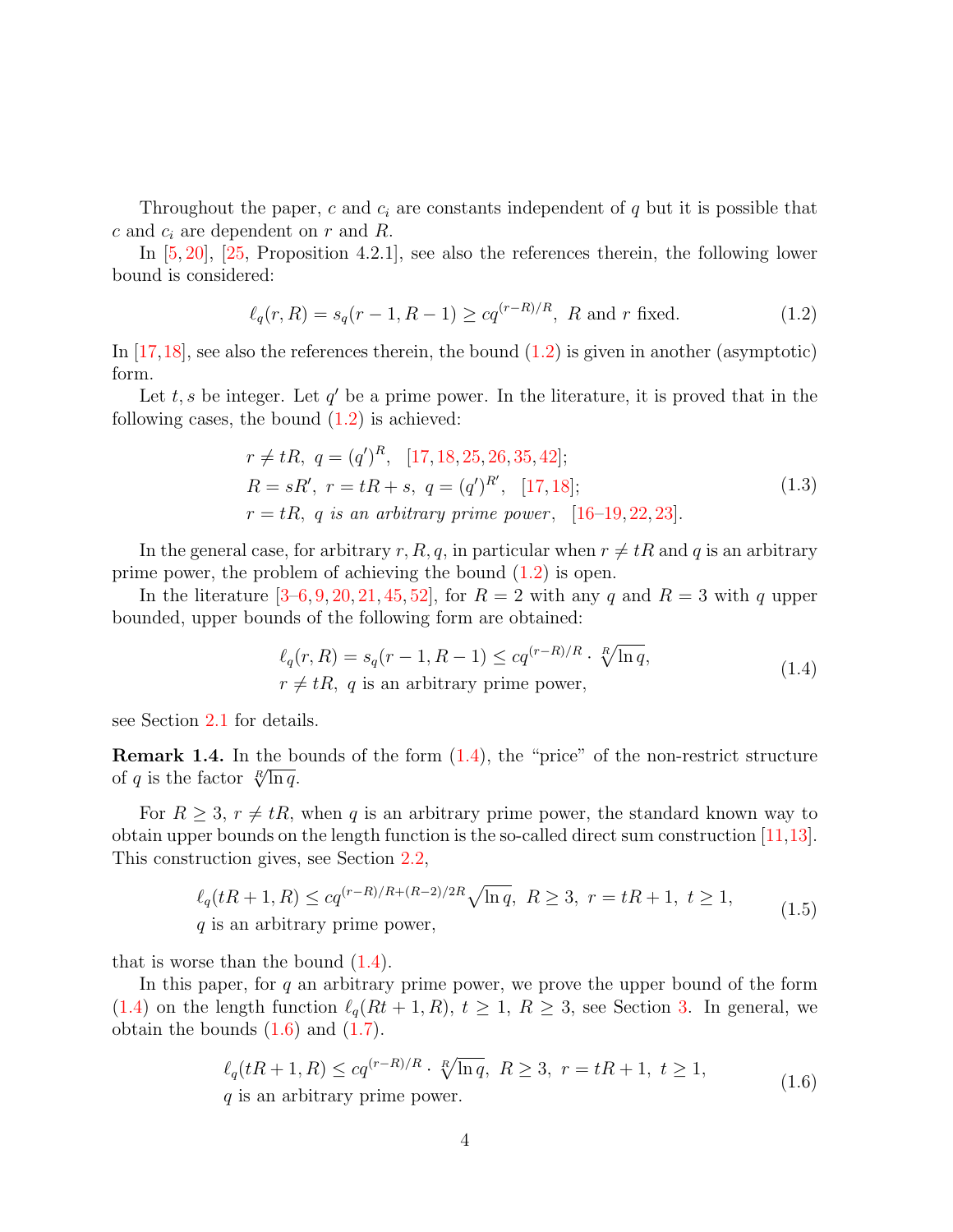$$
\ell_q(r, R) < 3.43Rq^{(r-R)/R} \cdot \sqrt[R]{\ln q}, \ R \ge 3, \ r = tR + 1, \ t \ge 1,
$$
\nq is an arbitrary prime power, q is large enough.

\n
$$
(1.7)
$$

<span id="page-4-0"></span>The bounds obtained are new and essentially better than the known ones of the form [\(1.5\)](#page-3-3).

The main contribution in our approach is obtaining new upper bounds on  $\ell_q(R + 1, R)$  by a geometric way. Then we use the lift-constructions for covering codes to obtain the bounds on  $\ell_q(tR + 1, R)$ .

In the beginning we consider the case  $t = 1$  in projective geometry language. We prove the upper bound on the smallest size  $s_q(R, R-1)$  of  $(R-1)$ -saturating sets in  $PG(R, q)$ . For it we propose Construction A, that obtains a saturating set by a step-bystep algorithm. Then we estimate the size of the obtained n-set that corresponds to an  $[n, n - (R + 1)]_q R$  code. This gives the bounds on  $\ell_q(R + 1, R)$ .

For  $t \geq 2$ , we use the lift-constructions for covering codes. These constructions are variants of the so-called " $q^m$ -concatenating constructions" proposed in [\[15\]](#page-26-7) and developed in  $[16-18, 23, 24]$  $[16-18, 23, 24]$  $[16-18, 23, 24]$  $[16-18, 23, 24]$  $[16-18, 23, 24]$  $[16-18, 23, 24]$ , see also the references therein and  $[13,$  Section 5.4. The  $q^m$ concatenating constructions obtain infinite families of covering codes with growing codimension using a starting code with a small one. The covering density of the codes from the infinite familes is approximately the same as for the starting code.

We take the  $[n, n - (R + 1)]_q R$  codes corresponding to the  $(R - 1)$ -saturating sets in  $PG(R, q)$  as the starting ones for the  $q^m$ -concatenating constructions and obtain infinite families of covering codes with growing codimension  $r = tR + 1$ ,  $t \ge 1$ . These families provide the bounds on  $\ell_q(tR + 1, R)$ .

The paper is organized as follows. In Section [2,](#page-5-2) the known upper bounds for  $r \neq tR$ and arbitrary prime power  $q$  are given. In Section [3,](#page-6-0) the main new results are written. Section [4](#page-8-0) describes Construction A that obtains  $(R-1)$ -saturating n-sets in PG $(R, q)$ corresponding to  $[n, n - (R+1)]_qR$  codes. Estimates of sizes of saturating sets obtained by Construction A and the corresponding upper bounds are given in Sections [5](#page-14-0) and [6.](#page-17-0) In Section [7,](#page-22-0) for illustration, bounds on the length function  $\ell_q(4, 3)$  and 2-saturating sets in PG(3, q) are considered. In Section [8,](#page-22-1) upper bounds on the length function  $\ell_q(tR + 1, R)$ are obtained for growing  $t \geq 1$ . These bounds are provided by infinite families of covering codes with growing codimension  $r = tR + 1$ ,  $t \geq 1$ , created by the  $q^m$ -concatenating constructions.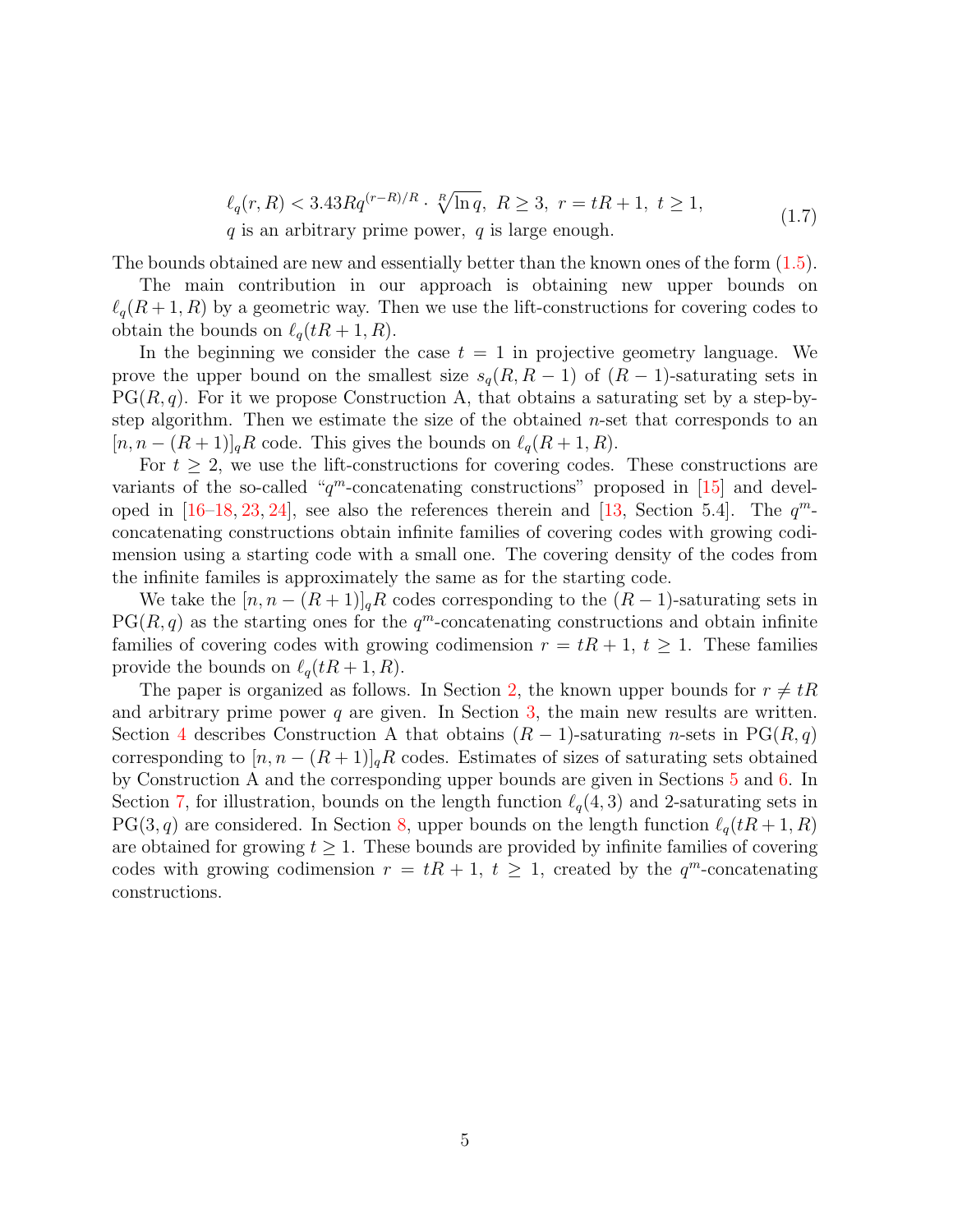## <span id="page-5-2"></span>2 The known upper bounds for  $r \neq tR$  and arbitrary prime power q

#### <span id="page-5-0"></span>2.1 Bounds for  $R = 2$  with any q and  $R = 3$  with q upper bounded

Let  $\delta_{i,j}$  be the Kronecker delta. For  $R = 2, 3, r \neq tR$ , when q is an arbitrary prime power, as far as it is known to the authors, the best upper bounds in the literature are as follows.

<span id="page-5-3"></span>
$$
\ell_q(r, 2) = s_q(r - 1, 1) \le \Phi(q) \cdot q^{(r-2)/2} \cdot \sqrt{\ln q} + 2[q^{(r-5)/2}], [4, 5, 52]
$$
\n
$$
r = 2t + 1 \ge 3, r \ne 9, 13, t \ge 1, t \ne 4, 6;
$$
\n
$$
\Phi(q) = \begin{cases}\n0.998\sqrt{3} < 1.729 \\
1.05\sqrt{3} < 1.819 \\
\sqrt{3 + \frac{\ln\ln q}{\ln q}} + \sqrt{\frac{1}{3\ln^2 q}} + \frac{3}{\sqrt{q\ln q}} < 1.836 \text{ if } q > 321007\n\end{cases}
$$
\n
$$
\lim_{q \to \infty} \Phi(q) = \sqrt{3}.
$$
\n
$$
\ell_q(r, 3) = s_q(r - 1, 2) < c_4 \cdot q^{(r-3)/3} \cdot \sqrt[3]{\ln q} + 3[q^{(r-7)/3}] [5, 20, 21]
$$
\n
$$
+ 2[q^{(r-10)/3}] + \delta_{r, 13}, r = 3t + 1, t \ge 1; c_4 < \begin{cases}\n2.61 \text{ if } 13 \le q \le 4373 \\
2.65 \text{ if } 4373 < q \le 7057\n\end{cases}
$$
\n
$$
\ell_q(r, 3) = s_q(r - 1, 2) < c_5 \cdot q^{(r-3)/3} \cdot \sqrt[3]{\ln q} + 3[q^{(r-8)/3}] [5, 20]
$$
\n
$$
+ 2[q^{(r-11)/3}] + \delta_{r, 14}, r = 3t + 2, t \ge 1; c_5 < \begin{cases}\n2.785 \text{ if } 11 \le q \le 401 \\
2.884 \text{ if } 401 < q \le 839\n\end{cases}
$$
\n
$$
(2.3)
$$

<span id="page-5-5"></span><span id="page-5-4"></span>In [\(2.1\)](#page-5-3), the results for  $r = 3$  are obtained by computer search, if  $q \leq 321007$ , and in a theoretical way, if  $q > 321007$ . In  $(2.2)$ ,  $(2.3)$ , the results for  $r = 4, 5$ , are obtained by computer search. The rest of the results in  $(2.1)$ – $(2.3)$  are obtained by applying the lift-constructions  $(q^m$ -concatenating constructions) for covering codes [\[13,](#page-26-2) Section 5.4],  $[15–18, 23, 24]$  $[15–18, 23, 24]$  $[15–18, 23, 24]$  $[15–18, 23, 24]$  $[15–18, 23, 24]$  $[15–18, 23, 24]$ .

#### <span id="page-5-1"></span>2.2 Direct sum construction

The direct sum construction [\[11,](#page-26-1) [13,](#page-26-2) [18\]](#page-27-0) forms an  $[n_1 + n_2, n_1 + n_2 - (r_1 + r_2)]_qR$  code V with  $R = R_1 + R_2$  from two codes: an  $[n_1, n_1 - r_1]_q R_1$  code  $V_1$  and an  $[n_2, n_2 - r_2]_q R_2$  $code V_2$ .

For example, for the code V, let  $R = 3$ ,  $r = 3t + 1$ . Choose  $r_1 = 2t + 1$ ,  $R_1 = 2$ , For example, for the code *v*, let  $R = 3$ ,  $r = 3t + 1$ . Choose  $r_1 = 2t + 1$ ,  $R_1 = 2$ ,<br>  $n_1 \approx c_1 q^{(r_1-2)/2} \sqrt{\ln q} = c_1 q^{t-1} \sqrt{q \ln q}$ , see [\(1.4\)](#page-3-1), [\(2.1\)](#page-5-3);  $r_2 = t$ ,  $R_2 = 1$ ,  $n_2 = (q^t - 1)/(q -$ 1) ≈  $c_2 q^{t-1}$ , i.e.  $V_2$  is the  $\left[\frac{q^{t-1}}{q-1}\right]$ 1) ≈  $c_2 q^{t-1}$ , i.e.  $V_2$  is the  $\left[\frac{q^{t}-1}{q-1}, \frac{q^{t}-1}{q-1} - t\right]_q$ 1 Hamming code. The length *n* of the resulting code *V* is  $n \approx cq^{t-1}\sqrt{q \ln q} = cq^{(r-R)/R + (R-2)/2R}\sqrt{\ln q}$ .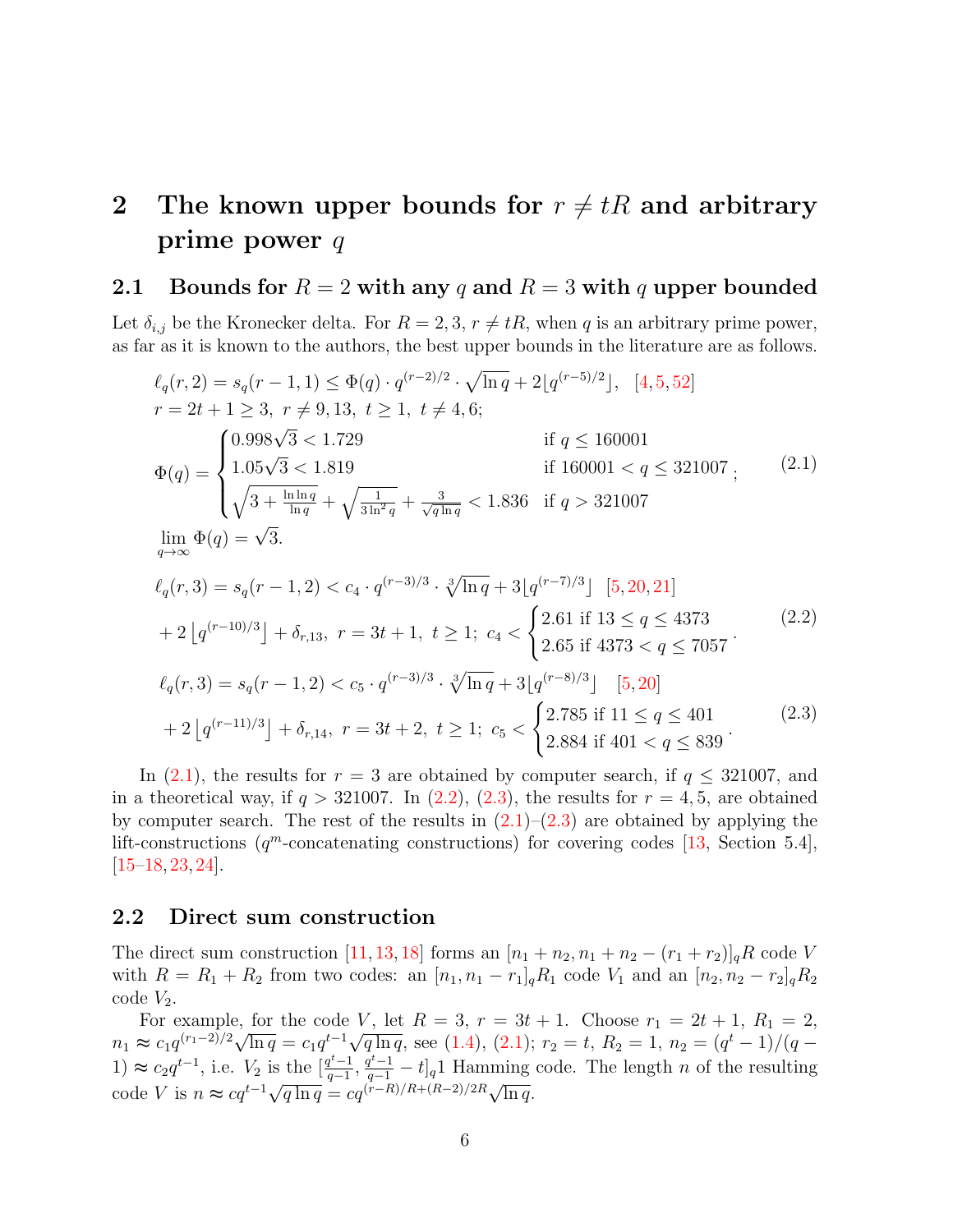Similarly, one can show that  $(1.5)$  holds. For the code V, let  $r = tR + 1$ . Choose similarly, one can show that (1.5) holds. For the code v, let  $r = iR + 1$ . Choose<br>  $r_1 = 2t + 1$ ,  $R_1 = 2$ ,  $n_1 \approx c_1 q^{t-1} \sqrt{q \ln q}$ ;  $r_2 = (R - 2)t$ ,  $R_2 = R - 2$ ,  $n_2 = (R - 2)(q^t -$ 1)/(q − 1)  $\approx c_2 q^{t-1}$ , i.e.  $V_2$  is the sequential direct sum of  $R-2$  Hamming codes. Again,  $t_1$ /( $q-1$ ) ≈  $c_2q$ , i.e.  $v_2$  is the sequential direct sum of  $R-2$ <br>the length *n* of *V* is  $n \approx cq^{t-1}\sqrt{q \ln q} = cq^{(r-R)/R+(R-2)/2R}\sqrt{\ln q}$ .

### <span id="page-6-0"></span>3 The main new results

<span id="page-6-1"></span>**Notation 3.1.** Throughout the paper, fixed  $R$ , we denote the following:

- $\theta_{R,q} = (q^{R+1} 1)/(q 1)$  is the number of points in the projective space PG(R,q).
- $\bullet \triangleq$  is the sign "equality by definition".

•

•

•

•

•

- $\lambda > 0$  is a positive constant independent of q and R, its value can be assigned arbitrarily.
- $D_R^{\min}$  is a constant independent of q and  $\lambda$  and dependent on R.
- $Q_{\lambda,R}, C_{\lambda,R}$ , and  $D_{\lambda,R}$ , are constants independent of q and dependent on  $\lambda$  and R.
- $\beta_{\lambda,R}(q)$ ,  $\Upsilon_{\lambda,R}(q)$ , and  $\Omega_{\lambda,R}(q)$  are functions of q, parameters of which are dependent on  $\lambda$  and  $R$ .

<span id="page-6-6"></span>
$$
D_R^{\min} \triangleq \frac{R}{R-1} \sqrt[R]{R(R-1) \cdot R!}.
$$
\n(3.1)

<span id="page-6-5"></span>
$$
D_{\lambda,R} \triangleq \lambda + \frac{R \cdot R!}{\lambda^{R-1}}.\tag{3.2}
$$

<span id="page-6-2"></span> $\beta_{\lambda,R}(q) \triangleq \lambda - \frac{R-1}{\sqrt[R]{q \ln q}}$  $(3.3)$ 

<span id="page-6-4"></span>
$$
\Upsilon_{\lambda,R}(q) \triangleq \frac{\lambda^{R-1}}{(R-1)!} \sqrt[R]{\frac{\ln^{R-1}q}{q}}.
$$
\n(3.4)

<span id="page-6-3"></span>
$$
\Omega_{\lambda,R}(q) \triangleq \lambda + \frac{R \cdot R!}{\beta_{\lambda,R}^{R-1}(q)} \cdot \frac{2}{2 - \frac{1}{q} - \Upsilon_{\lambda,R}(q)}.\tag{3.5}
$$

7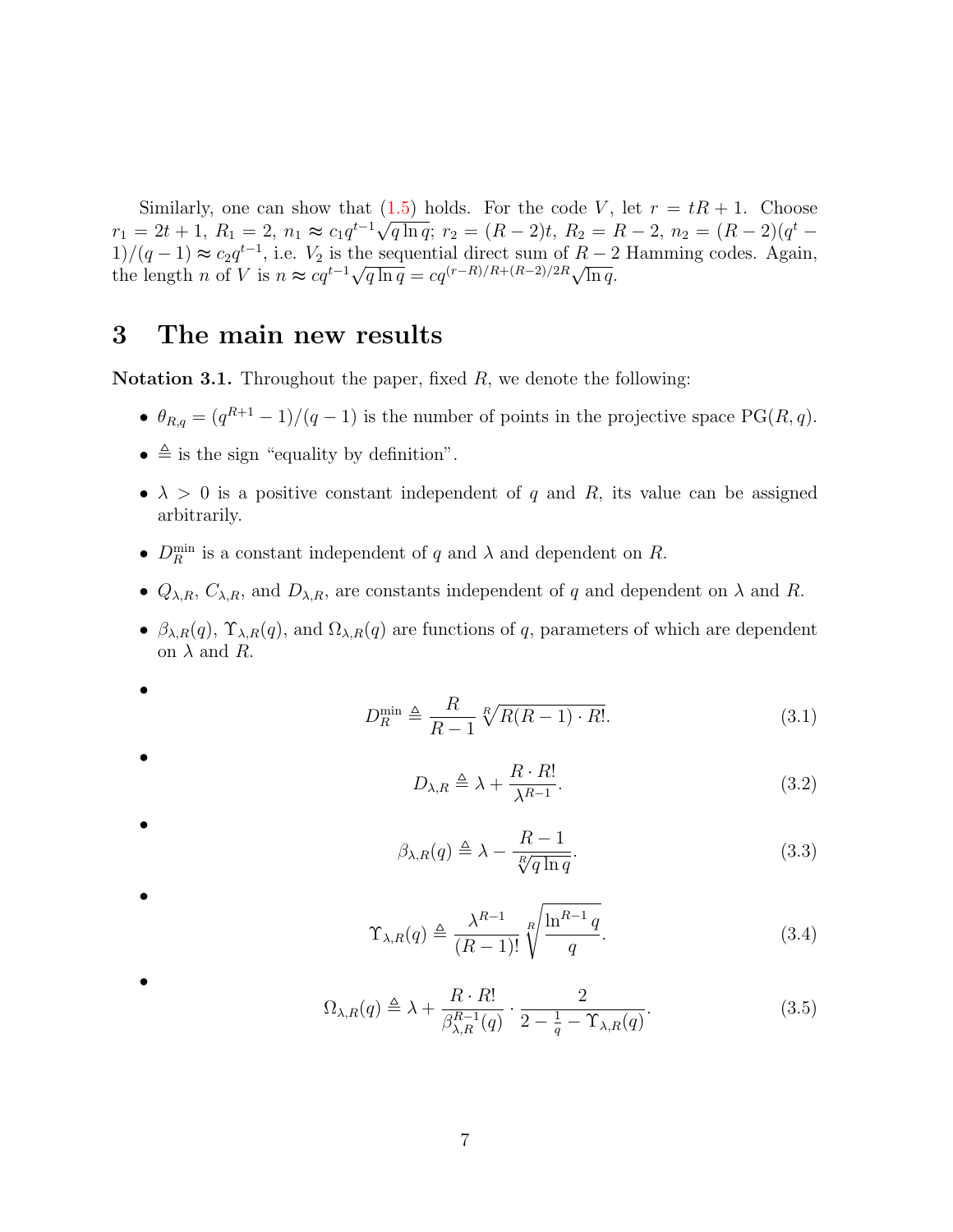•

<span id="page-7-2"></span>
$$
Q_{\lambda,R} \triangleq \lceil x \rceil, \ x \triangleq \begin{cases} e^{R-1} & \text{if } \gamma_{\lambda,R}(e^{R-1}) \le 1 \\ y & \text{if } \gamma_{\lambda,R}(e^{R-1}) > 1 \end{cases} \tag{3.6}
$$

where  $y$  is a solution of the equation

<span id="page-7-3"></span>
$$
\Upsilon_{\lambda,R}(y) = 1
$$
 under the condition  $y > e^{R-1}$ . (3.7)

•

<span id="page-7-4"></span>
$$
C_{\lambda,R} \triangleq \lambda + \frac{R \cdot R!}{\beta_{\lambda,R}^{R-1}(Q_{\lambda,R})} \cdot \frac{2Q_{\lambda,R}}{Q_{\lambda,R}-1}.
$$
 (3.8)

Lemma [3.2](#page-7-0) follows from Lemma [6.8.](#page-19-0) Theorem [3.3](#page-7-1) summarizes the results of Sections [4–](#page-8-0)[8.](#page-22-1)

<span id="page-7-0"></span>Lemma 3.2. We have

<span id="page-7-5"></span>
$$
D_R^{\min} = \min_{\lambda} D_{\lambda,R} < \begin{cases} 1.651R & \text{if } R \ge 3 \\ 0.961R & \text{if } R \ge 7 \\ 0.498R & \text{if } R \ge 36 \\ 0.4R & \text{if } R \ge 178 \end{cases} \tag{3.9}
$$

<span id="page-7-1"></span>**Theorem 3.3.** Let  $R \geq 3$  be fixed. Let the values used here correspond to Notation [3.1.](#page-6-1) For the length function  $\ell_q(tR + 1, R)$  and the smallest size  $s_q(tR, R - 1)$  of an  $(R -$ 1)-saturating set in the projective space  $PG(tR, q)$  we have the following upper bounds provided by infinite families of covering codes with growing codimension  $r = tR + 1$ ,  $t \geq 1$ :

(i) (Upper bounds by a decreasing function)

If  $q > Q_{\lambda,R}$ , then  $\Omega_{\lambda,R}(q)$  is a decreasing function of q and  $\Omega_{\lambda,R}(q) < C_{\lambda,R}$ . Moreover,

$$
\ell_q(r, R) = s_q(r - 1, R - 1) < \Omega_{\lambda, R}(q) \cdot q^{(r - R)/R} \cdot \sqrt[R]{\ln q} + 2Rq^{t - 1} + R\theta_{t - 1, q}
$$
\n
$$
< \left(\Omega_{\lambda, R}(q) + R\frac{2 + q/(q - 1)}{\sqrt[R]{q \ln q}}\right) q^{(r - R)/R} \cdot \sqrt[R]{\ln q}, \ r = tR + 1, \ t \ge 1, \ q > Q_{\lambda, R}, \tag{3.10}
$$

where for  $t \geq 2$  the bound holds if  $C_{\lambda,R} \sqrt[R]{q \ln q} + 2R \leq q+1$ .

(ii) (Upper bounds by constants)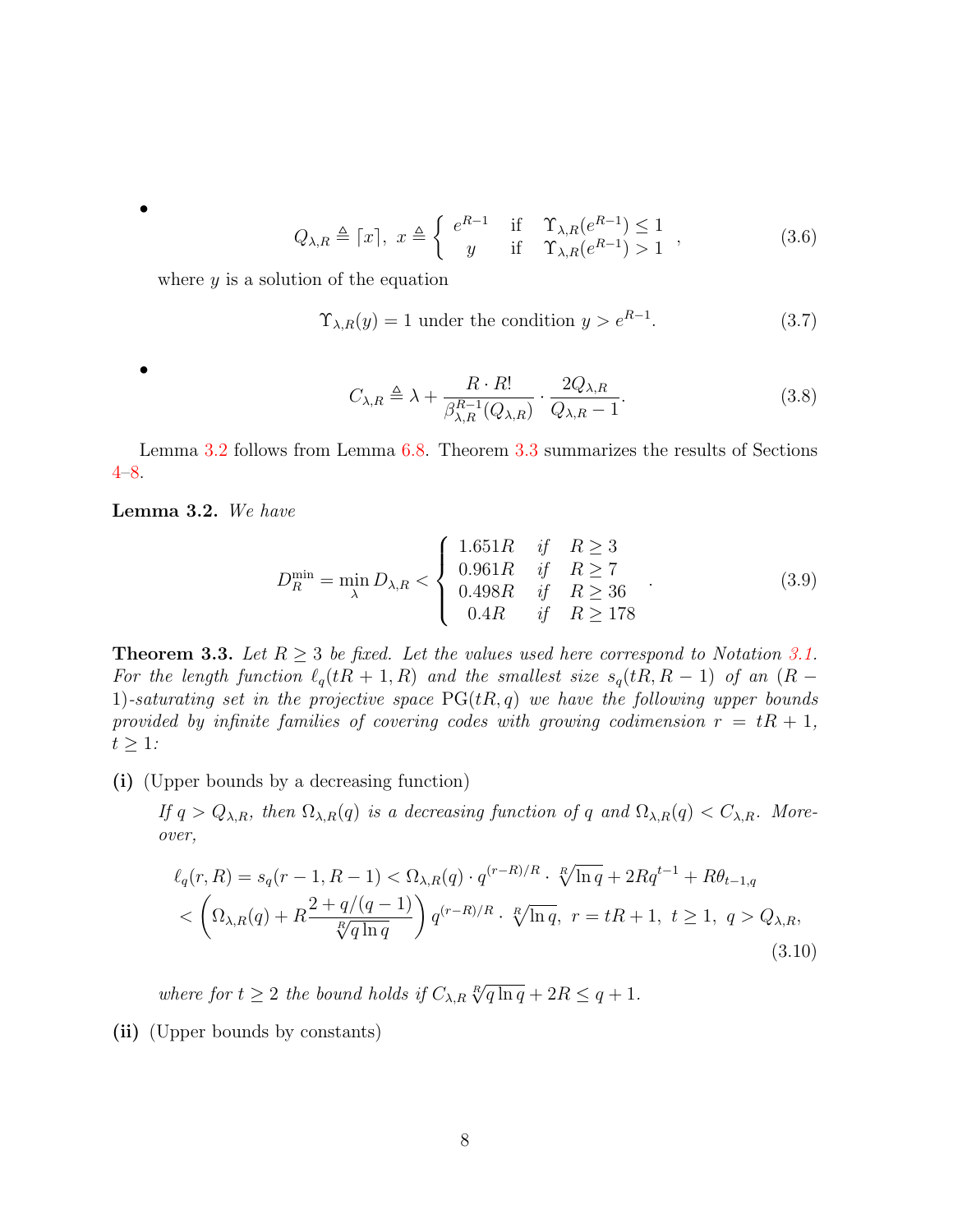Let  $Q_0 > Q_{\lambda,R}$  be a constant independent of q. Then  $\Omega_{\lambda,R}(Q_0)$  is also a constant independent of q such that  $C_{\lambda,R} > \Omega_{\lambda,R}(Q_0) > D_{\lambda,R}$ . We have

$$
\ell_q(r, R) = s_q(r - 1, R - 1) < cq^{(r - R)/R} \cdot \sqrt[R]{\ln q} + 2Rq^{t-1} + R\theta_{t-1,q}
$$
\n
$$
\langle \left( c + R \frac{2 + q_0/(q_0 - 1)}{\sqrt[R]{q_0 \ln q_0}} \right) q^{(r - R)/R} \cdot \sqrt[R]{\ln q}, \ r = tR + 1, \ t \ge 1,
$$
\n
$$
c \in \{ C_{\lambda, R}, \Omega_{\lambda, R}(Q_0) \}, \ q_0 = \begin{cases} Q_{\lambda, R} & \text{if } c = C_{\lambda, R} \\ Q_0 & \text{if } c = \Omega_{\lambda, R}(Q_0) \end{cases}, \ q > q_0,
$$
\n
$$
(3.11)
$$

where for  $t \geq 2$  the bound holds if  $c \sqrt[R]{q \ln q} + 2R \leq q + 1$ .

#### (iii) (Asymptotic upper bounds)

Let  $q > Q_{\lambda,R}$  be large enough. Then the bounds [\(3.12\)](#page-8-1) and [\(3.13\)](#page-8-2) hold.

<span id="page-8-1"></span>
$$
\ell_q(r, R) = s_q(r - 1, R - 1) < cq^{(r - R)/R} \cdot \sqrt[R]{\ln q} + 2Rq^{t-1} + R\theta_{t-1,q}
$$
\n
$$
< \left(c + R\frac{2 + q/(q - 1)}{\sqrt[R]{q \ln q}}\right) q^{(r - R)/R} \cdot \sqrt[R]{\ln q}, \ r = tR + 1, \ t \ge 1, \ c \in \{D_R^{\min}, D_{\lambda, R}\},\tag{3.12}
$$

where for  $t \geq 2$  the bounds hold if  $c \sqrt[R]{q \ln q} + 2R \leq q + 1$ .

<span id="page-8-2"></span>
$$
\ell_q(r,R) = s_q(r-1,R-1) < 3.43Rq^{(r-R)/R} \cdot \sqrt[R]{\ln q}, \ r = tR+1, \ t \ge 1,\tag{3.13}
$$
\nwhere for  $t \ge 2$  the bounds hold if  $D_R^{\min} \sqrt[R]{q \ln q} + 2R \le q+1$ .

Note that Theorem [6.10](#page-20-0) in Section [6](#page-17-0) is a version of Theorem [3.3](#page-7-1) for  $t = 1$ . Also, for  $r = tR + 1$  we have  $t - 1 = (r - R - 1)/R$  and  $q^{(r - R)/R} = q^{t-1} \sqrt[R]{q}$ .

# <span id="page-8-0"></span>4 New Construction A of  $(R-1)$ -saturating sets in  $PG(R, q), R \geq 3$

In this section, for any q and  $R \geq 3$ , we describe a new construction of  $(R-1)$ -saturating sets in  $PG(R, q)$ . The points of such an *n*-set (in homogeneous coordinates), treated as columns, form a parity check matrix of an  $[n, n - (R+1)]_qR$  code. In future, this code will be used as a starting one for lift-constructions obtaining infinite families of covering codes with growing codimension  $r = tR + 1$ ,  $t \ge 1$ , see Section [8.](#page-22-1)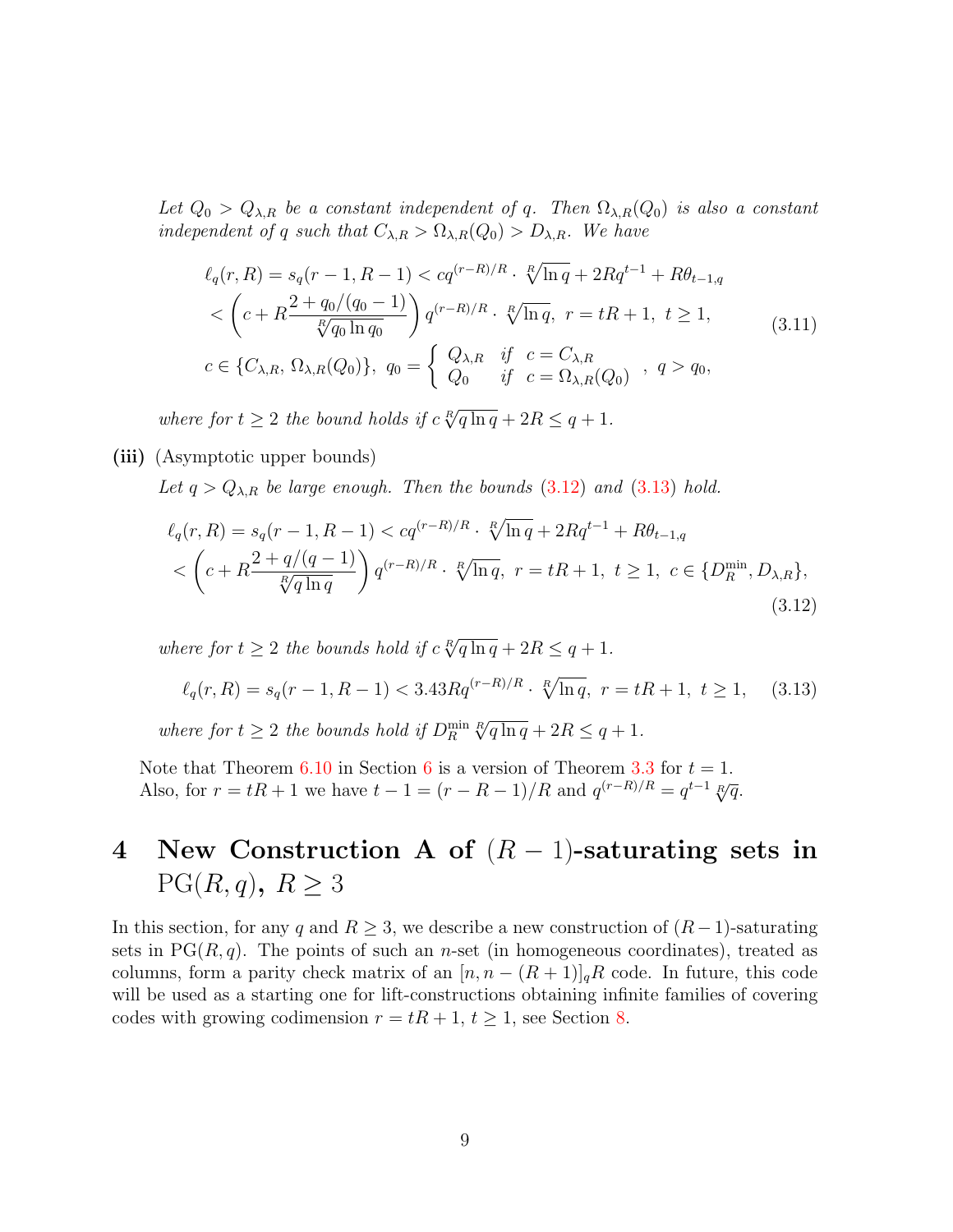#### <span id="page-9-1"></span>4.1 An iterative process

We say that a point P of PG(R, q) is p-covered by a point set  $\mathcal{K} \subset PG(R, q)$  if P lies in a  $\bar{\rho}$ -subspace generated by  $\bar{\rho}$  + 1 points of K in general positions where  $\bar{\rho}$  <  $\rho$ , see Definition [1.3.](#page-2-0) In this case, the set K  $\rho$ -covers the point P. If  $\rho$  is clear by the context, one can say simply "covered" and "covers" (resp. "uncovered" and "does not cover").

Assume that in  $PG(R, q)$ , an  $(R - 1)$ -saturating set is constructed in a step-by-step iterative process adding  $R$  new points to the set in every step.

Let  $A_u$  be a point of  $PG(R, q)$ ,  $u = 1, \ldots, \theta_{R,q}$ . Let  $L > R$  be an integer. Let

<span id="page-9-0"></span>
$$
\mathcal{P}_0 = \{A_1, \dots, A_L\} \subset \text{PG}(R, q), \ L > R,\tag{4.1}
$$

be a starting L-set such that any R of its points are in general position.

In  $PG(R, q)$ , an arc is a set of points no  $R+1$  of which belong to the same hyperplane. So, any  $R + 1$  points of an arc are in general position. For example, a normal rational curve is projectively equivalent to the arc  $\{(1, t, t^2, \ldots, t^R) : t \in \mathbb{F}_q\} \cup \{(0, \ldots, 0, 1)\}.$  We can take any  $L$  points of any arc as the starting  $L$ -set.

Let  $w \geq 0$  be an integer. Let  $\mathcal{K}_w$  be the current  $(L+wR)$ -set obtained after the w-th step of the process; we put  $\mathcal{K}_0 = \mathcal{P}_0$ , see [\(4.1\)](#page-9-0). Denote by

$$
\mathcal{P}_{w+1} = \{A_{L+wR+1}, A_{L+wR+2}, \dots, A_{L+wR+R}\} \subset \text{PG}(R, q), \ w \ge 0,
$$

an R-set of points that are added to  $\mathcal{K}_w$  on the  $(w+1)$ -st step to obtain  $\mathcal{K}_{w+1}$ . So,

<span id="page-9-2"></span>
$$
\mathcal{K}_w = \mathcal{P}_0 \cup \mathcal{P}_1 \cup \ldots \cup \mathcal{P}_w \subset \mathrm{PG}(R,q), \ \# \mathcal{K}_w = L + wR, \ w \ge 0. \tag{4.2}
$$

Let  $\mathscr{U}_w$  be the subset of PG( $R, q$ )  $\setminus \mathcal{K}_w$  consisting of the points that are not  $(R-1)$ covered by  $\mathcal{K}_w$ .

The set  $\mathcal{P}_{w+1}$  is constructed as follows.

Let  $\Pi_w \subset PG(R, q)$  be a hyperplane skew to  $\mathcal{K}_w$ . In  $PG(R, q)$ , a blocking set regarding hyperplanes contains  $\geq \theta_{1,q}$  points [\[10\]](#page-26-10). Therefore the saturating set with the size proved in this paper cannot be a blocking set. So, the needed  $\Pi_w$  exists.

We put  $\mathcal{P}_{w+1} \subset \Pi_w$ . In the first, we choose a "leading point"  $\mathcal{A}_{w+1} \in \Pi_w$  and put  $A_{L+wR+1} = A_{w+1}$  (the choice of the leading point is considered below). Then we take the points  $A_{L+wR+2}, \ldots, A_{L+wR+R}$  of  $\Pi_w$  such that all the points of  $\mathcal{P}_{w+1}$  are in general position. Thus,  $\mathcal{P}_{w+1}$  covers all points of  $\Pi_w$ .

The iterative process is as follows:

- We assign the starting set  $\mathcal{P}_0$  in accordance to [\(4.1\)](#page-9-0) and put  $w = 0$ ,  $\mathcal{K}_0 = \mathcal{P}_0$ .
- In every  $(w + 1)$ -th step, we should do the following actions:
	- choose the leading point  $\mathcal{A}_{w+1}$ ;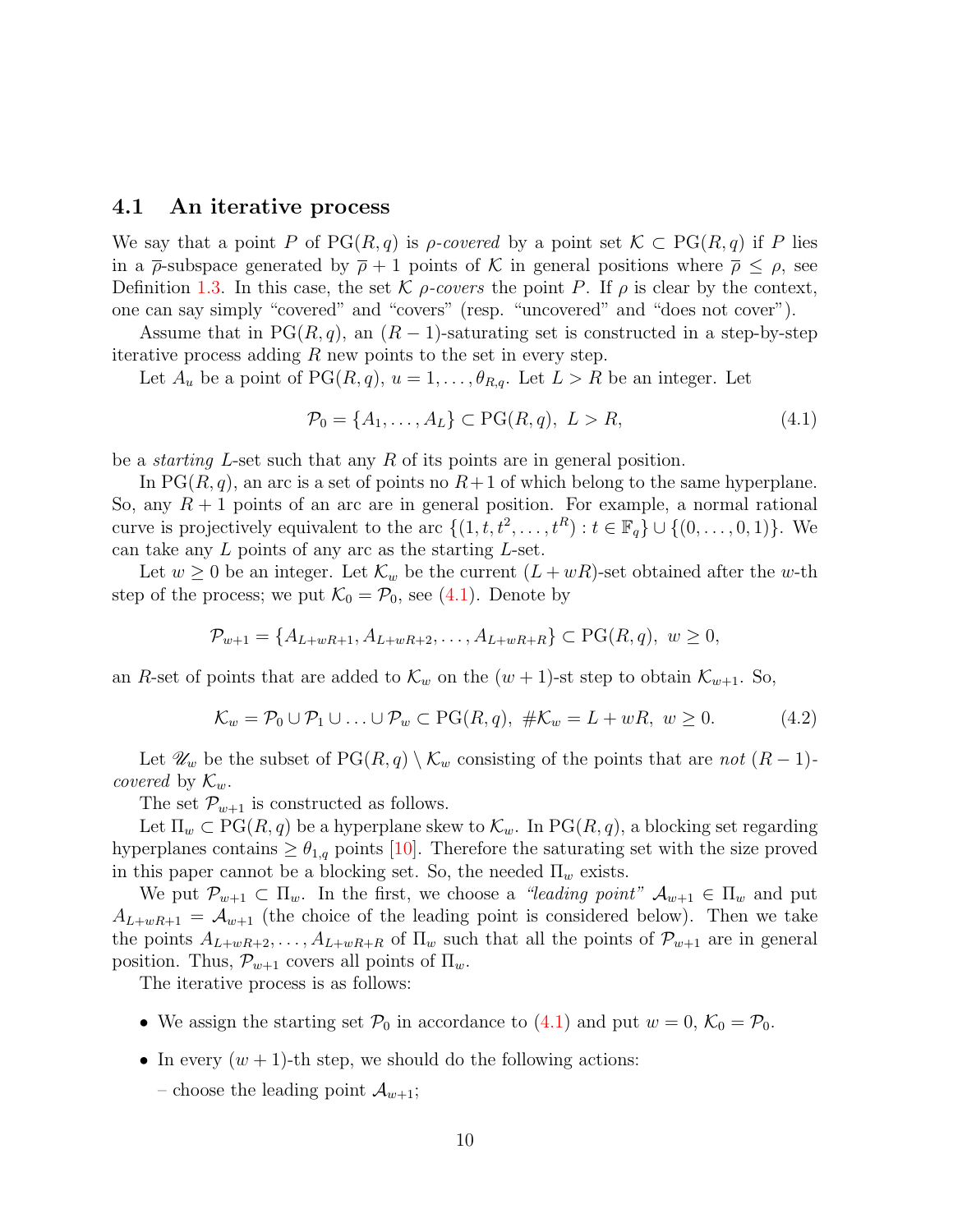- construct the *R*-set  $\mathcal{P}_{w+1}$ ;
- form the new current set  $\mathcal{K}_{w+1} = \mathcal{K}_w \cup \mathcal{P}_{w+1}$ ;
- count (or make an estimate of) the value  $\#\mathscr{U}_{w+1}$ .
- The process ends when  $\#\mathscr{U}_{w+1}\leq R$ . Finally, in the last  $(w+1)$ -step, we add to  $\mathcal{K}_w$ at most R uncovered points to obtain an  $(R-1)$ -saturating set.

#### 4.2 The choice of the leading point

Let  $\Delta_{w+1}(\mathcal{P}_{w+1})$  be the number of new covered points in  $\mathscr{U}_w$  after adding  $\mathcal{P}_{w+1}$  to  $\mathcal{K}_w$ ;

<span id="page-10-3"></span>
$$
\Delta_{w+1}(\mathcal{P}_{w+1}) = \#\mathscr{U}_w - \#\mathscr{U}_{w+1}.
$$
\n(4.3)

We denote  $\delta_{w+1}(\mathcal{A}_{w+1})$  the number of new covered points in  $\mathscr{U}_w \setminus \Pi_w$  after adding the leading point  $\mathcal{A}_{w+1} = A_{L+wR+1}$  to  $\mathcal{K}_w$ . We have

<span id="page-10-4"></span>
$$
\Delta_{w+1}(\mathcal{P}_{w+1}) \ge \delta_{w+1}(\mathcal{A}_{w+1}) + \#(\mathscr{U}_w \cap \Pi_w) \ge \delta_{w+1}(\mathcal{A}_{w+1}),\tag{4.4}
$$

where the first sign " $\geq$ " is associated with the fact that the inclusion of the points  $A_{L+wR+2}, \ldots, A_{L+wR+R}$  can add new covered points outside  $\Pi_w$ .

Let  $\mathbb{S}_w$  be the sum of the number of new covered points in  $\mathscr{U}_w \setminus \Pi_w$  over all points P of  $\Pi_w$ , i.e.

<span id="page-10-1"></span>
$$
\mathbb{S}_w = \sum_{P \in \Pi_w} \delta_{w+1}(P). \tag{4.5}
$$

The average value  $\delta_{w+1}^{\text{aver}}$  of  $\delta_{w+1}(P)$  over all points of  $\Pi_w$  is

<span id="page-10-2"></span>
$$
\delta_{w+1}^{\text{aver}} = \frac{\sum_{P \in \Pi_w} \delta_{w+1}(P)}{\#\Pi_w} = \frac{\mathbb{S}_w}{\theta_{R-1,q}}.
$$
\n(4.6)

Obviously, there exists a point  $\mathcal{A}_{w+1} \in \Pi_w$  such that

<span id="page-10-0"></span>
$$
\delta_{w+1}(\mathcal{A}_{w+1}) \ge \delta_{w+1}^{\text{aver}}.\tag{4.7}
$$

The point  $\mathcal{A}_{w+1} \in \Pi_w$  providing  $(4.7)$  should be chosen as the leading one.

## 4.3 Estimates of the average number  $\delta_{w+1}^{\text{aver}}$  of new covered points

To make the estimates, we introduce and consider a number of subspaces.

We denote by  $\dim(H)$  the dimension of a subspace H. We fix a point  $B \in \mathscr{U}_w \setminus \Pi_w$ . So,  $B \notin \Pi_w$ .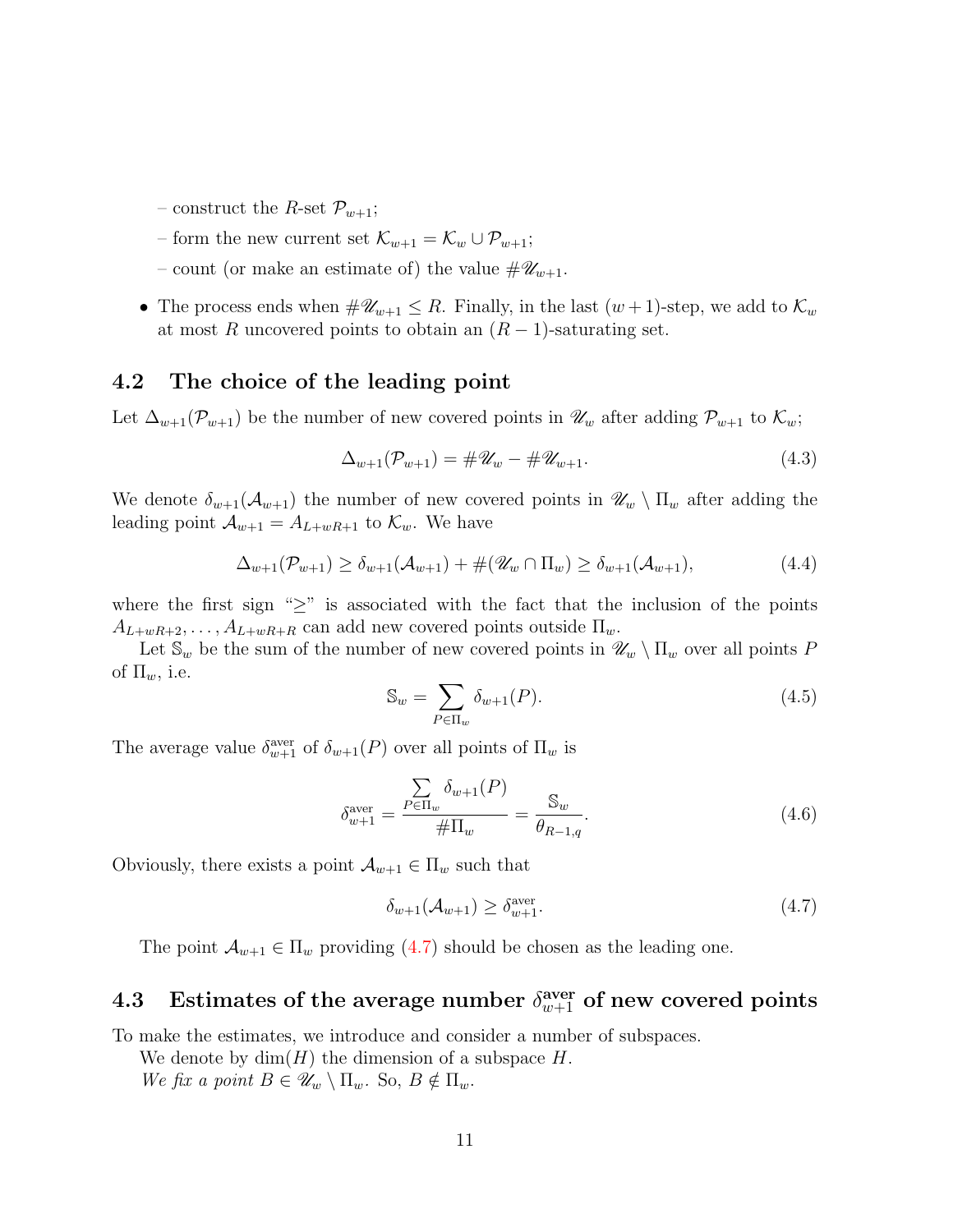We consider  $\begin{pmatrix} L \\ R \end{pmatrix}$  $L_{R-1}$ ) distinct (R – 1)-subsets consisting of distinct points of  $\mathcal{K}_0 = \mathcal{P}_0$ . We denote such a subset by  $\mathcal{D}_i$  with

$$
\mathcal{D}_j\subset\mathcal{K}_0,\ \#\mathcal{D}_j=R-1,\ j=1,\ldots,\binom{L}{R-1},\ \mathcal{D}_u\neq\mathcal{D}_v\ \text{if}\ u\neq v.
$$

By the assumptions, all the points of  $\mathcal{D}_j$  are in general position. Also, all the points of the R-set  $\mathcal{D}_j \cup \{B\}$  are in general position, otherwise B would be covered by  $\mathcal{K}_0$ . Thus, the points of  $\mathcal{D}_j \cup \{B\}$  uniquely define a hyperplane, say  $\Sigma_{j,B}^{(R-1)}$ , such that

$$
\Sigma_{j,B}^{(R-1)} = \langle \mathcal{D}_j \cup \{B\} \rangle \subset \mathrm{PG}(R,q), \ \dim(\Sigma_{j,B}^{(R-1)}) = R-1, \ \#\Sigma_{j,B}^{(R-1)} = \theta_{R-1,q}.
$$

We have  $\Sigma_{j,B}^{(R-1)} \neq \Pi_w$ , as  $B \notin \Pi_w$ . Thus,  $\Sigma_{j,B}^{(R-1)}$  and  $\Pi_w$  intersect. The intersection is an  $(R-2)$ -subspace, say  $\Gamma_{j,B}^{(R-2)}$ , such that

$$
\Gamma_{j,B}^{(R-2)} = \Sigma_{j,B}^{(R-1)} \cap \Pi_w, \ \dim(\Gamma_{j,B}^{(R-2)}) = R - 2, \ \# \Gamma_{j,B}^{(R-2)} = \theta_{R-2,q}.
$$

Let  $\mathcal{V}_j^{(R-2)}$  be the  $(R-2)$ -subspace generated by the points of  $\mathcal{D}_j$ , i.e.

$$
\mathcal{V}_{j}^{(R-2)} = \langle \mathcal{D}_{j} \rangle \subset \Sigma_{j,B}^{(R-1)}, \ \dim(\mathcal{V}_{j}^{(R-2)}) = R - 2, \ \#\mathcal{V}_{j}^{(R-2)} = \theta_{R-2,q}.
$$

As the  $(R-2)$ -subspaces  $\mathcal{V}_i^{(R-2)}$  $j_j^{(R-2)}$  and  $\Gamma_{j,B}^{(R-2)}$  lie in the same hyperplane  $\Sigma_{j,B}^{(R-1)}$ , they meet in some  $(R-3)$ -subspace, say  $\mathcal{T}_{j,B}^{(R-3)}$ , such that

$$
\mathcal{T}_{j,B}^{(R-3)} = \mathcal{V}_j^{(R-2)} \cap \Gamma_{j,B}^{(R-2)}, \ \dim(\mathcal{T}_{j,B}^{(R-3)}) = R-3, \ \mathcal{T}_{j,B}^{(R-3)} = \theta_{R-3,q}.
$$

The points of  $\mathcal{T}_{j,B}^{(R-3)}$  are not in general position with the points of  $\mathcal{D}_j$ . We denote

<span id="page-11-0"></span>
$$
\widehat{\Gamma}_{j,B}^{(R-2)} = \Gamma_{j,B}^{(R-2)} \setminus \mathcal{T}_{j,B}^{(R-3)}.
$$
\n(4.8)

Every point of  $\widehat{\Gamma}_{j,B}^{(R-2)}$  is in general position with the points of  $\mathcal{D}_j$ ; also,

$$
\#\widehat{\Gamma}^{(R-2)}_{j,B} = \theta_{R-2,q} - \theta_{R-3,q} = q^{R-2}.
$$

By the construction, the  $q^{R-2}$ -set  $\widehat{\Gamma}_{j,B}^{(R-2)}$  is the affine point set of the  $(R-2)$ -subspace  $\Gamma_{j,B}^{(R-2)}$ .

Thus, the hyperplane  $\Sigma_{j,B}^{(R-1)} = \langle \mathcal{D}_j \cup \{B\} \rangle$  is generated  $q^{R-2}$  times when we add in sequence all the points of  $\Pi_w$  to  $\mathcal{K}_w$  for the calculation of  $\mathbb{S}_w$ , see [\(4.5\)](#page-10-1).

The same holds for all  $\binom{L}{R}$  $\binom{L}{R-1}$  sets  $\mathcal{D}_j$ . Moreover, consider the sets  $\mathcal{D}_u$  and  $\mathcal{D}_v$  with  $u \neq v$ . We have  $\mathcal{D}_u \neq \mathcal{D}_v$ . The points of  $\mathcal{D}_u \cup \{B\}$  (resp.  $\mathcal{D}_v \cup \{B\}$ ) define a hyperplane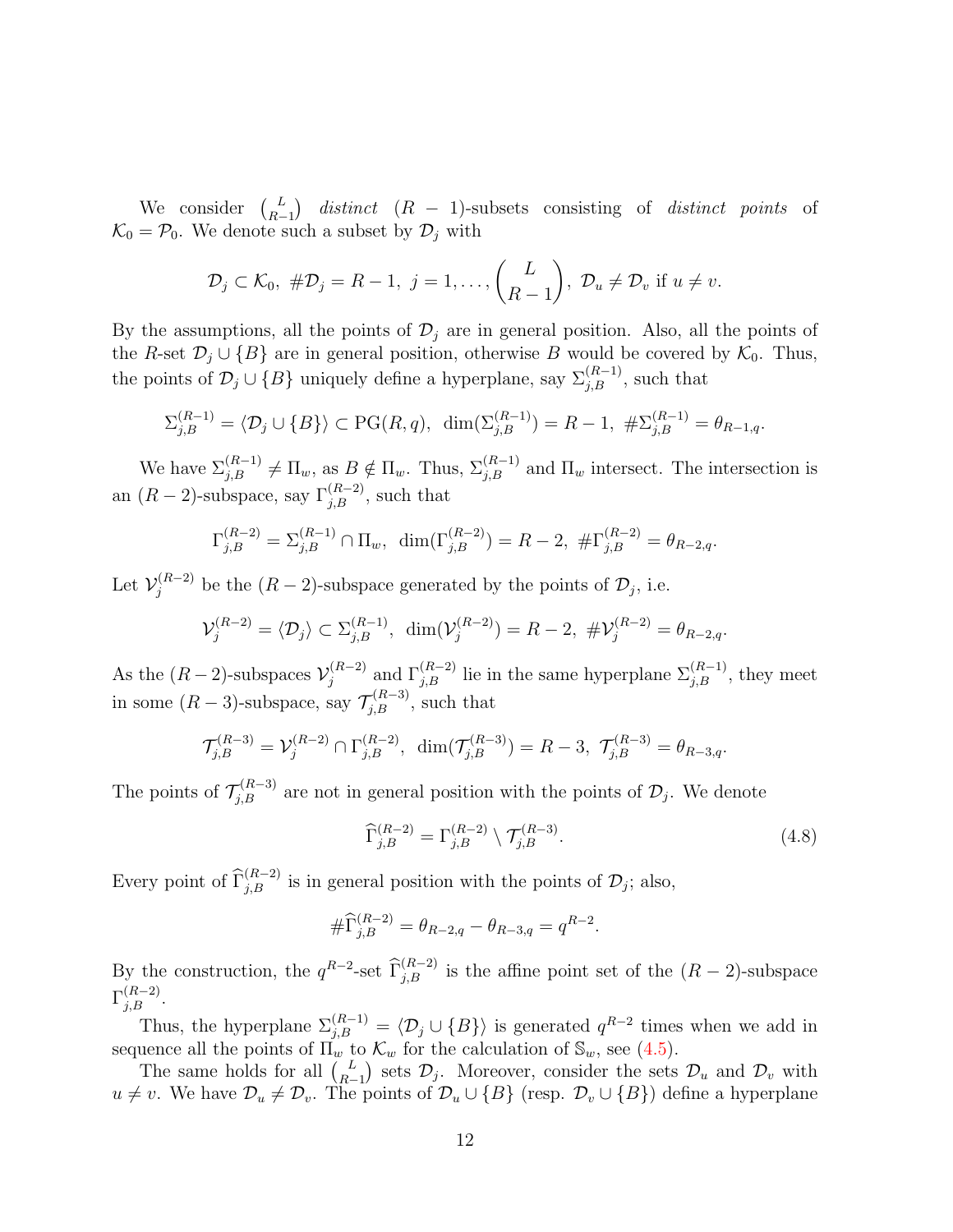$\Sigma_{u,B}^{(R-1)}$  (resp.  $\Sigma_{v,B}^{(R-1)}$ ). No points of  $\mathcal{D}_v \setminus (\mathcal{D}_u \cap \mathcal{D}_v)$  lie in  $\Sigma_{u,B}^{(R-1)}$ , otherwise B would be  $(R-1)$ -covered by  $\mathcal{K}_0$ . So, the hyperplanes  $\Sigma_{u,B}^{(R-1)}$  and  $\Sigma_{v,B}^{(R-1)}$  are distinct. If the corresponding  $(R-2)$ -subspaces  $\Gamma_{u,B}^{(R-2)} = \sum_{u,B}^{(R-1)} \cap \Pi_w$  and  $\Gamma_{v,B}^{(R-2)} = \sum_{v,B}^{(R-1)} \cap \Pi_w$  coincide with each other then  $\Sigma_{u,B}^{(R-1)}$  and  $\Sigma_{v,B}^{(R-1)}$  have no common points outside  $\Pi_w$ , contradiction as  $B \notin \Pi_w$ . Thus,  $\Gamma_{u,B}^{(R-2)} \neq \Gamma_{v,B}^{(R-2)}$ .

So, we have proved that in  $\Pi_w$  we have  $\binom{L}{B}$  $\binom{L}{R-1}$  distinct (R − 2)-subspaces  $\Gamma_{j,B}^{(R-2)}$  in every of which the  $q^{R-2}$ -set  $\widehat{\Gamma}_{j,B}^{(R-2)}$  of affine points gives rise to hyperplanes containing B.

Thus, for the calculation of  $\mathbb{S}_w$ , the point B will be counted  $\#\widehat{\mathbb{G}}_{w,B}$  times where

$$
\widehat{\mathbb{G}}_{w,B} = \bigcup_{j=1}^{\binom{L}{R-1}} \widehat{\Gamma}_{j,B}^{(R-2)}.
$$

The same holds for all points of  $\mathscr{U}_w \setminus \Pi_w$ . Therefore,

<span id="page-12-0"></span>
$$
\mathbb{S}_w = \sum_{P \in \Pi_w} \delta_{w+1}(P) \ge \sum_{B \in \mathscr{U}_w \backslash \Pi_w} \# \widehat{\mathbb{G}}_{w,B}
$$
(4.9)

where the sign "≥" is needed as, for  $w \ge 1$ , there are  $(R-1)$ -sets, say  $D_j$ ,  $j > 1$ , consisting of points in general position, with  $\widetilde{D}_j \subset \mathcal{K}_w$  and  $\widetilde{D}_j \not\subset \mathcal{K}_0$ . For example, every set  $\mathcal{P}_w$ ,  $w \geq 1$ , contains R sets  $D_j$ . Such sets together with uncovered points of  $\mathscr{U}_w \setminus \Pi_w$  generate hyperplanes (similar to  $\Sigma_{j,B}^{(R-1)}$ ) increasing  $\mathbb{S}_w$ .

By [\(4.6\)](#page-10-2), [\(4.9\)](#page-12-0), for the average value  $\delta_{w+1}^{\text{aver}}$  of  $\delta_{w+1}(P)$  we have

<span id="page-12-1"></span>
$$
\delta_{w+1}^{\text{aver}} = \frac{\sum_{P \in \Pi_w} \delta_{w+1}(P)}{\theta_{R-1,q}} \ge \frac{\sum_{B \in \mathscr{U}_w \backslash \Pi_w} \# \widehat{\mathbb{G}}_{w,B}}{\theta_{R-1,q}}.
$$
\n(4.10)

The values of  $\#\widehat{\mathbb{G}}_{w,B}$  can be distinct for distinct points B. Also, in principle,  $\#\widehat{\mathbb{G}}_{w,B}$ can depend on w. We denote

<span id="page-12-2"></span>
$$
\#\widehat{\mathbb{G}}^{\min} = \min_{B \in \mathscr{U}_W \backslash \Pi_w, W = 1, \dots, w} \#\widehat{\mathbb{G}}_{W,B}.
$$
\n(4.11)

Below, in Lemma [4.1,](#page-13-0) for the estimates of  $\#\widehat{\mathbb{G}}^{\min}$ , we use only the set  $\mathcal{K}_0 = \mathcal{P}_0$ . Therefore, really, our estimates of  $\#\widehat{\mathbb{G}}^{\min}$  do not depend on w. By [\(4.10\)](#page-12-1), [\(4.11\)](#page-12-2),

<span id="page-12-3"></span>
$$
\delta_{w+1}^{\text{aver}} \ge \frac{\#\widehat{\mathbb{G}}^{\min} \cdot \#\mathscr{U}_w \setminus \Pi_w}{\theta_{R-1,q}}.\tag{4.12}
$$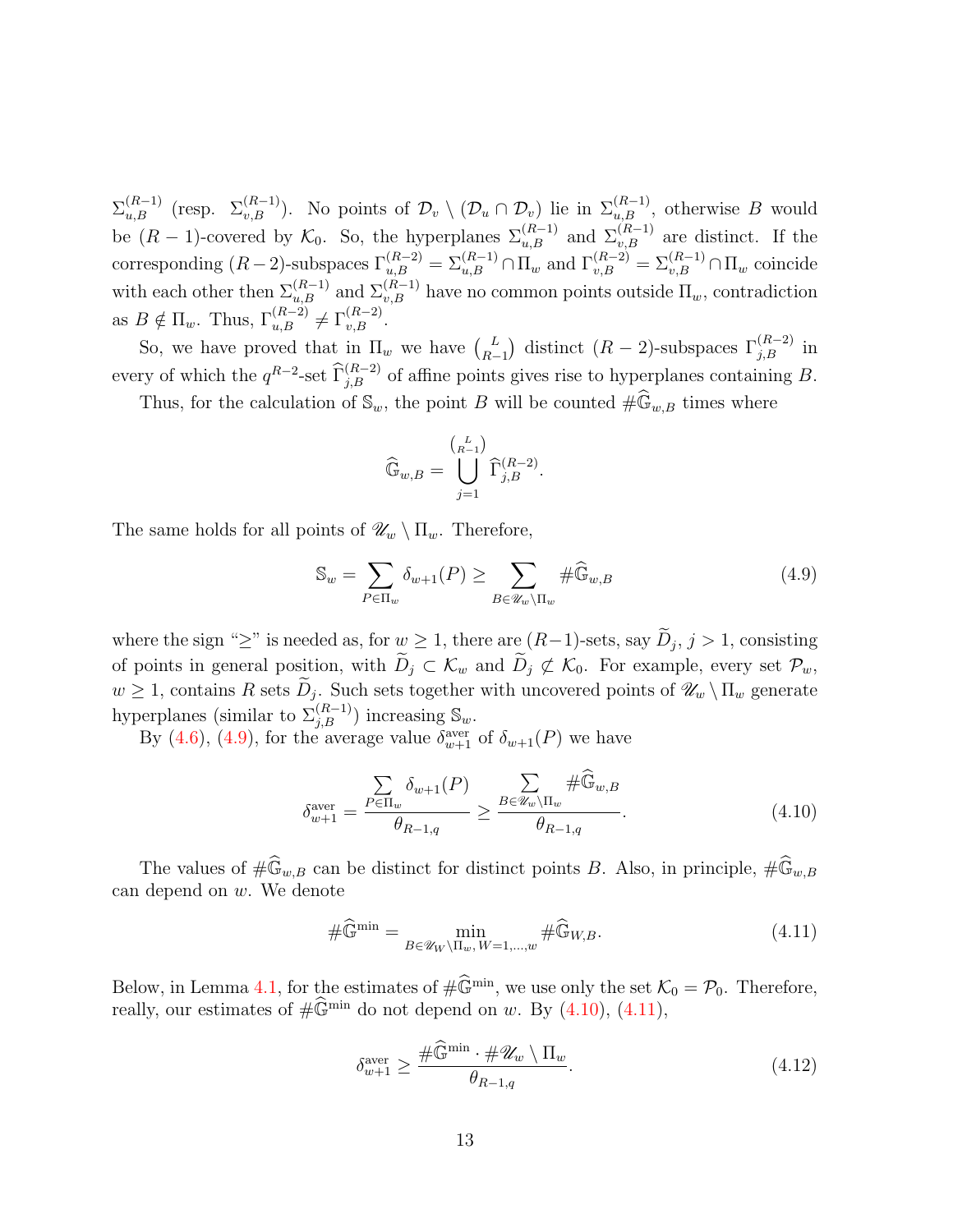<span id="page-13-0"></span>Lemma 4.1. Let  $\binom{L}{R}$  $\binom{L}{R-1} - 1 \leq q$ . The following holds:

<span id="page-13-2"></span>
$$
\#\widehat{\mathbb{G}}^{\min} \ge q^{R-3} \binom{L}{R-1} \left( q + \frac{1}{2} - \frac{1}{2} \binom{L}{R-1} \right). \tag{4.13}
$$

*Proof.* For some n, we consider n of the  $q^{R-2}$ -sets  $\widehat{\Gamma}_{j,B}^{(R-2)}$  of [\(4.8\)](#page-11-0). All the sets are distinct; in fact, if  $\widehat{\Gamma}^{(R-2)}_{u,B} = \widehat{\Gamma}^{(R-2)}_{v,B}, u \neq v$ , then  $\widehat{\Gamma}^{(R-2)}_{u,B} \subset \Gamma^{(R-2)}_{u,B} \cap \Gamma^{(R-2)}_{v,B}$  that implies  $q^{R-2} =$  $\# \widehat{\Gamma}^{(R-2)}_{u,B} \leq \# (\Gamma^{(R-2)}_{u,B} \cap \Gamma^{(R-2)}_{v,B}) = \theta_{R-3,q}$ , contradiction.

As  $\widehat{\Gamma}^{(R-2)}_{u,B}$  and  $\widehat{\Gamma}^{(R-2)}_{v,B}$  are the affine point sets of the distinct  $(R-2)$ -spaces, they have at most  $q^{R-3}$  points in common, i.e.  $\#(\widehat{\Gamma}^{(R-2)}_{u,B} \cap \widehat{\Gamma}^{(R-2)}_{v,B}) \leq q^{R-3}$ .

Assume that  $\#(\widehat{\Gamma}^{(R-2)}_{u,B} \cap \widehat{\Gamma}^{(R-2)}_{v,B}) = q^{R-3}$ , for all pairs  $(u, v)$ , and that, in every set  $\widehat{\Gamma}_{j,B}^{(R-2)}$ , all the intersection points are distinct; it is the worst case for  $\#\widehat{\mathbb{G}}_{w,B}$ .

In every set  $\widehat{\Gamma}_{j,B}^{(R-2)}$ , the number of the affine point sets intersecting it is  $n-1$  and the number of the intersection points is  $(n-1)q^{R-3}$ . As  $q^{R-2} - (n-1)q^{R-3}$  must be  $\geq 0$ , the considered case is possible if  $n - 1 \leq q$ .

In all n sets  $\widehat{\Gamma}^{(R-2)}_{j,B}$ , the total number of the intersection points is  $n(n-1)q^{R-3}$ . The total number  $\#\widehat{\mathbb{G}}(n)$  of distinct points in the union  $\widehat{\mathbb{G}}(n) = \bigcup_{j=1}^n \widehat{\Gamma}_{j,B}^{(R-2)}$  is  $\#\widehat{\mathbb{G}}(n) =$  $\frac{1}{2}n(n-1)q^{R-3}$  where  $q^{R-2} = #\widehat{\Gamma}_{j,B}^{(R-2)}$  and we need the factor  $\frac{1}{2}$  in order to  $nq^{R-2}-\frac{1}{2}$ calculate the meeting points exactly one time.  $\Box$ 

Finally, we put  $n = \begin{pmatrix} L \\ R \end{pmatrix}$  $_{R-1}^L$ ).

**Remark 4.2.** The condition  $\binom{L}{R}$  $\binom{L}{R-1} - 1 \leq q$  is used below and gives rise that our estimates work for  $q > Q_{\lambda,R}$ , see [\(3.6\)](#page-7-2) and Theorems [3.3](#page-7-1) and [6.10.](#page-20-0) In principle, we could slightly change the proof of Lemma [4.1](#page-13-0) and put either  $n = \begin{pmatrix} L \\ R \end{pmatrix}$  $_{R-1}^{L}$ ) if  $_{R-1}^{L}$  $\binom{L}{R-1} - 1 \leq q \text{ or } n = q+1 \text{ if }$  $\int_{D}$  $\binom{L}{R-1} - 1 > q$ . This gives the estimate

<span id="page-13-1"></span>
$$
\#\widehat{\mathbb{G}}^{\min} \geq \begin{cases} q^{R-3} {L \choose R-1} \left( q + \frac{1}{2} - \frac{1}{2} {L \choose R-1} \right) & \text{if } {L \choose R-1} - 1 \leq q \\ \frac{1}{2} (q^{R-1} + q^{R-2}) & \text{if } {L \choose R-1} - 1 > q \end{cases} . \tag{4.14}
$$

On the base of [\(4.14\)](#page-13-1), upper bounds for  $q < Q_{\lambda,R}$  could be obtained. We do not it for the sake of simplicity. We hope investigate the case  $q < Q_{\lambda,R}$  in future works.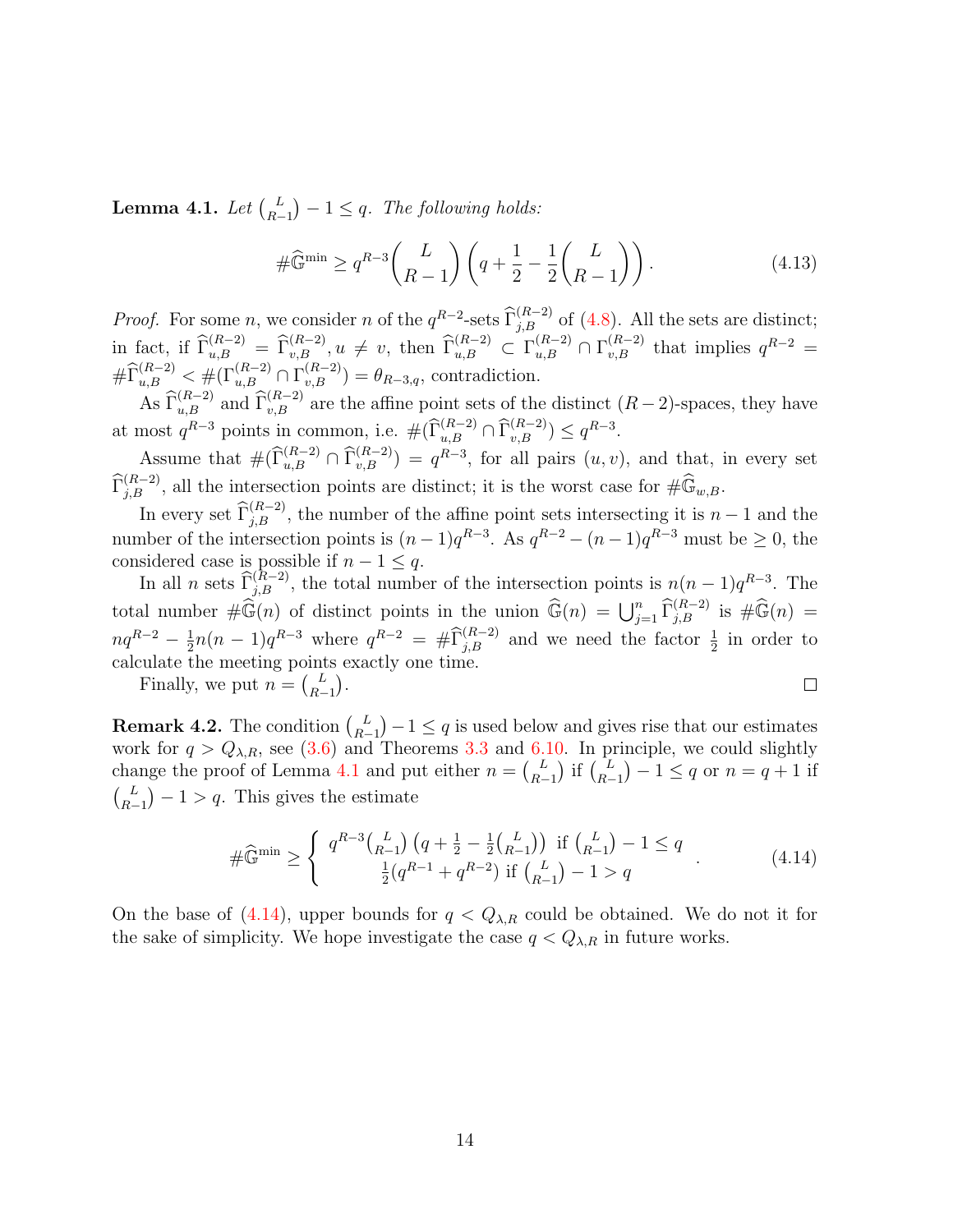## <span id="page-14-0"></span>5 Estimates of sizes of the saturating sets obtained by Construction A

**Lemma 5.1.** For the number  $\#\mathscr{U}_{w+1}$  of uncovered points after the  $(w + 1)$ -st step of the iterative process, we have

<span id="page-14-3"></span>
$$
\#\mathscr{U}_{w+1} \le q^R \left(1 - \frac{\#\widehat{\mathbb{G}}^{\min}}{\theta_{R-1,q}}\right)^{w+1}.\tag{5.1}
$$

*Proof.* By  $(4.3)$ ,  $(4.4)$ ,  $(4.7)$ ,  $(4.10)$ ,  $(4.12)$ , we have

$$
\Delta_{w+1}(\mathcal{P}_{w+1}) = #\mathscr{U}_w - #\mathscr{U}_{w+1} = #\mathscr{U}_w \setminus \Pi_w + #(\mathscr{U}_w \cap \Pi_w) - #\mathscr{U}_{w+1}
$$

$$
\geq \frac{\#\widehat{\mathbb{G}}^{\min} \cdot #\mathscr{U}_w \setminus \Pi_w}{\theta_{R-1,q}} + #(\mathscr{U}_w \cap \Pi_w),
$$

where  $\#\widehat{\mathbb{G}}^{\min}\cdot\#\mathscr{U}_w\setminus\Pi_w$  is the lower bound of  $\sum_{B\in\mathscr{U}_w\setminus\Pi_w}\#\widehat{\mathbb{G}}_{w,B}$ , see [\(4.10\)](#page-12-1). Therefore,  $(\#\widehat{\mathbb{G}}^{\min} \cdot \#\mathscr{U}_w \setminus \Pi_w)/\theta_{R-1,q}$  is the lower bound of the number of the new covered points in  $\mathscr{U}_w \setminus \Pi_w$ . It follows that  $\#\widehat{\mathbb{G}}^{\min}/\theta_{R-1,q} \leq 1$ , as the new covered points in the set  $\mathscr{U}_w \setminus \Pi_w$ are a subset of it that implies  $(\#\widehat{\mathbb{G}}^{\min} \cdot \#\mathscr{U}_w \setminus \Pi_w)/\theta_{R-1,q} \leq \#\mathscr{U}_w \setminus \Pi_w$ . The summand  $\#(\mathscr{U}_w \cap \Pi_w)$  takes into account that  $\mathcal{P}_{w+1}$  covers all points of  $\Pi_w$ , see Subsection [4.1.](#page-9-1)

As  $\#\widehat{\mathbb{G}}^{\min}/\theta_{R-1,q} \leq 1$  and  $\#\mathscr{U}_w = \#\mathscr{U}_w \setminus \Pi_w + \#(\mathscr{U}_w \cap \Pi_w)$ , we obtain

<span id="page-14-1"></span>
$$
\Delta_{w+1}(\mathcal{P}_{w+1}) \geq \frac{\#\widehat{\mathbb{G}}^{\min} \cdot \#\mathscr{U}_{w}}{\theta_{R-1,q}};
$$
  

$$
\#\mathscr{U}_{w+1} \leq \#\mathscr{U}_{w} - \frac{\#\widehat{\mathbb{G}}^{\min} \cdot \#\mathscr{U}_{w}}{\theta_{R-1,q}} = \#\mathscr{U}_{w} \left(1 - \frac{\#\widehat{\mathbb{G}}^{\min}}{\theta_{R-1,q}}\right).
$$
(5.2)

As any R points of  $\mathcal{K}_0$  are in general position, we have

$$
\#\mathscr{U}_0 \leq \theta_{R,q} - \theta_{R-1,q} = q^R.
$$

Starting from  $\#\mathscr{U}_0$  and iteratively applying  $(5.2)$ , we obtain the assertion.  $\Box$ 

By Notation [3.1,](#page-6-1)  $\lambda$  is a positive constant that does not depend on q. Let

<span id="page-14-4"></span>
$$
L = \left[ \lambda \sqrt[R]{q \ln q} \right] \tag{5.3}
$$

that implies

<span id="page-14-2"></span>
$$
\lambda \sqrt[R]{q \ln q} - 1 < L \le \lambda \sqrt[R]{q \ln q}.\tag{5.4}
$$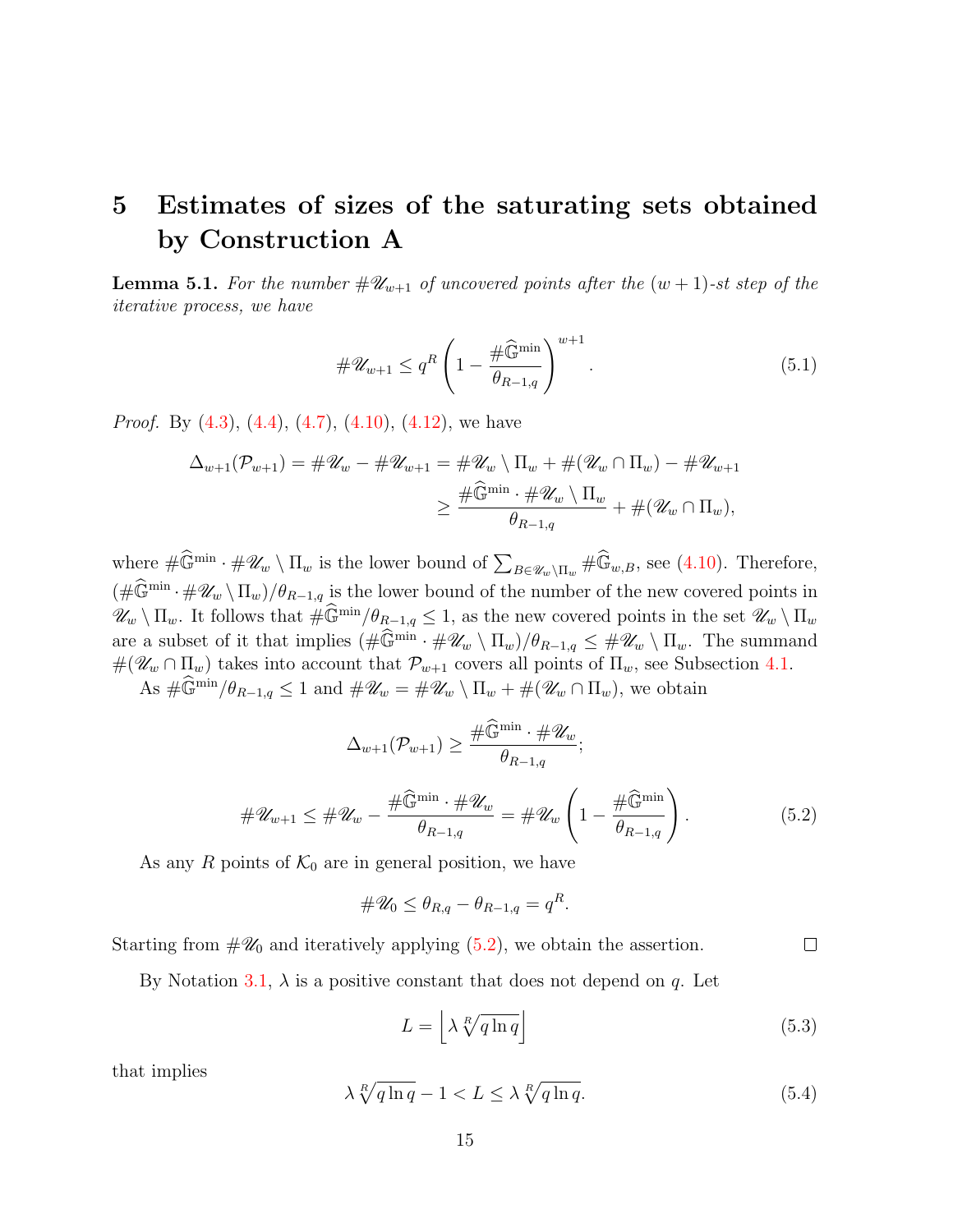From  $(3.3)$  and  $(5.4)$  we have

<span id="page-15-1"></span>
$$
L - R + 1 \le \beta_{\lambda, R}(q) \sqrt[R]{q \ln q} < L - R + 2. \tag{5.5}
$$

We denote

<span id="page-15-2"></span>
$$
\Phi_{\lambda,R}^*(q) = \frac{2q}{2q - 1 - {L \choose R-1}}.
$$
\n(5.6)

Lemma 5.2. Let  $\binom{L}{R}$  $\binom{L}{R-1} - 1 \leq q$ . The following holds:

<span id="page-15-0"></span>
$$
\left(1 - \frac{\#\widehat{\mathbb{G}}^{\min}}{\theta_{R-1,q}}\right)^{w+1} < \exp\left(-\frac{(w+1)\binom{L}{R-1}}{q\Phi_{\lambda,R}^*(q)}\right). \tag{5.7}
$$

*Proof.* By the inequality  $1 - x \leq \exp(-x)$  and by [\(4.13\)](#page-13-2), if  $\binom{L}{R}$  $\binom{L}{R-1} - 1 \leq q$  we have

$$
\left(1 - \frac{\#\widehat{\mathbb{G}}^{\min}}{\theta_{R-1,q}}\right)^{w+1} < \exp\left(-\frac{(w+1)\cdot\#\widehat{\mathbb{G}}^{\min}}{\theta_{R-1,q}}\right) \n< \exp\left(-(w+1)q^{R-3}\binom{L}{R-1}\left(q + \frac{1}{2} - \frac{1}{2}\binom{L}{R-1}\right)\frac{q-1}{q^R-1}\right) \n< \exp\left(-(w+1)q^{R-3}\binom{L}{R-1}\left(2q + 1 - \binom{L}{R-1}\right)\frac{q-1}{2q^R}\right) \n< \exp\left(-(w+1)\binom{L}{R-1}\left(2q^2 - q - q\binom{L}{R-1} + \binom{L}{R-1} - 1\right)\frac{1}{2q^3}\right) \n< \exp\left(-(w+1)\binom{L}{R-1}\left(2q^2 - q - q\binom{L}{R-1}\right)\frac{1}{2q^3}\right)
$$

where the last transformation uses that, by  $(4.1)$ ,  $L > R$  and  $\binom{L}{R}$  $\binom{L}{R-1} - 1 > 0$ . Therefore, removing  $\binom{L}{R}$  $\binom{L}{R-1} - 1$  we obtain the inequality "< exp  $(- \ldots)$ ".

<span id="page-15-3"></span>Proposition 5.3. Let  $\binom{L}{R}$  $\binom{L}{R-1} - 1 \leq q$ . Then the value

<span id="page-15-4"></span>
$$
w \ge \frac{R!}{\beta_{\lambda,R}^{R-1}(q)} \Phi_{\lambda,R}^*(q) \sqrt[R]{q \ln q} - 1.
$$
 (5.8)

satisfies the inequality  $\#\mathscr{U}_{w+1} \leq R$ .

*Proof.* By [\(5.1\)](#page-14-3), [\(5.7\)](#page-15-0), to prove  $\#\mathscr{U}_{w+1} \leq R$  it is sufficient to find w such that

$$
\exp\left(-\frac{(w+1)\binom{L}{R-1}}{q\Phi_{\lambda,R}^*(q)}\right) \le \frac{R}{q^R}.
$$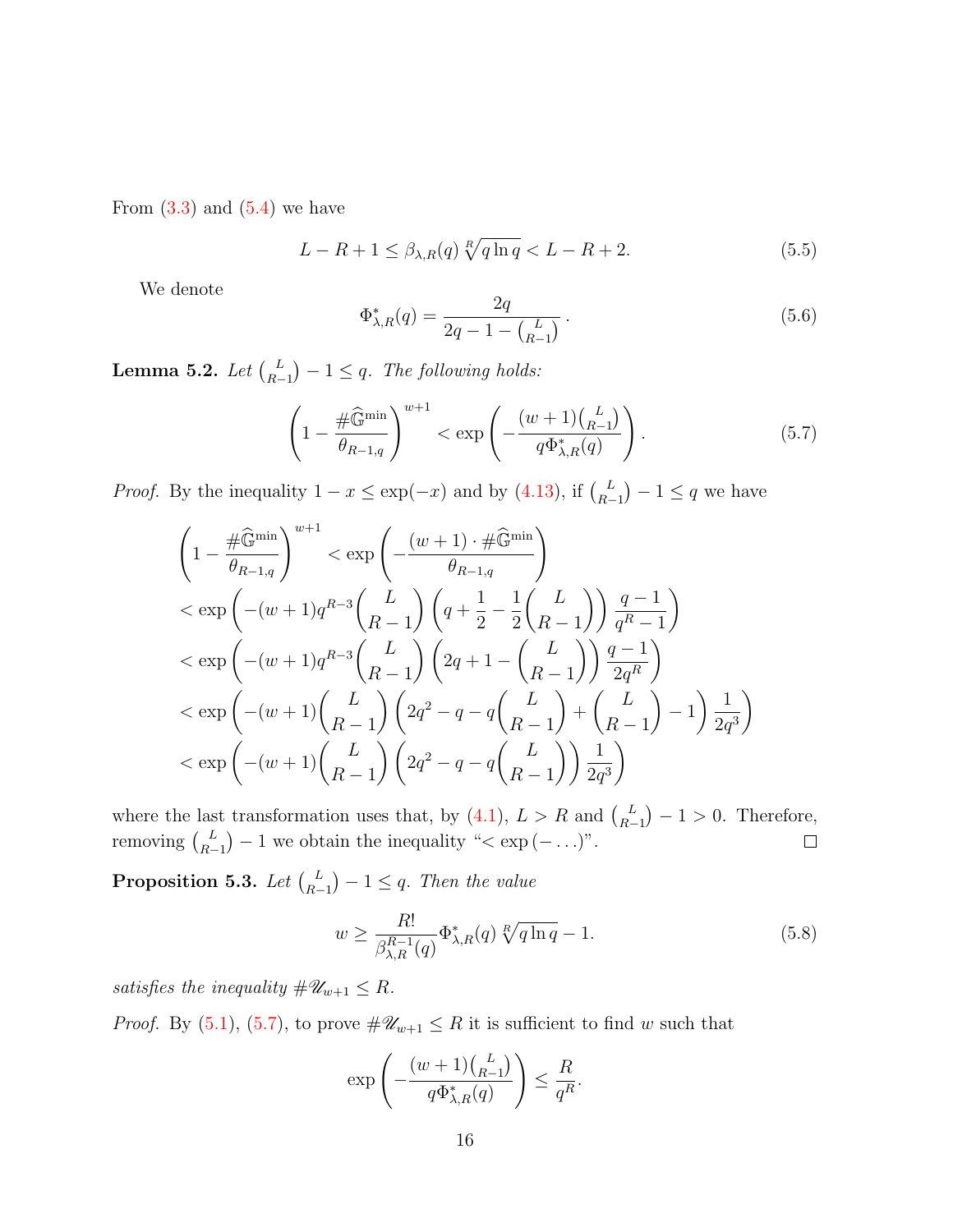Using  $(5.5)$ , we obtain

$$
\exp\left(-\frac{(w+1)\binom{L}{R-1}}{q\Phi_{\lambda,R}^*(q)}\right) < \exp\left(-\frac{(w+1)(L-R+2)^{R-1}}{(R-1)!\cdot q\Phi_{\lambda,R}^*(q)}\right) \\
&< \exp\left(-\frac{(w+1)\left(\beta_{\lambda,R}(q)\sqrt[R]{q\ln q}\right)^{R-1}}{(R-1)!\cdot q\Phi_{\lambda,R}^*(q)}\right) \leq \frac{R}{q^R}.
$$

Taking the logarithm of both the parts of the last inequality, we have

$$
\frac{(w+1)\left(\beta_{\lambda,R}(q)\sqrt[R]{q\ln q}\right)^{R-1}}{(R-1)!\cdot q\Phi_{\lambda,R}^*(q)} \ge R\ln q - \ln R;
$$
  

$$
w \ge (R\ln q - \ln R)\frac{(R-1)!\cdot q\Phi_{\lambda,R}^*(q)}{\left(\beta_{\lambda,R}(q)\sqrt[R]{q\ln q}\right)^{R-1}} - 1.
$$

If  $a \ge R \ln q$  then  $a \ge R \ln q - \ln R$ . Therefore we may use the inequality

$$
w \ge R \ln q \frac{(R-1)! \cdot q \Phi_{\lambda,R}^*(q)}{\left(\beta_{\lambda,R}(q) \sqrt[R]{q \ln q}\right)^{R-1}} - 1
$$

which slightly worsens our estimates but simplifies the transformations. Finally,

$$
w \ge \frac{R! \cdot \Phi_{\lambda,R}^*(q) q \ln q}{\beta_{\lambda,R}^{R-1}(q) \sqrt[R]{q^{R-1} \ln^{R-1} q}} - 1 = \frac{R!}{\beta_{\lambda,R}^{R-1}(q)} \Phi_{\lambda,R}^*(q) \sqrt[R]{q \ln q} - 1.
$$

We denote, see  $(3.5)$  and  $(5.6)$ ,

<span id="page-16-0"></span>
$$
\Omega_{\lambda,R}^*(q) = \lambda + \frac{R \cdot R!}{\beta_{\lambda,R}^{R-1}(q)} \Phi_{\lambda,R}^*(q). \tag{5.9}
$$

**Theorem 5.4.** In PG(R,q), for the size  $s_{R-1,q}^A$  of the  $(R-1)$ -saturating set obtained by Construction A and for the smallest size  $s_q(R, R-1)$  of an  $(R-1)$ -saturating set the following upper bound holds:

<span id="page-16-1"></span>
$$
s_q(R, R-1) \le s_{R-1,q}^A < \Omega_{\lambda,R}^*(q) \sqrt[R]{q \ln q} + 2R \, \, \text{if} \, \binom{L}{R-1} - 1 \le q. \tag{5.10}
$$

*Proof.* By  $(4.2)$ ,  $(5.3)$  $(5.3)$  $(5.3)$ ,  $(5.4)$ , and Proposition 5.3 with  $(5.8)$ , Construction A obtains an  $(R-1)$ -saturating set of size

$$
L + (w+1)R + R = L + \left( \left[ \frac{R!}{\beta_{\lambda,R}^{R-1}(q)} \Phi_{\lambda,R}^*(q) \sqrt[R]{q \ln q} \right] \right) R + R
$$
  

$$
\leq \lambda \sqrt[R]{q \ln q} + \left( \frac{R!}{\beta_{\lambda,R}^{R-1}(q)} \Phi_{\lambda,R}^*(q) \sqrt[R]{q \ln q} + 1 \right) R + R.
$$

Now the assertion follows due to  $(5.9)$ .

 $\Box$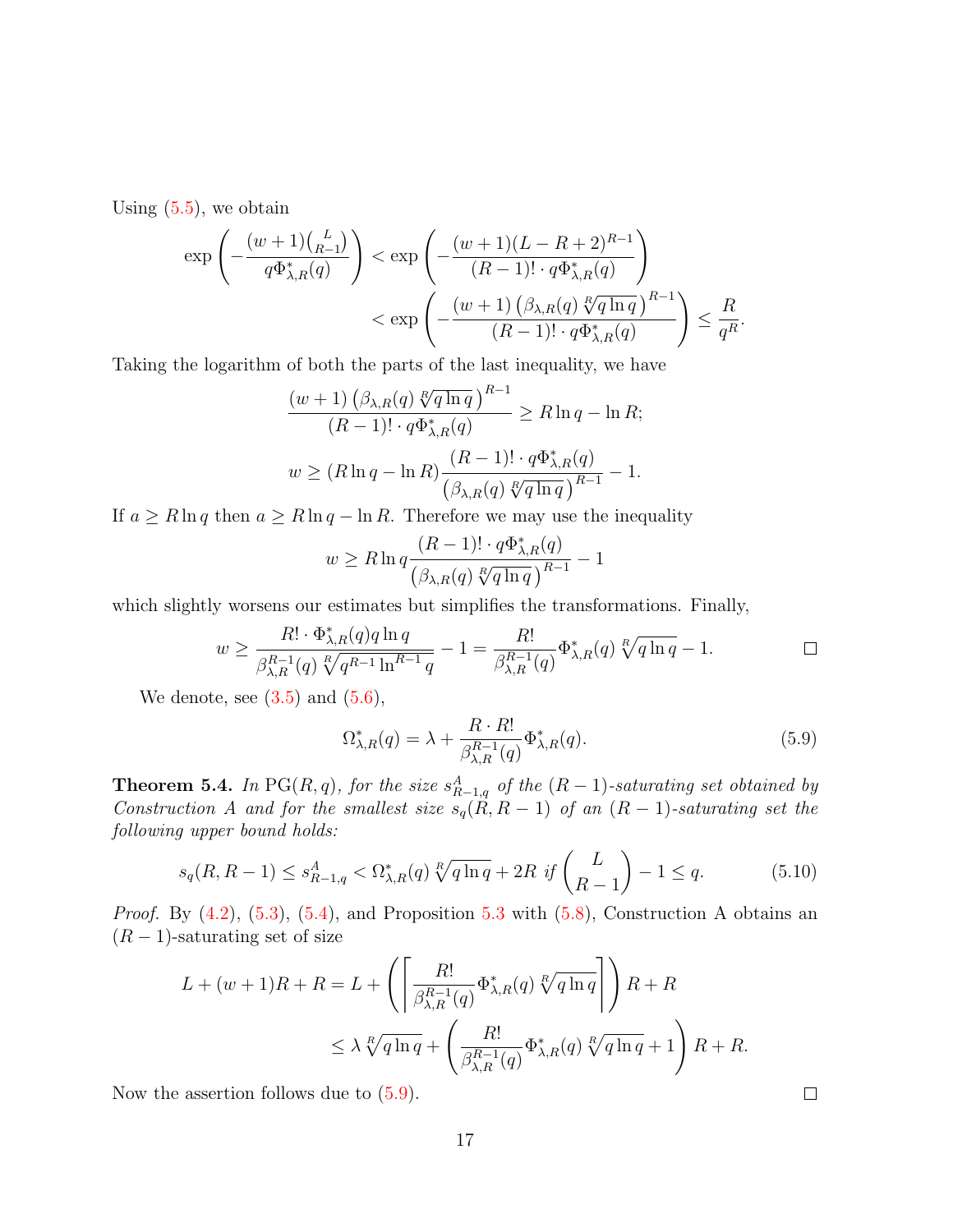# <span id="page-17-0"></span>6 Upper bounds on the length function  $\ell_q(R + 1, R)$ ,  $R \geq 3$

By  $(3.4)$ ,  $(5.3)$ ,  $(5.4)$ , we have

<span id="page-17-1"></span>
$$
\binom{L}{R-1} < \frac{L^{R-1}}{(R-1)!} \le \frac{\lambda^{R-1}}{(R-1)!} \sqrt[R]{q^{R-1} \ln^{R-1} q} = q \Upsilon_{\lambda,R}(q). \tag{6.1}
$$

**Lemma 6.1.** The condition  $\begin{pmatrix} L \\ R \end{pmatrix}$  $\binom{L}{R-1} - 1 \leq q$  holds if

$$
\Upsilon_{\lambda,R}(q) \le 1. \tag{6.2}
$$

*Proof.* By  $(6.1)$ , we have  $\binom{L}{R}$  $\binom{L}{R-1} - 1 \leq q$  if  $\Upsilon_{\lambda,R}(q) \leq (q+1)/q$ . For simplicity of presentation we consider  $\Upsilon_{\lambda,R}(q) \leq 1$ .

<span id="page-17-2"></span>**Lemma 6.2.** Let  $\lambda$  and R be fixed. Let  $q > e^{R-1}$ . Then  $\Upsilon_{\lambda,R}(q)$  is a decreasing function  $of q.$ 

Proof. The derivative

$$
\left(\frac{\ln^{R-1}q}{q}\right)' = \frac{(R-1)\ln^{R-2}q - \ln^{R-1}q}{q^2}
$$

is negative when  $\ln q > R - 1$ .

<span id="page-17-3"></span>Corollary 6.3. We have

$$
Q_{\lambda,R} > e^{R-1}.\tag{6.3}
$$

 $\Box$ 

 $\Box$ 

*Proof.* The assertion follows from  $(3.6)$ ,  $(3.7)$ , and Lemma [6.2.](#page-17-2)

**Remark 6.4.** Note that  $(3.7)$  is equivalent to the equation

$$
\ln^{R-1} y = y \left( \frac{(R-1)!}{\lambda^{R-1}} \right)^R \quad \text{under the condition } y > e^{R-1}.
$$

This equation is connected with Lambert W function, see e.g.  $[14]$ .

The following two lemmas are obvious.

**Lemma 6.5.** Let  $\lambda$  and R be fixed. Then

<span id="page-17-4"></span>
$$
\lim_{q \to \infty} \Upsilon_{\lambda,R}(q) = 0. \tag{6.4}
$$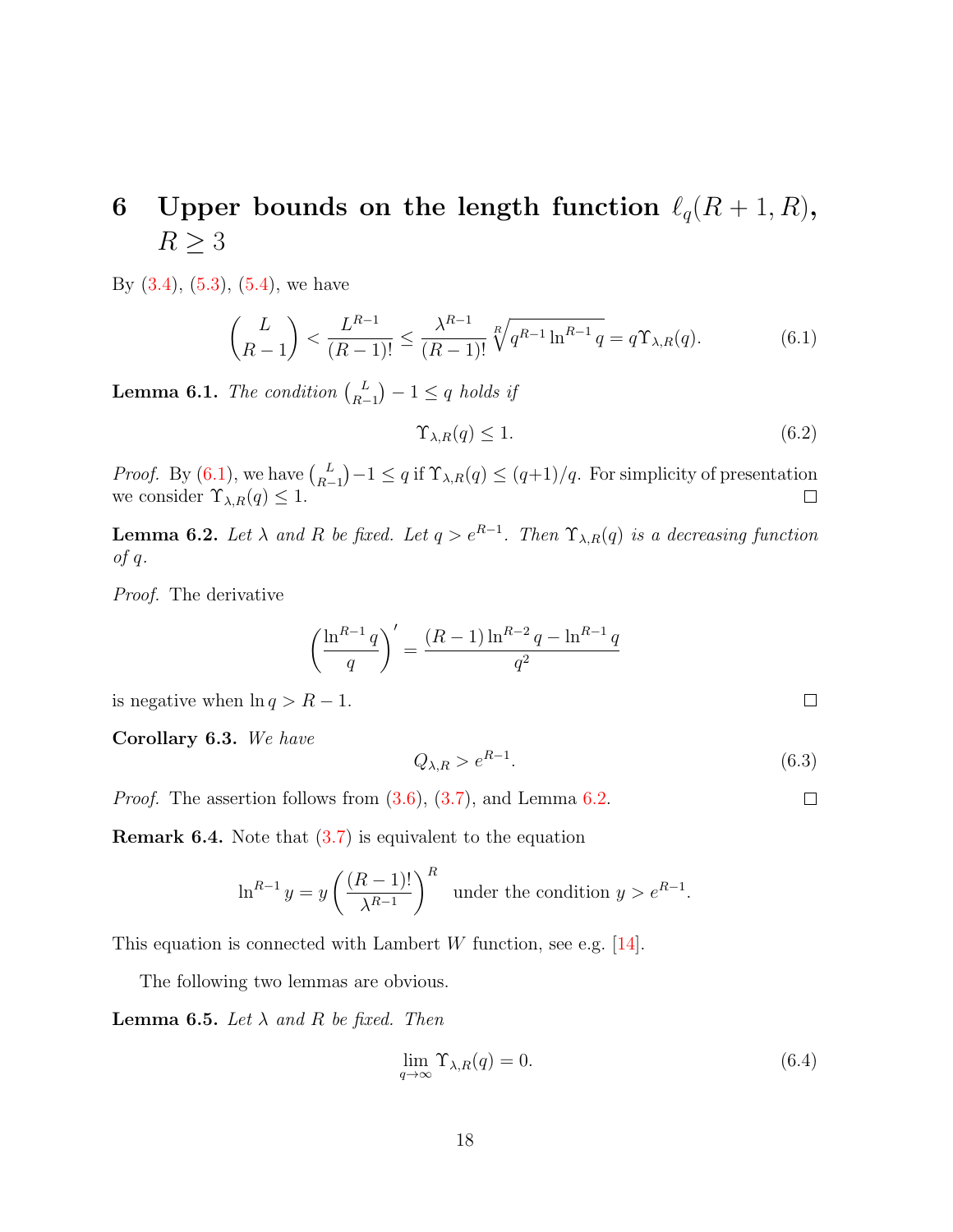<span id="page-18-1"></span>**Lemma 6.6.** Let  $\lambda$  and  $R$  be fixed. Then  $\beta_{\lambda,R}(q)$  of [\(3.3\)](#page-6-2) is an increasing function of q and

<span id="page-18-7"></span>
$$
\lim_{q \to \infty} \beta_{\lambda,R}(q) = \lambda. \tag{6.5}
$$

We introduce a function  $\Phi_{\lambda,R}(q)$  of q, cf. [\(5.6\)](#page-15-2), [\(6.1\)](#page-17-1), and [\(3.5\)](#page-6-3),

<span id="page-18-0"></span>
$$
\Phi_{\lambda,R}(q) = \frac{2}{2 - \frac{1}{q} - \frac{\lambda^{R-1}}{(R-1)!} \sqrt[R]{\frac{\ln^{R-1}q}{q}}} = \frac{2}{2 - \frac{1}{q} - \Upsilon_{\lambda,R}(q)}.
$$
\n(6.6)

<span id="page-18-8"></span>**Lemma 6.7.** Let the values used here be as in Notation [3.1](#page-6-1) and in  $(6.6)$ . The following holds.

- (i) Let  $\lambda$ , R be fixed. Let  $q > e^{R-1}$ . Then  $\Phi_{\lambda,R}(q)$  and  $\Omega_{\lambda,R}(q)$  are decreasing functions of  $q$ .
- (ii) Let  $\lambda$ , R be fixed. Let  $q > e^{R-1}$ . Then  $\Phi_{\lambda,R}^*(q)$  and  $\Omega_{\lambda,R}^*(q)$  are upper bounded by decreasing functions of q such that

<span id="page-18-2"></span> $\Phi_{\lambda,R}^*(q) < \Phi_{\lambda,R}(q);$ (6.7)

<span id="page-18-3"></span>
$$
\Omega_{\lambda,R}^*(q) < \Omega_{\lambda,R}(q). \tag{6.8}
$$

(iii) If  $q > Q_{\lambda,R}$  then

<span id="page-18-5"></span>
$$
\Phi_{\lambda,R}(q)^* < \Phi_{\lambda,R}(q) < \Phi_{\lambda,R}(Q_{\lambda,R}) \le \frac{2Q_{\lambda,R}}{Q_{\lambda,R}-1};\tag{6.9}
$$

<span id="page-18-4"></span>
$$
\beta_{\lambda,R}(q) > \beta_{\lambda,R}(Q_{\lambda,R}) = \lambda - \frac{R-1}{\sqrt[R]{Q_{\lambda,R}\ln Q_{\lambda,R}}};\tag{6.10}
$$

<span id="page-18-6"></span>
$$
\Omega_{\lambda,R}(q) < C_{\lambda,R}.\tag{6.11}
$$

(iv) Let  $\lambda$ , R be fixed. Then

$$
\lim_{q \to \infty} \Omega_{\lambda,R}(q) = \lambda + \frac{R \cdot R!}{\lambda^{R-1}} = D_{\lambda,R}.
$$
\n(6.12)

*Proof.* (i) We consider  $\Phi_{\lambda,R}(q)$ . By Lemma [6.2,](#page-17-2) if  $q > e^{R-1}$  then  $\Upsilon_{\lambda,R}(q)$  is a decreasing function of q. It implies that the function  $2/(2 - \frac{1}{q} - \Upsilon_{\lambda,R}(q))$  is decreasing also.

Now we consider  $\Omega_{\lambda,R}(q) = \lambda + \frac{R \cdot R!}{q^{R-1}q}$  $\frac{R \cdot R!}{\beta_{\lambda,R}^{R-1}(q)} \Phi_{\lambda,R}(q)$ , see [\(3.5\)](#page-6-3), [\(6.6\)](#page-18-0). The assertion on  $\Omega_{\lambda,R}(q)$  follows from Lemma [6.6](#page-18-1) and the first part of this case (i).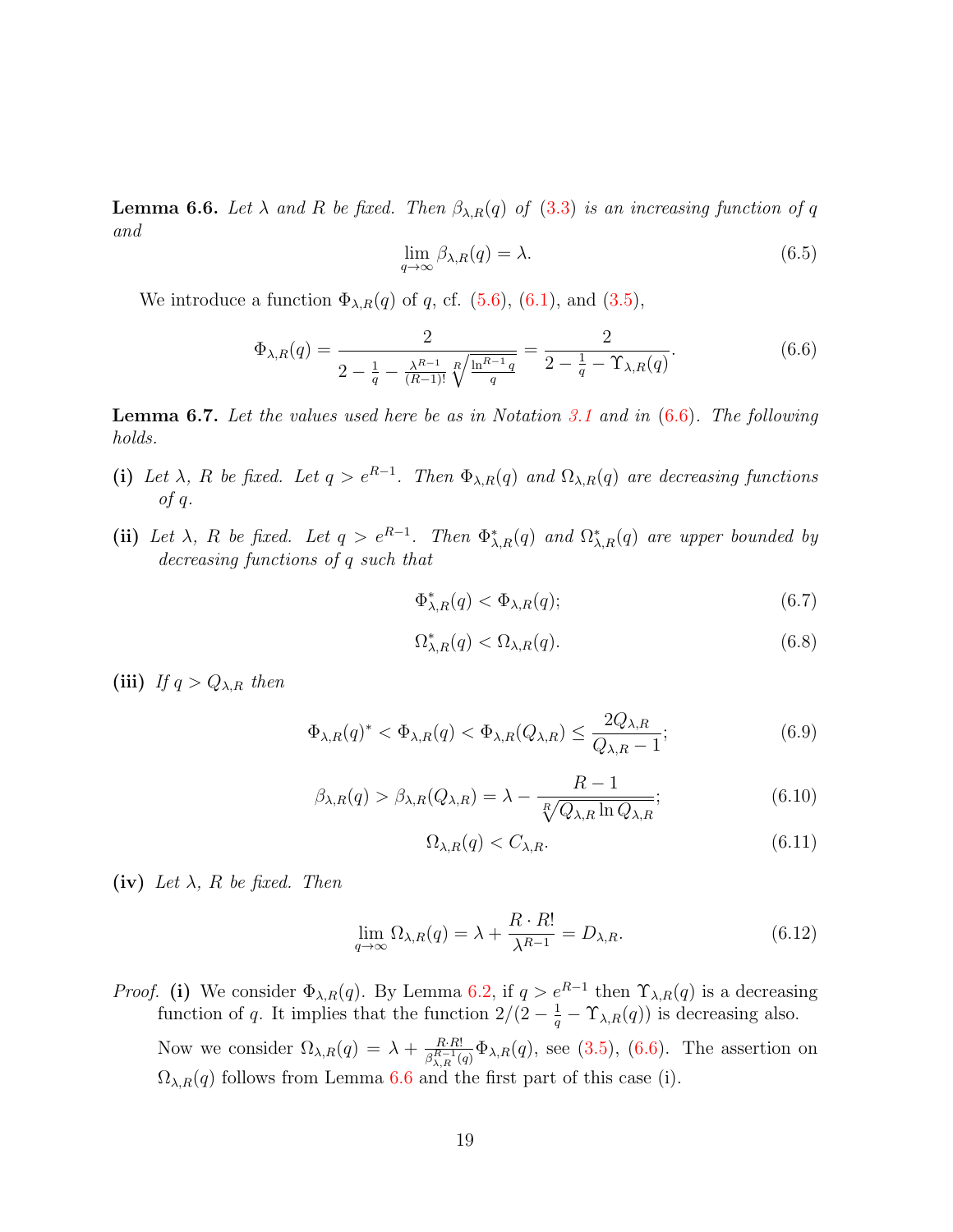- (ii) The assertion  $(6.7)$  follows from  $(5.6)$ ,  $(6.1)$ , and  $(6.6)$ . For  $(6.8)$  we use  $(3.3)$ ,  $(3.5)$ ,  $(5.9)$ , and  $(6.7)$ .
- (iii) If  $q > Q_{\lambda,R}$  then  $q > e^{R-1}$ , see Corollary [6.3,](#page-17-3) and  $\Phi_{\lambda,R}(q)$  is a decreasing function, see the case (i). This implies  $\Phi_{\lambda,R}(q) < \Phi_{\lambda,R}(Q_{\lambda,R})$ . Then we use [\(6.7\)](#page-18-2). Moreover, by  $(6.6)$ ,  $(3.6)$ , and Lemma [6.2,](#page-17-2) we have

$$
\Phi_{\lambda,R}(Q_{\lambda,R}) = \frac{2}{2 - \frac{1}{Q_{\lambda,R}} - \Upsilon_{\lambda,R}(Q_{\lambda,R})} < \frac{2}{1 - \frac{1}{Q_{\lambda,R}}} = \frac{2Q_{\lambda,R}}{Q_{\lambda,R} - 1}.
$$

By Lemma [6.6,](#page-18-1)  $\beta_{\lambda,R}(q)$  is an increasing function of q that implies [\(6.10\)](#page-18-4).

By Corollary [6.3](#page-17-3) and the case (i) of this lemma,  $\Omega_{\lambda,R}(q)$  is a decreasing function, if  $q > Q_{\lambda,R}$ , and we have  $\Omega_{\lambda,R}(q) < \Omega_{\lambda,R}(Q_{\lambda,R})$ . Then we use [\(3.8\)](#page-7-4), [\(6.9\)](#page-18-5) and obtain  $(6.11).$  $(6.11).$ 

(iv) We use  $(3.2)$ ,  $(3.5)$ ,  $(6.4)$ , and  $(6.5)$ .

We denote

<span id="page-19-2"></span>
$$
\lambda_{\min} \triangleq \sqrt[R]{R(R-1) \cdot R!}.\tag{6.13}
$$

 $\Box$ 

<span id="page-19-0"></span>**Lemma 6.8.** Let  $R \geq 3$  be fixed.

(i) The minimum value  $D_R^{\min}$  of  $D_{\lambda,R}$  regarding  $\lambda$  is as follows:

<span id="page-19-1"></span>
$$
D_R^{\min} \triangleq \min_{\lambda} D_{\lambda,R} = D_{\lambda_{\min},R} = \frac{R}{R-1} \sqrt[R]{R(R-1) \cdot R!}. \tag{6.14}
$$

- (ii)  $\frac{1}{R}D_R^{\min}$  is a decreasing function of R.
- (iii) The relation  $(3.9)$  holds.
- (iv) Let  $\lambda = \lambda_{\min}$  and  $D_{\lambda,R} = D_R^{\min}$ . Then the size of the starting set of [\(5.3\)](#page-14-4) is  $L > R$ if q satisfies any of the following lower bounds:

$$
q \ln q > \frac{R^R}{R! \cdot R(R-1)}; \ q > \frac{R^R}{R!}.
$$
\n(6.15)

*Proof.* (i) We have  $D'_{\lambda,R} = 1 - \lambda^{-R}(R-1)R \cdot R!$  where  $D'_{\lambda,R}$  is the derivative of  $D_{\lambda,R}$  as a function of  $\lambda$ . From  $D'_{\lambda,R} = 0$  follows  $\lambda = \sqrt[R]{R(R-1) \cdot R!} = \lambda_{\min}$ . It corresponds to the minimal  $D_{\lambda,R}$  as the derivative is an increasing function of  $\lambda$ . We substitute  $\lambda_{\min}$  to [\(3.2\)](#page-6-5) that gives the last equality of [\(6.14\)](#page-19-1).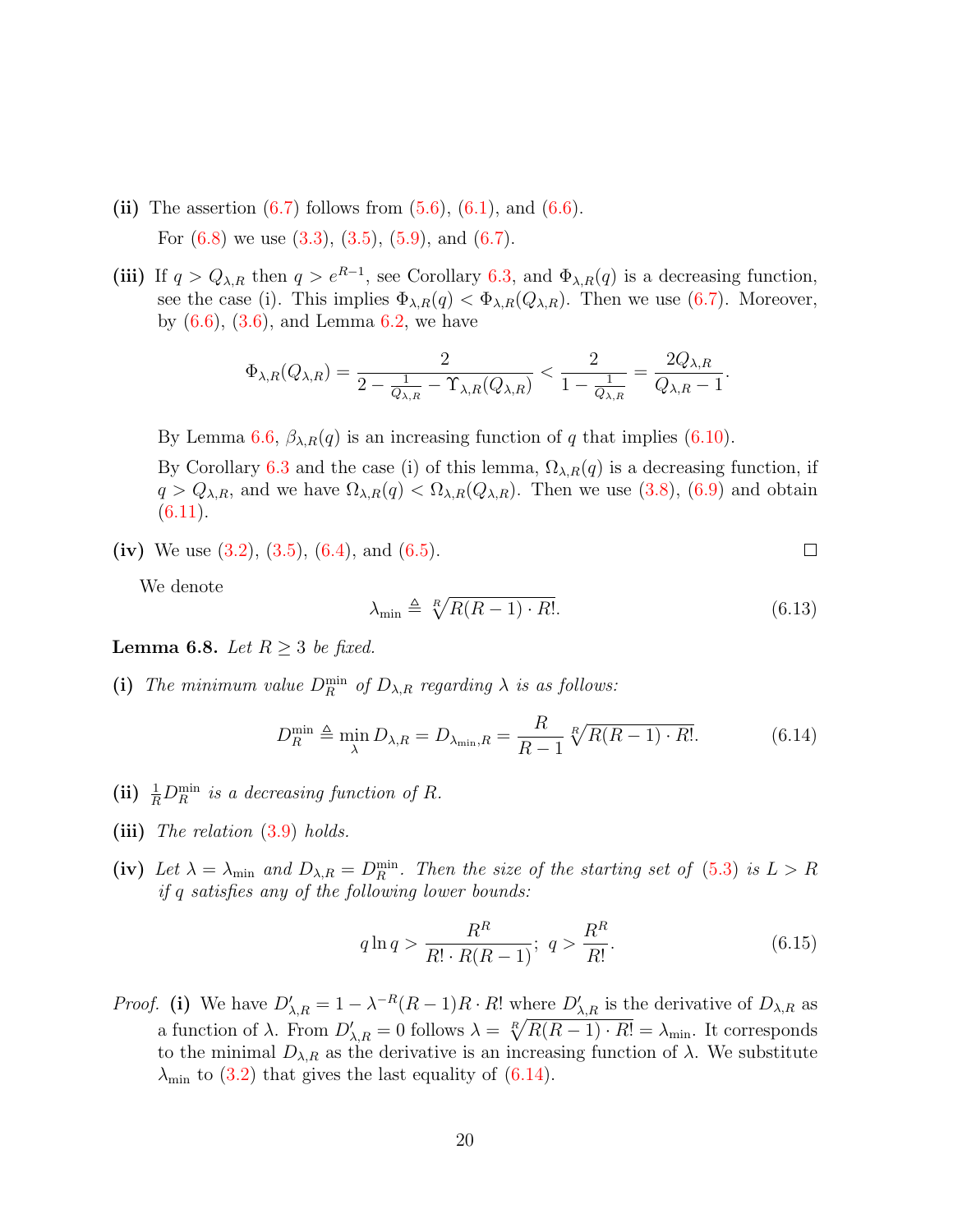- (ii) We have  $D_R^{\min}/R = \sqrt[R]{R^2 \cdot (R-1)!/(R-1)^{R-1}}$ . The derivative  $(R^{2/R})' = 2R^{2/R-2}(1-R)$ ve nave  $D_R$   $\neq R = \sqrt{R^2 + (R-1)!/(R-1)^2}$ . The derivative  $(R \mid \cdot ) = 2R$  is  $\geq 0$  as  $R \geq 3$ ; so,  $\sqrt[R]{R^2}$  is a decreasing function of R. Also,  $(R-1)!/(R-1)^{R-1}$ is a decreasing function of R if  $R \geq 2$ .
- (iii) For  $R = 3, 7, 36, 178$ , we directly calculate  $D_R^{\min}$  by [\(3.1\)](#page-6-6). Then we use the case (ii) of this lemma. See also Table [1](#page-21-0) below for the illustration.
- (iv) The assertion follows from  $(5.3)$  and  $(6.13)$ .

Remark 6.9. It can be shown that

$$
\lim_{R \to \infty} \frac{D_R^{\min}}{R} = \frac{1}{e} \approx 0,3679.
$$

So, the relation [\(3.9\)](#page-7-5) is convenient for estimates of the new asymptotic bounds.

Now we can prove Theorem [6.10](#page-20-0) that is a version of Theorem [3.3](#page-7-1) for  $t = 1$ .

<span id="page-20-0"></span>**Theorem 6.10.** Let  $R \geq 3$  be fixed. Let the values used here correspond to Notation [3.1.](#page-6-1) For the length function  $\ell_q(R + 1, R)$  and the smallest size  $s_q(R, R - 1)$  of an  $(R - 1)$ saturating set in the projective space  $PG(R, q)$  the following upper bounds hold:

(i) (Upper bound by a decreasing function)

If  $q > Q_{\lambda,R}$ , then  $\Omega_{\lambda,R}(q)$  is a decreasing function of q and  $\Omega_{\lambda,R}(q) < C_{\lambda,R}$ . Moreover,

$$
\ell_q(R+1,R) = s_q(R,R-1) < \Omega_{\lambda,R}(q) \sqrt[R]{q \ln q} + 2R, \ q > Q_{\lambda,R}.\tag{6.16}
$$

(ii) (Upper bounds by constants)

Let  $Q_0 > Q_{\lambda,R}$  be a constant independent of q. Then  $\Omega_{\lambda,R}(Q_0)$  is also a constant independent of q such that  $C_{\lambda,R} > \Omega_{\lambda,R}(Q_0) > D_{\lambda,R}$ . We have

<span id="page-20-3"></span>
$$
\ell_q(R+1, R) = s_q(R, R-1) < c \sqrt[R]{q \ln q} + 2R < \left(c + \frac{2R}{\sqrt[R]{q_0 \ln q_0}}\right) \sqrt[R]{q \ln q},
$$
\n
$$
c \in \{C_{\lambda, R}, \Omega_{\lambda, R}(Q_0)\}, \ q_0 = \begin{cases} Q_{\lambda, R} & \text{if } c = C_{\lambda, R} \\ Q_0 & \text{if } c = \Omega_{\lambda, R}(Q_0) \end{cases}, \ q > q_0. \tag{6.17}
$$

(iii) (Asymptotic upper bounds)

Let  $q > Q_{\lambda,R}$  be large enough. Then the bounds [\(6.18\)](#page-20-1) and [\(6.19\)](#page-20-2) hold.

<span id="page-20-2"></span><span id="page-20-1"></span>
$$
\ell_q(R+1,R) = s_q(R,R-1) < c \sqrt[R]{q \ln q} + 2R, \ c \in \{D_R^{\min}, D_{\lambda,R}\}. \tag{6.18}
$$

$$
\ell_q(R+1,R) = s_q(R,R-1) < 1.651R \sqrt[R]{q \ln q} + 2R. \tag{6.19}
$$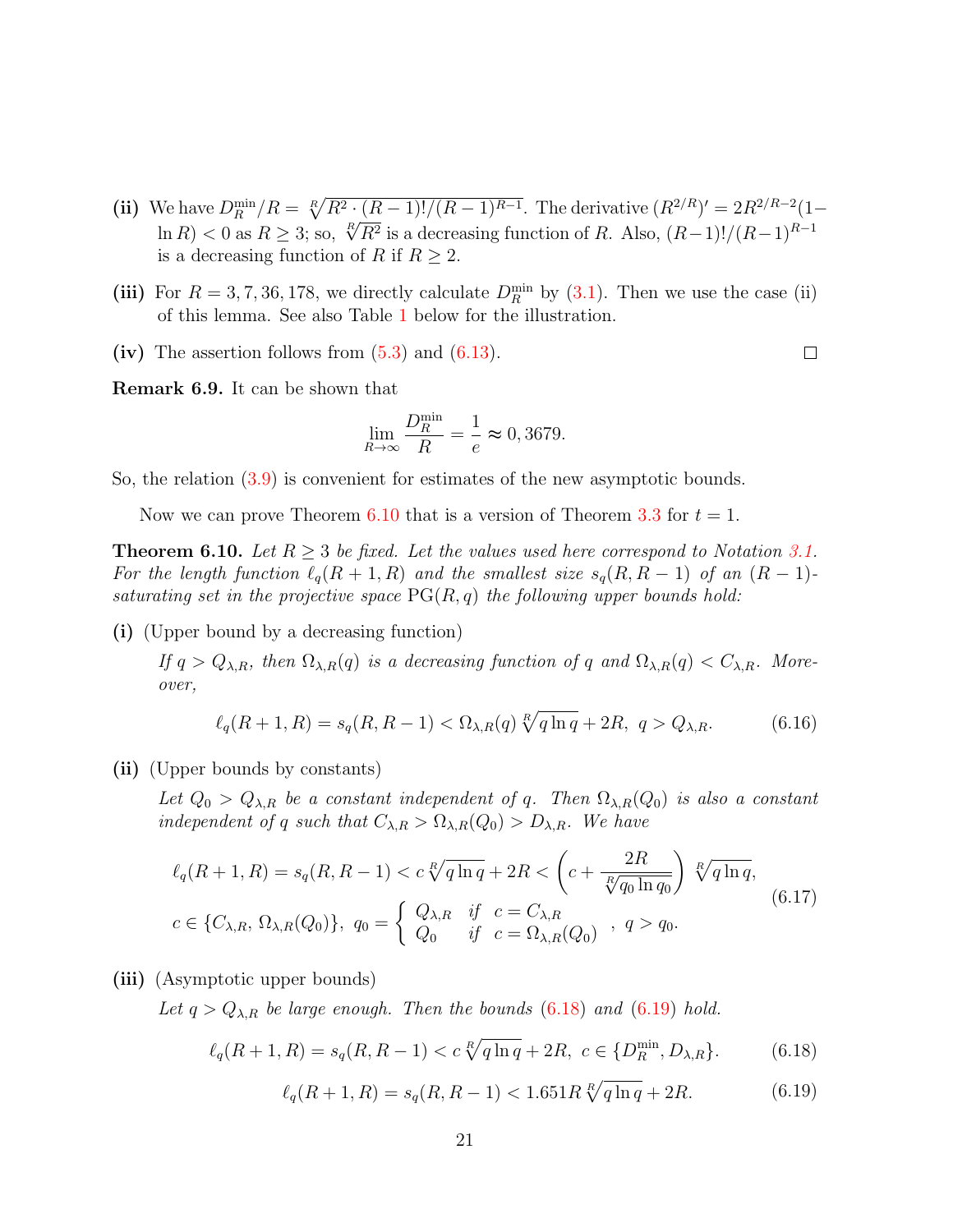*Proof.* (i) We use Lemma  $6.7(i)$  $6.7(i)$  and  $(5.10)$ ,  $(6.8)$ .

- (ii) The assertion follows from  $(3.4)$ ,  $(3.5)$ ,  $(5.10)$ ,  $(6.8)$ ,  $(6.11)$ , and Lemma  $6.7(i)$  $6.7(i)$ ,  $(iv)$ which simplifies proving  $\Omega_{\lambda,R}(Q_0) > D_{\lambda,R}$ .
- (iii) We use the case (i) of this theorem and Lemmas  $6.7(iv)$  $6.7(iv)$  and  $6.8$ .

 $\Box$ 

We call the value  $C_{\lambda,R} + \frac{2R}{\sqrt[R]{Q_{\lambda,R} \ln Q_{\lambda,R}}}$  the *basic constant* for  $t = 1$ , see [\(6.17\)](#page-20-3).

Example 6.11. In Table [1,](#page-21-0) examples of values connected with upper bounds of Theorem [6.10](#page-20-0) and Theorem [3.3](#page-7-1) for  $t = 1$  are given. For every R, the last value of  $\lambda$  is  $\lambda_{\min}$ , see [\(6.13\)](#page-19-2) and Lemma [6.8;](#page-19-0) it gives rise to  $\min_{\lambda} D_{\lambda,R} = D_R^{\min}$ . In the table, the values of R,  $Q_{\lambda,R}$ , and  $\lambda$ , apart from  $\lambda_{\min}$ , are exact. The rest of them are approximate.

Table 1: Examples of values connected with upper bounds of Theorem [6.10](#page-20-0) and Theorem [3.3](#page-7-1) for  $t = 1$ ;  $Q_0 \in \{5 \cdot 10^4, 15 \cdot 10^4\}$ ,  $E = e^{R-1}$ 

<span id="page-21-0"></span>

| $\boldsymbol{R}$ | $\lambda$             | $\Upsilon_{\lambda,R}(E)$ | $Q_{\lambda,R}$ | $C_{\lambda,R}$ | $\Omega_{\lambda,R}(Q_0)$ | $\Omega_{\lambda,R}(Q_0)$ | $D_{\lambda,R}$      |
|------------------|-----------------------|---------------------------|-----------------|-----------------|---------------------------|---------------------------|----------------------|
| $E\,$            |                       |                           |                 |                 | $Q_0 =$                   | $Q_0 =$                   |                      |
|                  |                       |                           |                 |                 | $5\cdot10^4$              | $15 \cdot 10^{4}$         |                      |
| 3                | 2.35                  | 2.25                      | 1007            | 9.50            | 6.43                      | 6.17                      | 5.61                 |
| 7.39             | 3                     | 3.67                      | 7186            | 7.14            | 5.90                      | 5.60                      | 5                    |
|                  | $\lambda_{\rm min} =$ | 4.44                      | 14974           | 6.69            | 5.93                      | 5.58                      | $4.953 = D_R^{\min}$ |
|                  | 3.302                 |                           |                 |                 |                           |                           | $= 1.651R$           |
| 4                | 2.2                   | 1.91                      | 6826            | 25.9            | 18.49                     | 16.42                     | 11.22                |
| 20.1             | 2.5                   | 2.80                      | 61724           | 16.5            |                           | 14.30                     | 8.64                 |
|                  | $\lambda_{\rm min} =$ | 12.55                     | 118409572       | 6.89            |                           |                           | $5.493 = D_R^{\min}$ |
|                  | 4.120                 |                           |                 |                 |                           |                           | $= 1.373R$           |
| - 5              | 2.3                   | 1.59                      | 21242           | 84.3            | 68.53                     | 55.4                      | 23.74                |
| 54.6             | 2.5                   | 2.22                      | 283935          | 45.1            |                           |                           | 17.86                |
|                  | $\lambda_{\min} =$    | 28.72                     |                 |                 |                           |                           | $5.929 = D_R^{\min}$ |
|                  | 4.743                 |                           |                 |                 |                           |                           | $= 1.186R$           |
| - 6              | 2.5                   | 1.35                      | 37774           | 337             | 304.6                     | 217.7                     | 46.73                |
| 148              | $\lambda_{\rm min} =$ | 56.67                     |                 |                 |                           |                           | $6.333 = D_R^{\min}$ |
|                  | 5.277                 |                           |                 |                 |                           |                           | $= 1.056R$           |
| $\overline{7}$   | 2.95                  | 1.80                      | 9125037         | 265             |                           |                           | 56.48                |
| 403              | $\lambda_{\min} =$    | 100.5                     |                 |                 |                           |                           | $6.726 = D_R^{\min}$ |
|                  | 5.765                 |                           |                 |                 |                           |                           | $= 0.961R$           |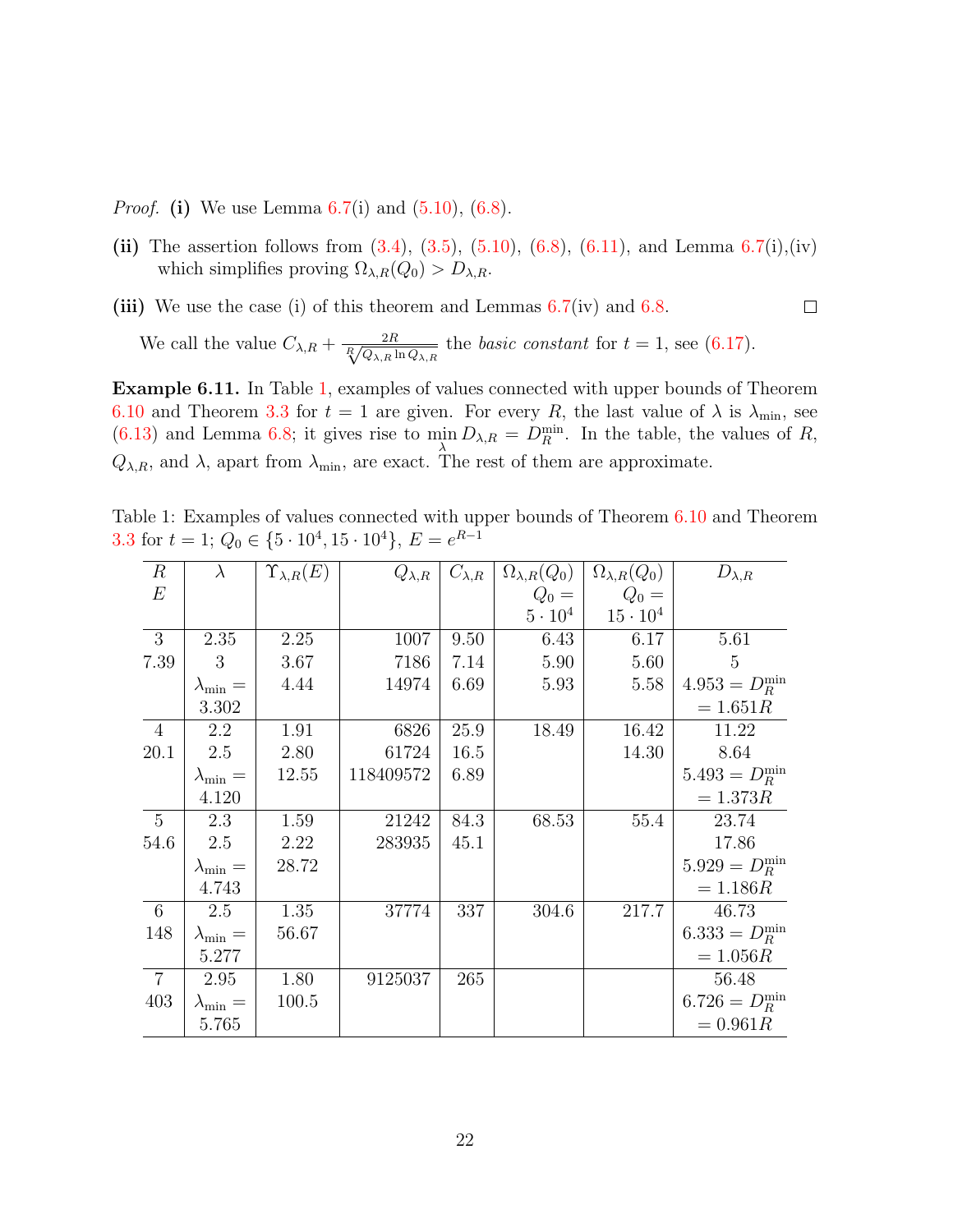## <span id="page-22-0"></span>7 Bounds on the length function  $\ell_q(4,3)$  and 2-saturating sets in  $PG(3, q)$

For illustration, we compare the bounds obtained by computer search with the theoretical bounds of Theorems [6.10](#page-20-0) and [3.3](#page-7-1) for  $R = 3$ ,  $t = 1$ .

Complete arcs in  $PG(3, q)$  are 2-saturating sets. In [\[6,](#page-26-6)[20,](#page-27-3)[21,](#page-27-8)[23\]](#page-27-7), see also the references therein, small complete arcs in PG(3, q) for the region  $13 \le q \le 7057$  are obtained by computer search using the so-called "algorithms with the fixed order of points (FOP)" and "randomized greedy algorithms". These algorithms are described in detail in [\[6,](#page-26-6) [20\]](#page-27-3).

In this paper, we continue the computer search and obtain new small complete arcs in the region  $7057 < q \leq 7577$ .

We denote by  $\bar{t}(3, q)$  the size of the smallest known complete arc in PG(3, q). The arcs obtained in  $[6, 20, 21, 23]$  $[6, 20, 21, 23]$  $[6, 20, 21, 23]$  $[6, 20, 21, 23]$  $[6, 20, 21, 23]$  $[6, 20, 21, 23]$  and in this paper (one arc of  $[54]$  is used also) give the value of  $t(3, q)$  providing the following theorem, cf.  $(2.2)$ .

**Theorem 7.1.** In the projective space PG(3, q), for the size  $\bar{t}(3, q)$  of the smallest known complete arc and the smallest size  $s_q(3,2)$  of a 2-saturating set the following upper bound holds:

$$
s_q(3,2) \le \bar{t}(3,q) \le c_4 \sqrt[3]{q \ln q}, \quad c_4 = \begin{cases} 2.61 & \text{if } 13 \le q \le 4373 \\ 2.65 & \text{if } 4373 < q \le 7577 \end{cases} \tag{7.1}
$$

In Figure [1,](#page-23-0) the sizes  $t(3, q)$  of the smallest known [\[6,](#page-26-6) [20,](#page-27-3) [21,](#page-27-8) [23,](#page-27-7) [54\]](#page-30-4) complete arcs in Figure 1, the sizes  $\iota(3,q)$  of the smallest known [0, 20, 21, 23, 34] complete arcs<br>in PG(3, q) divided by  $\sqrt[3]{q \ln q}$  are shown by the bottom curve. The upper bounds of In  $P\mathbf{G}(5, q)$  divided by  $\sqrt{q}$  in q are shown by the bottom curve. The upper bounds of<br>Theorem [6.10](#page-20-0) and Theorem [3.3](#page-7-1) for  $R = 3$ ,  $t = 1$  (also divided by  $\sqrt[3]{q \ln q}$ ) are given by the top curve; the value  $\lambda = 3$  is used, see Table [1.](#page-21-0)

In Figure [1,](#page-23-0) we see that the computer bounds are better than the theoretical ones, but the order of the value of the bounds is the same.

### <span id="page-22-1"></span>8 Upper bounds on the length function  $\ell_q(tR + 1, R)$

Proposition [8.1](#page-22-2) is a variant of the lift-constructions  $(q^m$ -concatenating constructions) for covering codes [\[15](#page-26-7)[–18,](#page-27-0) [23,](#page-27-7) [24\]](#page-27-9), [\[13,](#page-26-2) Section 5.4].

<span id="page-22-2"></span>**Proposition 8.1.** [\[16,](#page-26-9) Section 3], [\[18,](#page-27-0) Section 2, Construction  $QM_1$ ] Let an  $[n_0, n_0$  $r_0$ <sub>q</sub>R code with  $n_0 \leq q+1$  exist. Then there is an infinite family of  $[n, n-r]$ <sub>q</sub>R codes with parameters

$$
n = n_0 q^m + R\theta_{m,q}, \ r = r_0 + Rm, \ m \ge 1.
$$

*Proof.* In terms of [\[18\]](#page-27-0), for its Construction  $QM_1$ , we take  $\ell_0 = 0$  and use the trivial  $(R, \ell_0)$ -partition with  $p_0 = n_0$ . Such a case is always possible.  $\Box$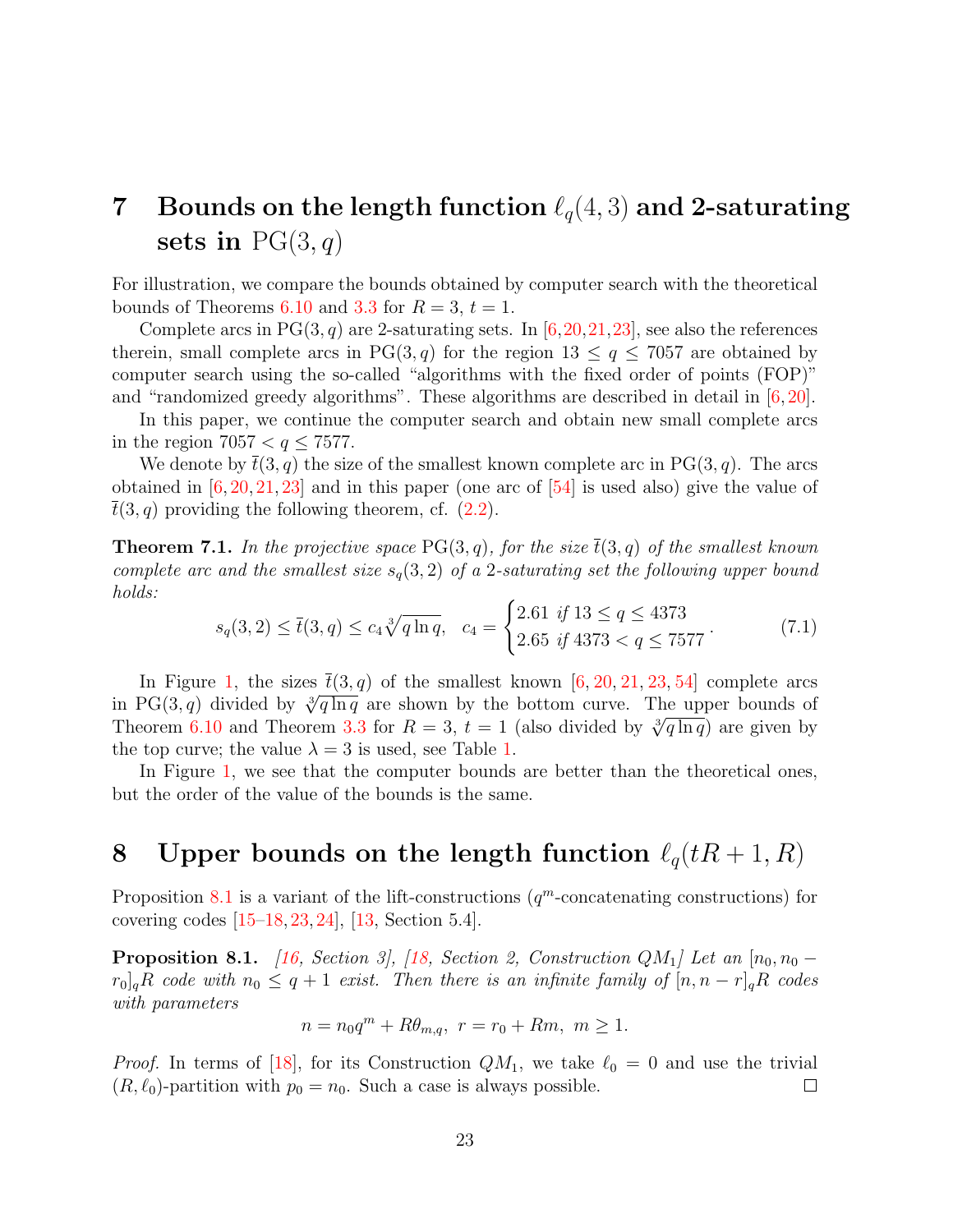

<span id="page-23-0"></span>Figure 1: The sizes  $\bar{t}(3, q)$  of the smallest known complete arcs in PG(3, q) (bottom curve) vs upper bounds of Theorem [6.10](#page-20-0) and Theorem [3.3](#page-7-1) (top curve) for  $R = 3, t = 1$ ; the sizes we upper bounds of Theorem 0.10 and The<br>and bounds are divided by  $\sqrt[3]{q \ln q}$ ;  $\lambda = 3$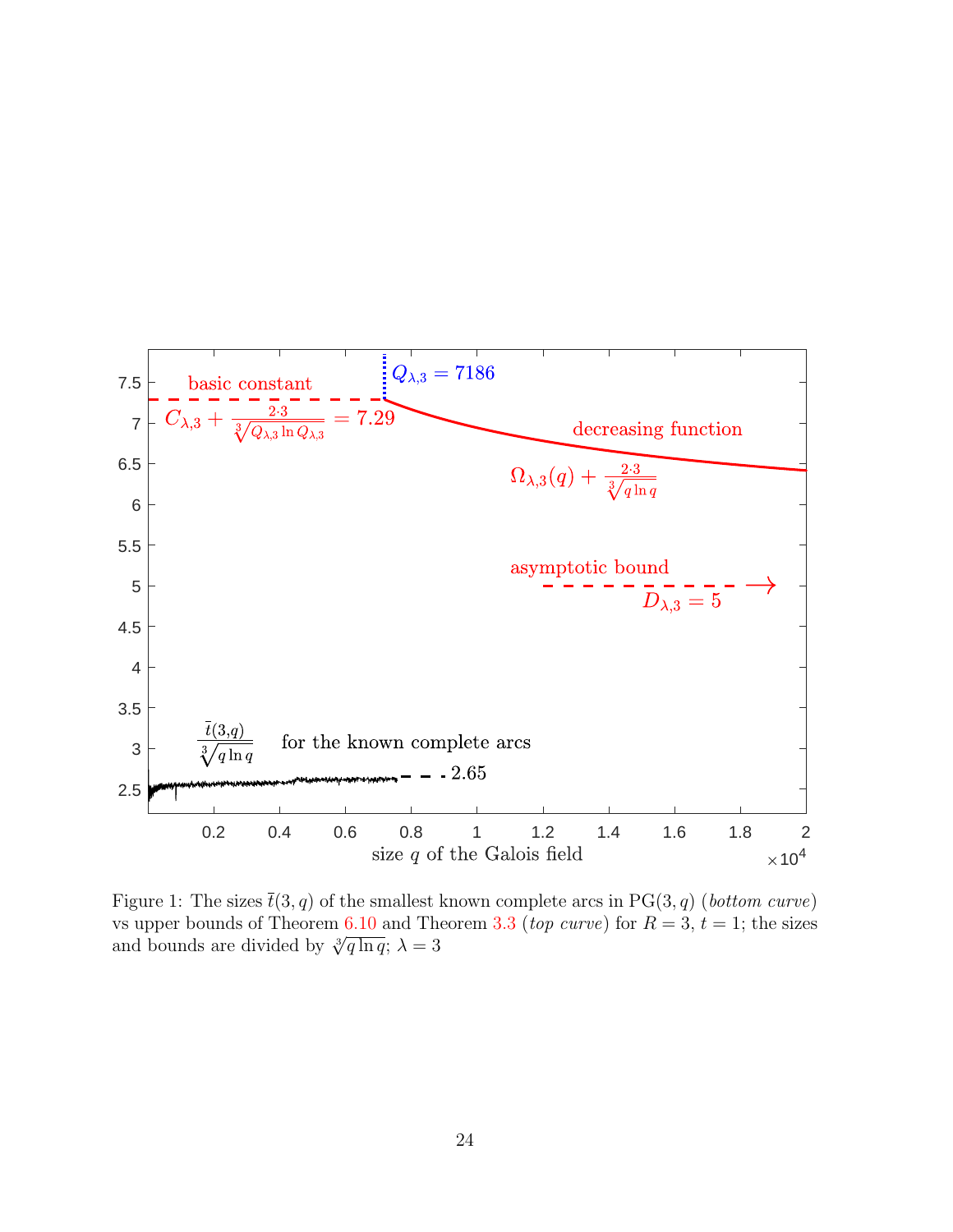<span id="page-24-1"></span>**Theorem 8.2.** Let  $R \geq 3$  be fixed. Let  $q > q_0$  where  $q_0$  is a certain constant. Let  $f(q)$ <br>he a decreasing function of a Let a he constants independent of a such that a  $\frac{R}{q \ln q}$ be a decreasing function of q. Let  $c_j$  be constants independent of q such that  $c_1 \sqrt[R]{q \ln q} +$ be a accreasing function of q. Let  $c_j$  be constants independent by q such that  $c_1 \sqrt{q} \ln q + c_2 \leq q + 1$  and  $f(q_0) \sqrt[p]{q \ln q} + c_2 \leq q + 1$ . Let an  $[n_0, n_0 - (R + 1)]_qR$  code exist with  $n = c_0 \sqrt[R]{a \ln q} + c_1 \sqrt[R]{a \ln q} + c_2 \leq q + 1$  $n_0 = \varphi \sqrt[R]{q \ln q} + c_2$  where  $\varphi \in \{c_1, f(q)\}$ . Then there is an infinite family of  $[n, n-r]_q R$ codes with growing codimension  $r = tR + 1$ ,  $t \geq 2$ , and the following parameters:

$$
n = \varphi q^{(r-R)/R} \cdot \sqrt[R]{\ln q} + c_2 q^{t-1} + R\theta_{t-1,q}
$$
  
\n
$$
< \left(\varphi + \frac{c_2 + Rq/(q-1)}{\sqrt[R]{q \ln q}}\right) q^{(r-R)/R} \cdot \sqrt[R]{\ln q}
$$
  
\n
$$
< \left(\varphi + \frac{c_2 + Rq_0/(q_0 - 1)}{\sqrt[R]{q_0 \ln q_0}}\right) q^{(r-R)/R} \cdot \sqrt[R]{\ln q},
$$
  
\n
$$
r = tR + 1, \ t \ge 2, \ q > q_0, \ R \ge 3.
$$
\n
$$
(8.1)
$$

<span id="page-24-0"></span>*Proof.* Using Proposition [8.1](#page-22-2) with  $r_0 = R + 1$ , we obtain

$$
n = (\varphi \sqrt[R]{q \ln q} + c_2)q^m + R\theta_{m,q} = q^m \sqrt[R]{q \ln q} \left(\varphi + \frac{c_2 + R \sum_{j=0}^m q^{-j}}{\sqrt[R]{q \ln q}}\right)
$$
  
=  $q^{t-1} \sqrt[R]{q \ln q} \left(\varphi + \frac{c_2 + R \sum_{j=0}^{t-1} q^{-j}}{\sqrt[R]{q \ln q}}\right) < q^{t-1} \sqrt[R]{q \ln q} \left(\varphi + \frac{c_2 + R \frac{q}{q-1}}{\sqrt[R]{q \ln q}}\right)$ 

where for the last inequality we use the sum of a geometric progression. Note that  $r = tR + 1 = R + 1 + mR$ , hence  $m = t - 1 = (r - R - 1)/R$ . Finally, it is obvious that  $r = \iota \kappa + 1 = \kappa + 1 + m\kappa$ , nence  $m = \iota - 1 = (r - \kappa - 1)$ <br> $(c_2 + Rq/(q-1))/R^q \ln q$  is a decreasing function of q.  $\Box$ 

Now we are able to prove Theorem [3.3.](#page-7-1)

- *Proof of Theorem [3.3.](#page-7-1)* For  $t = 1$ , Theorem [3.3](#page-7-1) is equivalent to Theorem [6.10.](#page-20-0) Let us consider the cases  $t \geq 2$ . We apply  $(8.1)$  with  $q_0 = Q_{\lambda,R}$ .
- (i) We use Theorem [6.10\(](#page-20-0)i) and relation [\(8.1\)](#page-24-0) of Theorem [8.2](#page-24-1) taking  $\varphi = f(q) = \Omega_{\lambda,R}(q)$ ,  $c_2 = 2R$ . Also, for  $q > Q_{\lambda,R}$ , we have  $\Omega_{\lambda,R}(q) < C_{\lambda,R}$ , see Lemma [6.7\(](#page-18-8)iii) with  $(6.11).$  $(6.11).$
- (ii) The assertion follows from Theorem [6.10\(](#page-20-0)i)(ii) and relation [\(8.1\)](#page-24-0) with  $\varphi = c_1 \in$  $\{C_{\lambda,R},\Omega_{\lambda,R}(Q_0)\},\,c_2=2R.$
- (iii) We use Theorem [6.10\(](#page-20-0)iii) and relation [\(8.1\)](#page-24-0) with  $\varphi = c_1 \in \{D_R^{\min}, D_{\lambda,R}\}, c_2 = 2R$ . This gives [\(3.12\)](#page-8-1).

In the last inequality of [\(3.12\)](#page-8-1), we put  $c = D_R^{\min}$  and consider  $D_R^{\min}/R + \psi(q, R)$ <br>where  $\psi(a, R) = (2 + g/(g-1))/R/\sqrt{a \ln q}$ . Obviously  $\psi(a, R)$  is a decreeding function where  $\psi(q, R) = (2 + q/(q-1))/\sqrt[R]{q \ln q}$ . Obviously,  $\psi(q, R)$  is a decreasing function of  $q$ .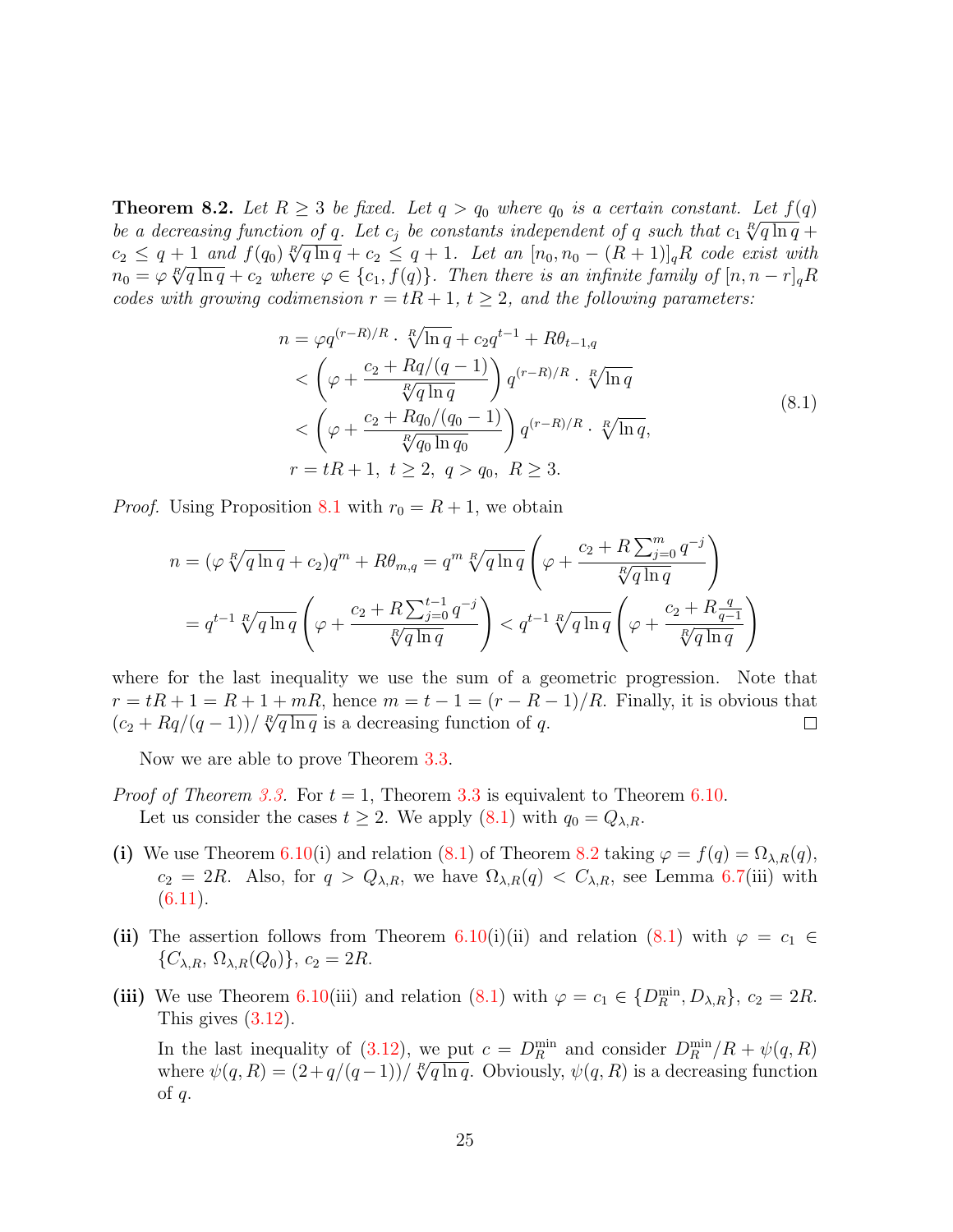We check by computer that  $D_R^{\min}/R + \psi(q, R) < 3.35$  if  $R < 178$  and  $q \ge 41$ .

It can be shown that for a fixed q, we have  $\lim_{R\to\infty}\psi(q, R) = 2 + q/(q-1)$  that gives rise to  $\psi(q, R) < 2 + q/(q - 1)$  as  $\psi(q, R)$  is an increasing function of R. So, for any  $R \geq 3$ , we have  $\psi(q, R) < 3.03$  if  $q \geq 41$ . Now we take into account that  $D_R^{\min} < 0.4R$  if  $R \ge 178$ , see [\(3.9\)](#page-7-5). As a result,  $D_R^{\min}/R + \psi(q, R) < 3.43$ .  $\Box$ 

### Acknowledgments

The research of S. Marcugini, and F. Pambianco was supported in part by the Italian National Group for Algebraic and Geometric Structures and their Applications (GNSAGA - INDAM) (Contract No. U-UFMBAZ-2019-000160, 11.02.2019) and by University of Perugia (Project No. 98751: Strutture Geometriche, Combinatoria e loro Applicazioni, Base Research Fund 2017-2019).

### References

- <span id="page-25-1"></span>[1] S. Aravamuthan and S. Lodha, Covering codes for Hats-on-a-line, Electron. J. Combin., 13 (2006),  $\#21$ . [https :](https://doi.org/10.37236/1047)  $//doi.org/10.37236/1047$
- <span id="page-25-0"></span>[2] J. T. Astola and R. S. Stanković, Determination of sparse representations of multiplevalued logic functions by using covering codes, J. Mult.-Valued Logic Soft Comput., 19 (2012), 285–306.
- <span id="page-25-2"></span>[3] D. Bartoli, A. A. Davydov, M. Giulietti, S. Marcugini and F. Pambianco, New upper Bounds on the smallest size of a saturating set in a projective plane, in 2016 XV Int. Symp. Problems of Redundancy in Inform. and Control Systems (REDUNDANCY), IEEE, St. Petersburg, Russia, Sept. 2016, 18–22. [https :](https://doi.org/10.1109/RED.2016.7779320) //doi.org/10.1109/RED.2016.[7779320](https://doi.org/10.1109/RED.2016.7779320)
- <span id="page-25-4"></span>[4] D. Bartoli, A. A. Davydov, M. Giulietti, S. Marcugini and F. Pambianco, New bounds for linear codes of covering radius 2, in Coding Theory and Applications (Proc. 5th Int. Castle Meeting, ICMCTA 2017) (eds. A. I. Barbero, V. Skachek and Ø. Ytrehus), Vihula, Estonia, Aug. 2017, Lecture Notes in Computer Science, Springer, Cham, **10495** (2017), 1–10. https:  $//doi.org/10.1007/978 - 3 - 319 - 66278 - 7.1$
- <span id="page-25-3"></span>[5] D. Bartoli, A. A. Davydov, M. Giulietti, S. Marcugini and F. Pambianco, New bounds for linear codes of covering radii 2 and 3,  $Crypt.$  Commun., 11 (2019), 903–920. [https :](https://doi.org/10.1007/s12095-018-0335-0)  $//doi.org/10.1007/s12095 - 018 - 0335 - 0$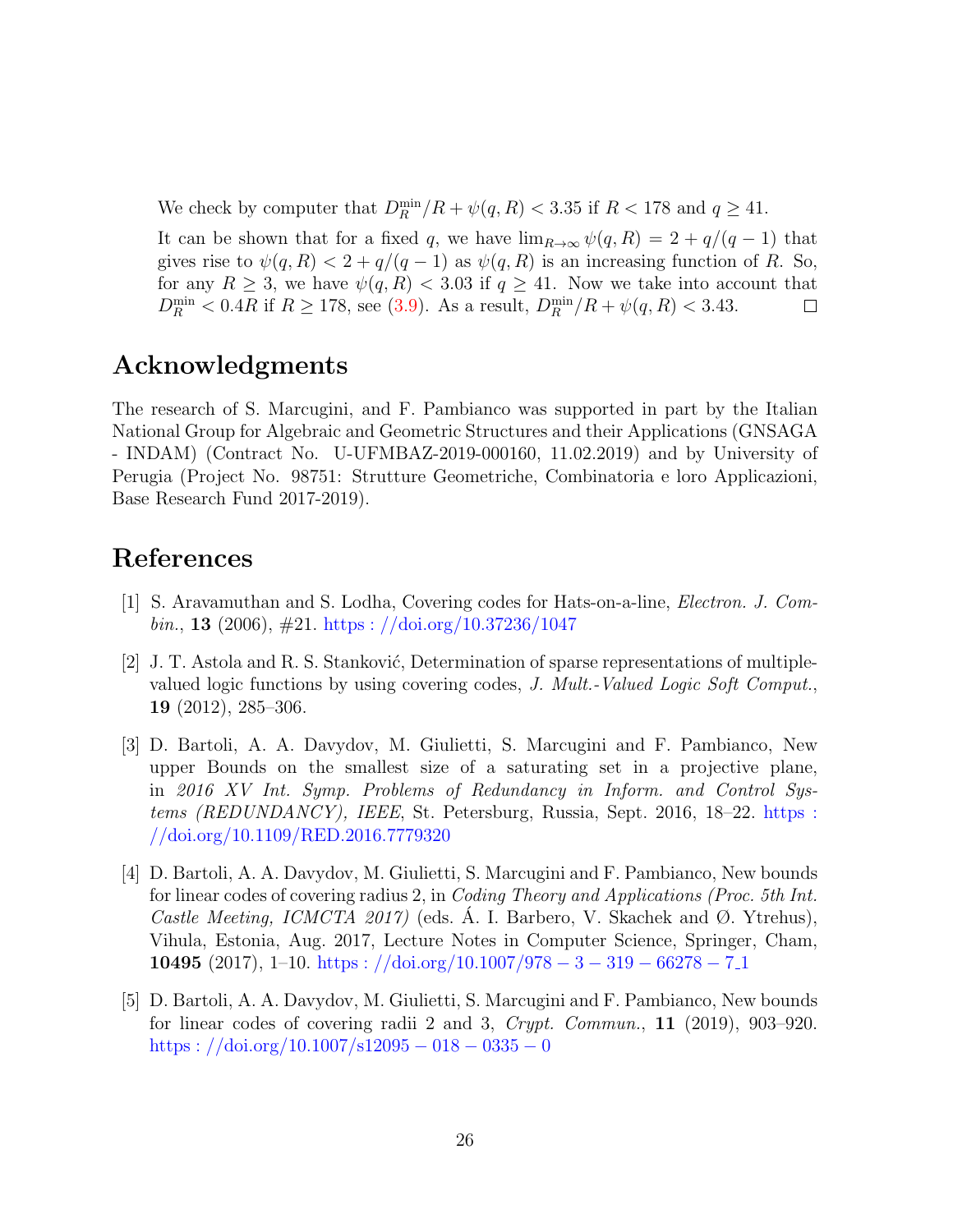- <span id="page-26-6"></span>[6] D. Bartoli, A. A. Davydov, S. Marcugini and F. Pambianco, Tables, bounds and graphics of short linear codes with covering radius 3 and codimension 4 and 5, preprint, arXiv:1712.07078 [cs.IT] (2020) [https :](https://arxiv.org/abs/1712.07078) //arxiv.org/abs/1712.07078
- <span id="page-26-0"></span>[7] J. Bierbrauer, Introduction to Coding Theory, Chapman & Hall, CRC Press, Boca Raton, FL, 2005.
- <span id="page-26-4"></span>[8] J. Bierbrauer and J. Fridrich, Constructing good covering codes for applications in steganography, in Transactions of Data Hiding Multimedia Security III (ed. Y. Q. Shi), Lecture Notes in Computer Science, Springer-Verlag, 4920 (2008), 1–22. [https :](https://doi.org/10.1007/978-3-540-69019-1_1)  $//doi.org/10.1007/978 - 3 - 540 - 69019 - 1.1$
- <span id="page-26-3"></span>[9] E. Boros, T. Sz˝onyi and K. Tichler, On defining sets for projective planes, Discrete Math., 303 (2005), 17-31. [https :](https://doi.org/10.1016/j.disc.2004.12.015) //doi.org/10.1016/j.disc.2004.12.015
- <span id="page-26-10"></span>[10] R. C. Bose, R. C. Burton, A characterization of flat spaces in a finite geometry and the uniqueness of the Hamming and McDonald codes, J. Comb. Theory, 1 (1966),  $96–104.$  https :  $//doi.org/10.1016/S0021 - 9800(66)80007 - 8$  $//doi.org/10.1016/S0021 - 9800(66)80007 - 8$  $//doi.org/10.1016/S0021 - 9800(66)80007 - 8$
- <span id="page-26-1"></span>[11] R. A. Brualdi, S. Litsyn and V. Pless, Covering radius, in Handbook of Coding Theory (eds. V. S. Pless and W. C. Huffman), vol. 1, Elsevier, Amsterdam (1998), 755–826.
- <span id="page-26-5"></span>[12] H. Chen, List-decodable codes and covering codes, preprint, arXiv:2109.02818 [cs.IT] (2021) [https :](https://arxiv.org/abs/2109.02818) //arxiv.org/abs/2109.02818
- <span id="page-26-2"></span>[13] G. Cohen, I. Honkala, S. Litsyn and A. Lobstein, Covering Codes, North-Holland Math. Library, 54, Elsevier, Amsterdam, The Netherlands, 1997.
- <span id="page-26-11"></span>[14] R. M. Corless, G. H. Gonnet, D. E. G. Hare, D. J. Jeffrey, D. E. Knuth, On the Lambert W function (PostScript),  $Adv.$  Computat. Math., 5 (1996), 329–359. [https :](https://doi.org/10.1007/BF02124750) //doi.org/10.1007/[BF02124750](https://doi.org/10.1007/BF02124750)
- <span id="page-26-7"></span>[15] A. A. Davydov, Construction of linear covering codes, Probl. Inform. Transmiss., 26 (1990), 317–331. Available from: [http :](http://iitp.ru/upload/publications/6833/ConstrCoverCodes.pdf) //iitp.ru/upload/publications/6833/[ConstrCoverCodes](http://iitp.ru/upload/publications/6833/ConstrCoverCodes.pdf).pdf.
- <span id="page-26-9"></span>[16] A. A. Davydov, Constructions and families of covering codes and saturated sets of points in projective geometry, IEEE Trans. Inform. Theory, 41 (1995), 2071–2080. [https :](https://doi.org/10.1109/18.476339) //doi.org/10.1109/18.476339
- <span id="page-26-8"></span>[17] A. A. Davydov, M. Giulietti, S. Marcugini and F. Pambianco, Linear covering codes over nonbinary finite fields, in Proc. XI Int. workshop on algebraic and combintorial coding theory, ACCT2008, Pamporovo, Bulgaria, June 2008, 70–75. Available from: http : //www.moi.math.bas.bg/[acct2008](http://www.moi.math.bas.bg/acct2008/b12.pdf)/b12.pdf.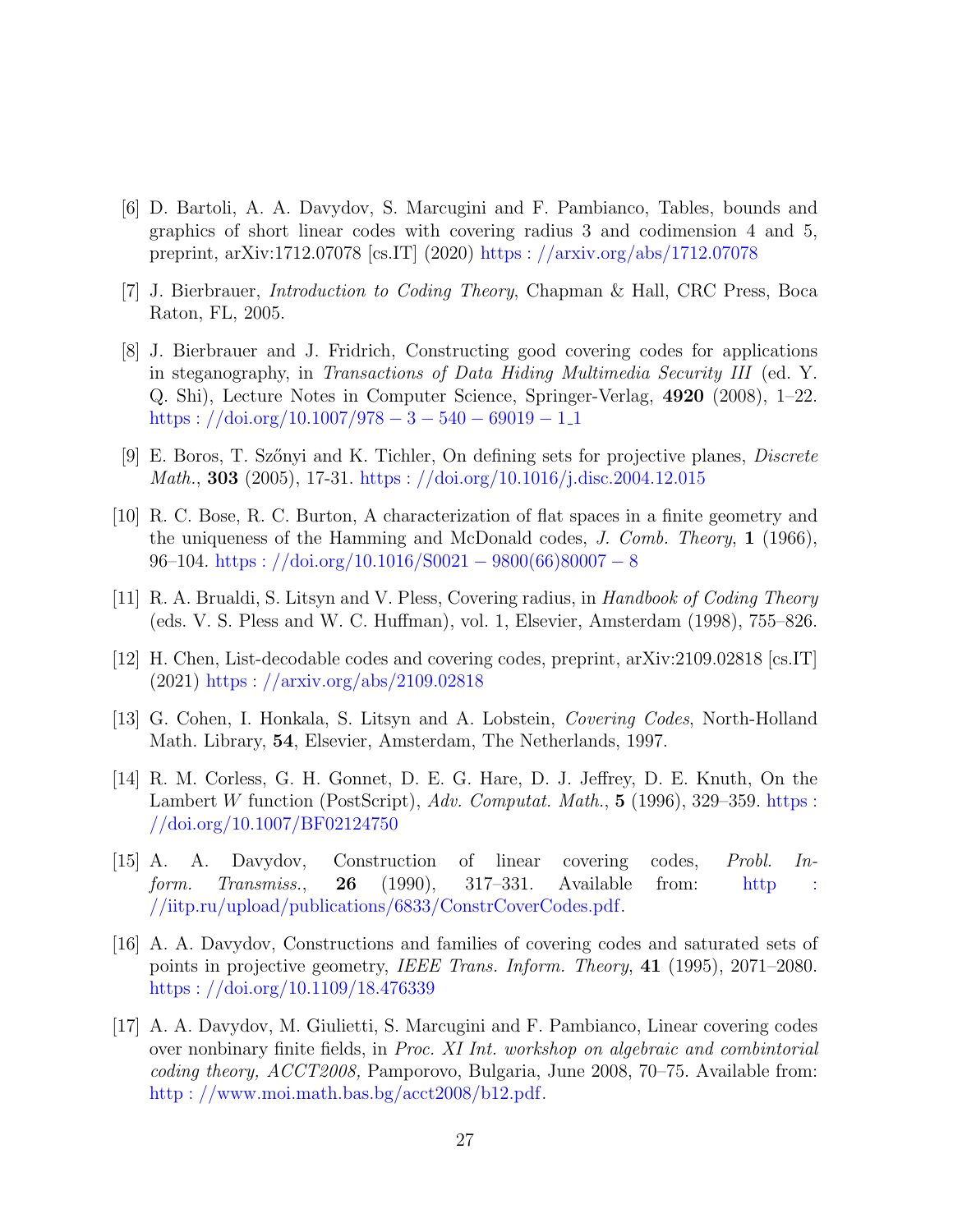- <span id="page-27-0"></span>[18] A. A. Davydov, M. Giulietti, S. Marcugini and F. Pambianco, Linear nonbinary covering codes and saturating sets in projective spaces, Adv. Math. Commun., 5  $(2011), 119-147.$  [https :](https://doi.org/10.3934/amc.2011.5.119)  $//doi.org/10.3934/ame.2011.5.119$
- <span id="page-27-5"></span>[19] A. A. Davydov, S. Marcugini and F. Pambianco, New covering codes of radius R, codimension  $tR$  and  $tR + \frac{R}{2}$  $\frac{R}{2}$ , and saturating sets in projective spaces, Des. Codes Cryptogr. 87 (2019) 2771–2792. https://doi.org/10.1007/s10623 – 019 – 00649 – 2
- <span id="page-27-3"></span>[20] A. A. Davydov, S. Marcugini and F. Pambianco, New bounds for linear codes of covering radius 3 and 2-saturating sets in projective spaces, in Proc. 2019 XVI Int. Symp. Problems Redundancy Inform. Control Systems (REDUN-DANCY), Moscow, Russia, Oct. 2019, IEEE Xplore, (2020) 47–52. [https :](https://doi.org/10.1109/REDUNDANCY48165.2019.9003348) //doi.org/10.1109/[REDUNDANCY48165](https://doi.org/10.1109/REDUNDANCY48165.2019.9003348).2019.9003348
- <span id="page-27-8"></span>[21] A. A. Davydov, S. Marcugini and F. Pambianco, Bounds for complete arcs in  $PG(3, q)$  and covering codes of radius 3, codimension 4, under a certain probabilistic onjecture, in Computational Science and Its Applications – ICCSA 2020, Lecture Notes in Computer Science, Springer, Cham, 12249 (2020), 107-122. [https :](https://doi.org/10.1007/978-3-030-58799-4_8)  $\frac{\sqrt{4} \text{doi.org}}{10.1007}/978 - 3 - 030 - 58799 - 4.8}$  $\frac{\sqrt{4} \text{doi.org}}{10.1007}/978 - 3 - 030 - 58799 - 4.8}$  $\frac{\sqrt{4} \text{doi.org}}{10.1007}/978 - 3 - 030 - 58799 - 4.8}$
- <span id="page-27-6"></span> $[22]$  A. A. Davydov and P. R. J. Ostergård, On saturating sets in small projective geometries, European J. Combin., 21 (2000), 563–570. [https :](https://doi.org/10.1006/eujc.1999.0373) //doi.org/10.[1006](https://doi.org/10.1006/eujc.1999.0373)/eujc.1999.0373
- <span id="page-27-7"></span>[23] A. A. Davydov and P. R. J. Ostergård, Linear codes with covering radius  $R = 2, 3$ and codimension  $tR$ , IEEE Trans. Inform. Theory, 47, (2001), 416–421. [https :](https://doi.org/10.1109/18.904551) //doi.org/10.1109/18.[904551](https://doi.org/10.1109/18.904551)
- <span id="page-27-9"></span>[24] A. A. Davydov and P. R. J. Ostergård, Linear codes with covering radius 3, Des.  $\textit{Codes Cryptogr.}, 54 (2010), 253–271. \text{ https://doi.org/10.1007/s10623-009-9322-}$ [y](https://doi.org/10.1007/s10623-009-9322-y)
- <span id="page-27-4"></span>[25] L. Denaux, Constructing saturating sets in projective spaces using subgeometries, Des. Codes Cryptogr., to appear. https://doi.org/10.1007/s10623 – 021 – 00951 – y
- <span id="page-27-2"></span>[26] L. Denaux, Higgledy-piggledy sets in projective spaces of small dimension, preprint, arXiv:2109.08572 [math.CO] (2021) [https :](https://arxiv.org/abs/2109.08572) //arxiv.org/abs/2109.08572
- <span id="page-27-1"></span>[27] T. Etzion and L. Storme, Galois geometries and coding theory, Des. Codes Cryptogr., 78 (2016), 311–350. https:  $//doi.org/10.1007/s10623 - 015 - 0156 - 5$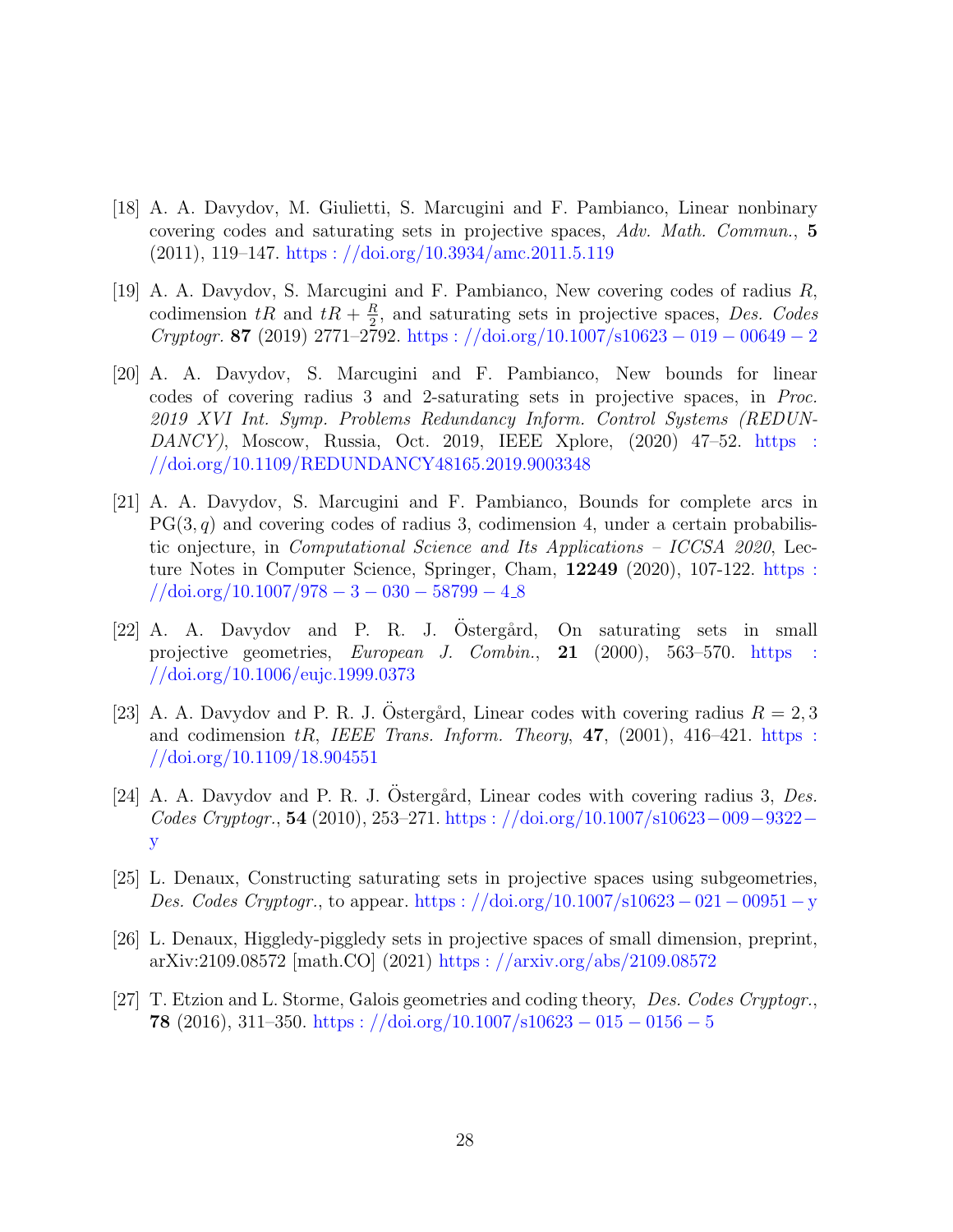- <span id="page-28-4"></span>[28] G. Exoo, V. Junnila, T. Laihonen and S. Ranto, Constructions for identifying codes, in Proc. XI Int. Workshop Algebraic Combin. Coding Theory, ACCT2008, Pamporovo, Bulgaria, (2008), 92–98. Available from: [http :](http://www.moi.math.bas.bg/acct2008/b16.pdf)  $//www.moi.math.bas.bg/acct2008/b16.pdf.$  $//www.moi.math.bas.bg/acct2008/b16.pdf.$  $//www.moi.math.bas.bg/acct2008/b16.pdf.$
- <span id="page-28-2"></span>[29] F. Galand and G. Kabatiansky, Information hiding by coverings, in Proc. 2003 IEEE Inform. Theory Workshop (Cat. No. 03EX674), Paris, 2003, IEEE Xplore, (2003), 151–154. https : //doi.org/10.1109/ITW.2003.[1216717](https://doi.org/10.1109/ITW.2003.1216717)
- <span id="page-28-3"></span>[30] F. Galand and G. Kabatiansky, Coverings, centered codes, and combinatorial steganography, Probl. Inf. Transm., 45 (2009), 289–294. [https :](https://doi.org/10.1134/S0032946009030107) //doi.org/10.1134/[S0032946009030107](https://doi.org/10.1134/S0032946009030107)
- <span id="page-28-1"></span>[31] C Garcia and C. Peyrat, Large Cayley graphs on an abelian group, Discrete Appl. Math., 75 (1997), 125–133. https://doi.org/10.1016/S0166 − [218X\(96\)00084](https://doi.org/10.1016/S0166-218X(96)00084-4) − 4
- <span id="page-28-6"></span>[32] M. Giulietti, The geometry of covering codes: small complete caps and saturating sets in Galois spaces, in Surveys in Combinatorics 2013, (eds. S. R. Blackburn, R. Holloway and M. Wildon) London Math. Soc., Lecture Note Series, 409, Cambridge University Press, Cambridge (2013), 51–90. [https :](https://doi.org/10.1017/CBO9781139506748.003) //doi.org/10.1017/[CBO9781139506748](https://doi.org/10.1017/CBO9781139506748.003).003
- <span id="page-28-0"></span>[33] R. L. Graham and N. J. A. Sloane, On the covering radius of codes, IEEE Trans. Inform. Theory, 31 (1985), 385–401. https : //doi.org/10.1109/TIT.1985.[1057039](https://doi.org/10.1109/TIT.1985.1057039)
- <span id="page-28-5"></span>[34] Q. Guo, T. Johansson and C. Löndahl, Solving LPN using covering codes, J. Cryp $tology, 33 (2020), 1–33.  $https://doi.org/10.1007/500145-019-09338-8$$
- <span id="page-28-8"></span>[35] T. Héger and Z. L. Nagy, Short minimal codes and covering codes via strong blocking sets in projective spaces, IEEE Trans. Inform. Theory, to appear. [https :](https://doi.org/10.1109/TIT.2021.3123730) //doi.org/10.1109/TIT.2021.[3123730](https://doi.org/10.1109/TIT.2021.3123730)
- <span id="page-28-7"></span>[36] J. W. P. Hirschfeld, Finite Projective Spaces of Three Dimensions, Oxford Univ. Press, Oxford, 1985.
- [37] J. W. P. Hirschfeld, Projective Geometries over Finite Fields, 2<sup>nd</sup> edition, Oxford Univ. Press, Oxford, 1999.
- [38] J. W. P. Hirschfeld and L. Storme, The packing problem in statistics, coding theory and finite projective spaces: Update 2001, in (eds. A. Blokhuis, J. W. P. Hirschfeld, D. Jungnickel and J. A. Thas), Finite Geometries (Proc. 4th Isle of Thorns Conf., July 16-21, 2000), Develop. Math., 3, Kluwer, Dordrecht, 2001, 201–246. [https :](https://doi.org/10.1007/978-1-4613-0283-4_13)  $\frac{1}{\frac{13}{2}}$  //doi.org/10.[1007](https://doi.org/10.1007/978-1-4613-0283-4_13)/978 – 1 – 4613 – 0283 – 4.13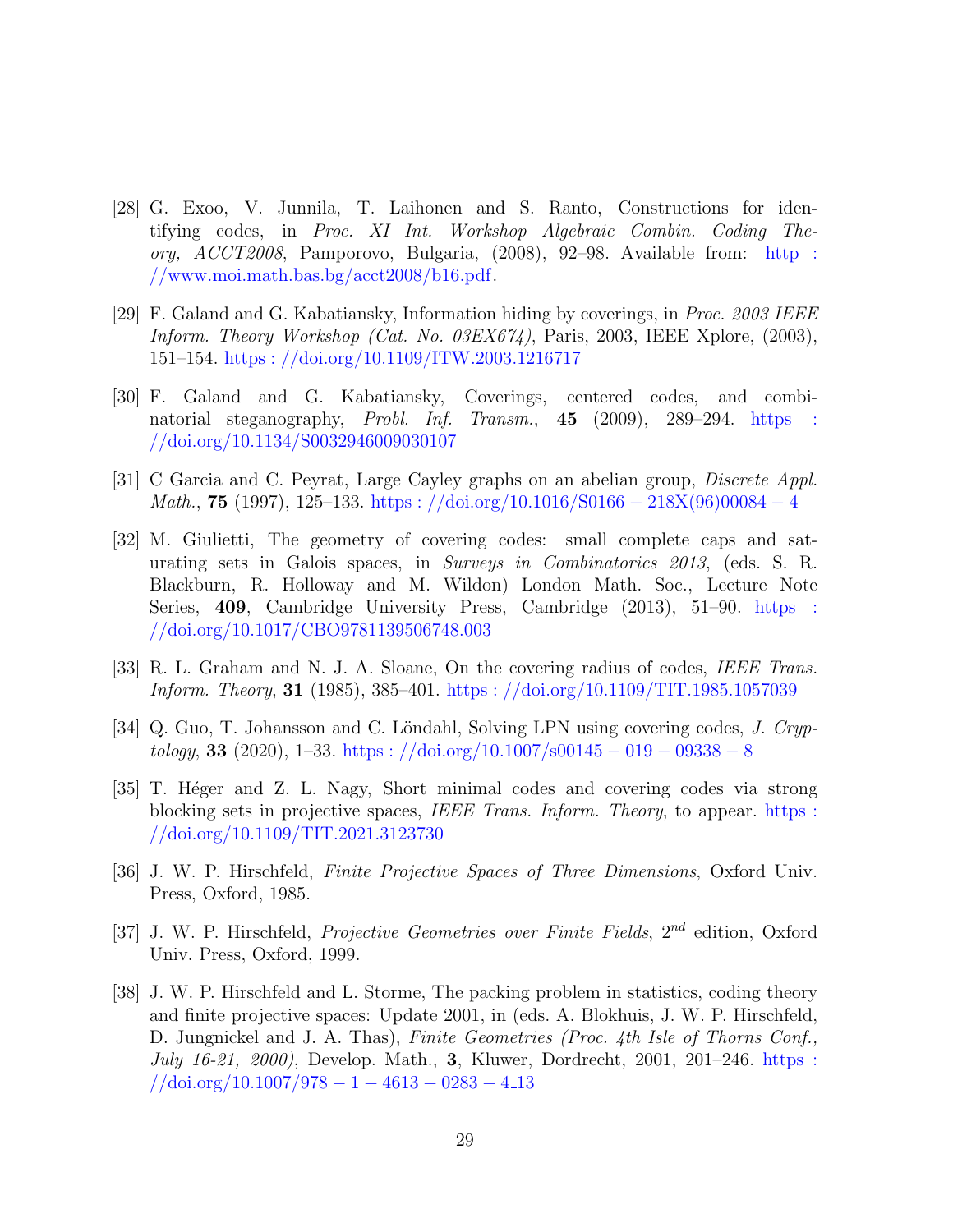- <span id="page-29-8"></span>[39] J. W. P. Hirschfeld and J. A. Thas, Open problems in finite projective spaces, Finite Fields Appl.,  $32(1)$  (2015), 44–81. https://doi.org/10.1016/j.ffa.2014.10.006
- <span id="page-29-4"></span>[40] C. T. Ho, J. Bruck and R. Agrawal, Partial-sum queries in OLAP data cubes using covering codes, *IEEE Trans. Computers*,  $47$  (1998), 1326–1340. [https :](https://doi.org/10.1109/12.737680) //doi.org/10.1109/12.[737680](https://doi.org/10.1109/12.737680)
- <span id="page-29-0"></span>[41] W. C. Huffman and V. S. Pless, Fundamentals of Error-Correcting Codes, Cambridge Univ. Press, 2003.
- <span id="page-29-3"></span> $[42]$  G. Kiss, I. Kovács, K. Kutnar, J. Ruff and P. Šparl, A note on a geometric construction of large Cayley graphs of given degree and diameter, Studia Univ. "Babeş –Bolyai", Mathematica,  $LIV(3)$  (2009), 77–84. Available from: http: //www.cs.[ubbcluj](http://www.cs.ubbcluj.ro/~studia-m/2009-3/kiss.pdf).ro/~studia – m/2009 – 3/kiss.pdf.
- <span id="page-29-9"></span>[43] A. Klein and L. Storme, Applications of finite geometry in coding theory and cryptography, in Security, Coding Theory and Related Combinatorics, NATO Science for Peace and Security, Ser. - D: Information and Communication Security, (eds. D. Crnković and V. Tonchev) 29, IOS Press  $(2011)$ , 38–58. [https :](https://doi.org/10.3233/978-1-60750-663-8-38)  $// doi.org/10.3233/978 - 1 - 60750 - 663 - 8 - 38$  $// doi.org/10.3233/978 - 1 - 60750 - 663 - 8 - 38$  $// doi.org/10.3233/978 - 1 - 60750 - 663 - 8 - 38$
- <span id="page-29-6"></span>[44] C. E. Koksal, An analysis of blocking switches using error control codes, IEEE Trans. Inform. Theory, 53 (2007), 2892–2897. [https :](https://doi.org/10.1109/TIT.2007.901191) //doi.org/10.1109/TIT.2007.901191
- <span id="page-29-11"></span>[45] S. J. Kovács, Small saturated sets in finite projective planes, Rend. Math., Ser VII, 12 (1992), 157–164.
- <span id="page-29-5"></span>[46] T. K. Laihonen, Sequences of optimal identifying codes, IEEE Trans. Inform. Theory, 48 (2002), 774–776. https://doi.org/10.1109/18.986043
- <span id="page-29-10"></span>[47] I. Landjev and L. Storme, Galois geometry and coding theory, in Current Research Topics in Galois geometry, (eds. J. De Beule and L. Storme), Chapter 8, NOVA Academic, New York, 2011, 187–214.
- <span id="page-29-7"></span>[48] H. W. Lenstra, Jr., and G. Seroussi, On hats and other covers, in Proc. IEEE Int. Symp. Inform. Theory, IEEE Xplore, Lausanne, Switzerland, July 2002 (2002), 342– 342. https : //doi.org/10.1109/ISIT.2002.[1023614](https://doi.org/10.1109/ISIT.2002.1023614)
- <span id="page-29-2"></span>[49] A. Lobstein, Covering radius, an online bibliography (2019), Available from: [https :](https://www.lri.fr/~lobstein/bib-a-jour.pdf) //www.lri.fr/[˜lobstein](https://www.lri.fr/~lobstein/bib-a-jour.pdf)/bib − a − jour.pdf
- <span id="page-29-1"></span>[50] F. J. MacWilliams and N. J. A. Sloane, The Theory of Error-Correcting Codes,  $3^{rd}$ edition, North-Holland, Amsterdam, The Netherlands, 1981.